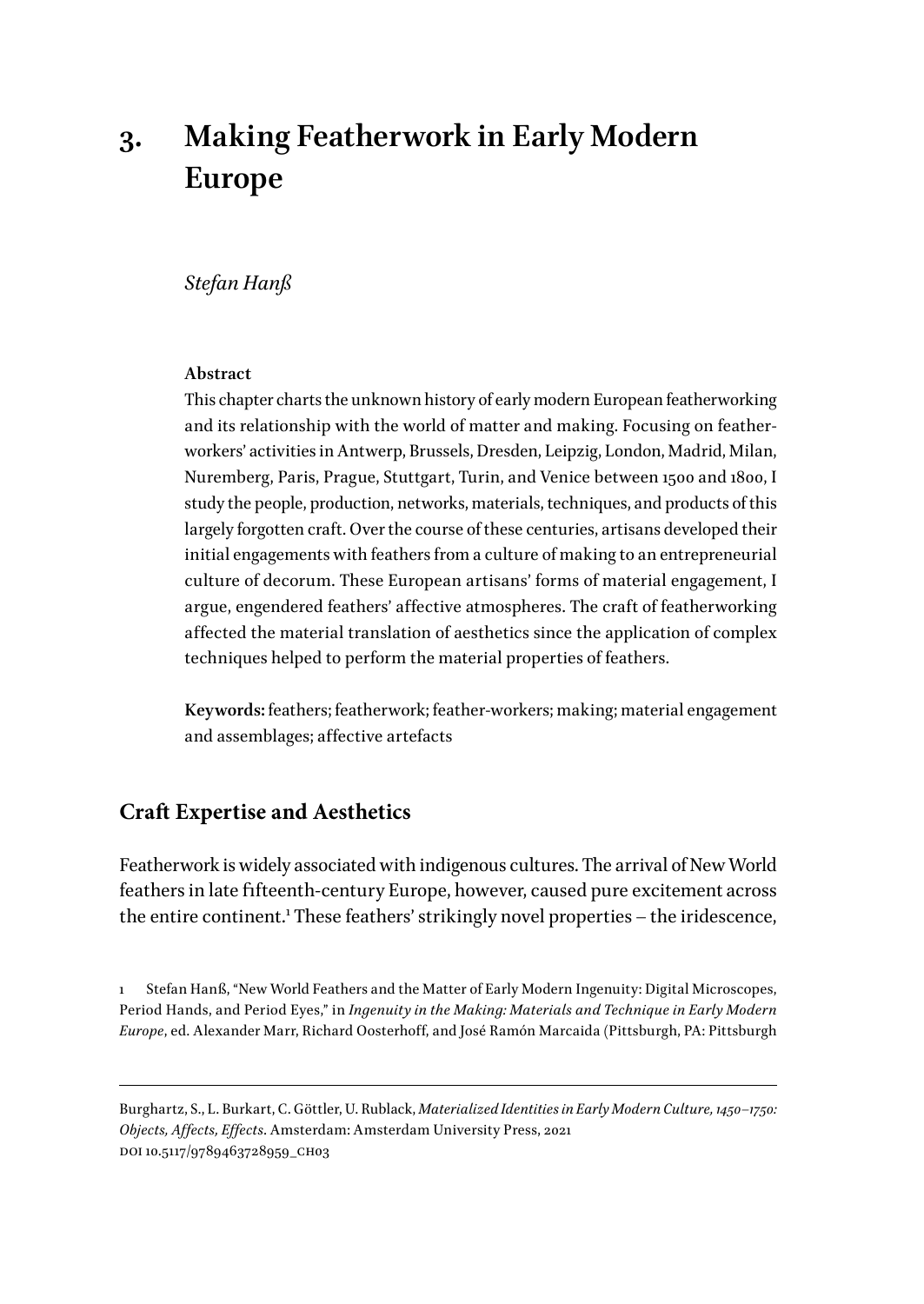lightness, colour intensity, motility, and gracility of feathers of American species like Amazonian parrots, Mesoamerican resplendent quetzals, and South American hummingbirds – defined their "affective capacities" to stimulate "emotional response(s)."2 In the "material Renaissance," feathers became highly sought-after products, traded over far-reaching distances and sold in hubs like Seville, Paris, Amsterdam, Venice, or London for the display of refined taste.3 During the sixteenth and seventeenth centuries, Europeans were eager to purchase, collect, and store feathers and they invested plenty of energy, money, and time in their transformation. Consequently, European artisans increasingly specialized in featherworking throughout the sixteenth and seventeenth centuries.

This chapter charts the hitherto unknown history of early modern European featherworking and its relationship with the world of matter and making.<sup>4</sup> Focusing on feather-workers' activities in Antwerp, Brussels, Dresden, Leipzig, London, Madrid, Milan, Nuremberg, Paris, Prague, Stuttgart, Turin, and Venice between 1500 and 1800, I study the people, production, networks, materials, techniques, and products of this largely forgotten craft. Over the course of these centuries, different products became fashionable. Artisans developed their initial engagements with feathers from a culture of making to an entrepreneurial culture of decorum. Besides hats and panaches, feathers were increasingly attached to all different kinds of things and an astonishing variety of materials became significant for such manufacturing processes. Over the entire early modern period, however, these European artisans' forms of material engagement engendered feathers' affective atmospheres.5 I argue that the craft of featherworking affected the material translation of aesthetics since the application of complex techniques helped to perform the material properties of feathers – such as their lightness, translucency, motility, and colourfulness – in culturally appreciated forms. This is what made featherwork matter for early modern materialized identities.

University Press, 2021, in press); Stefan Hanß, "Material Encounters: Knotting Cultures in Early Modern Peru and Spain," *The Historical Journal* 62, no. 3 (2019): 583–615.

<sup>2</sup> Oliver J. T. Harris and Tim F. Sørensen, "Rethinking Emotion and Material Culture," *Archaeological Dialogues* 17, no. 2 (2010): 146, 150.

<sup>3</sup> Ulinka Rublack, "Befeathering the European: The Matter of Feathers in the Material Renaissance," *The American Historical Review* 126, no. 1 (March 2021): 19–53, https://doi.org/10.1093/ahr/rhab006; Stefan Hanß, "The Material Creativity of Affective Artefacts in the Dutch Colonial World: Imaging and Imagining Early Modern Feather Fans," *Current Anthropology* (in press); Stefan Hanß and Ulinka Rublack, "Knowledge Production, Image Networks, and the Material Significance of Feathers in Late Humanist Heidelberg," *Renaissance Quarterly* 74, no. 2 (2021): 1–39.

<sup>4</sup> Michelle O'Malley and Evelyn S. Welch, eds., *The Material Renaissance* (Manchester: Manchester University Press, 2007); Pamela H. Smith and Tonny Beentjes, "Nature and Art, Making and Knowing: Reconstructing Sixteenth-Century Life-Casting Techniques," *Renaissance Quarterly* 63 (Fall 2010): 128–179; Ulinka Rublack, "Matter in the Material Renaissance," *Past and Present* 219 (2013): 41–85.

<sup>5</sup> Andreas Reckwitz, "Affective Spaces: A Praxeological Outlook," *Rethinking History* 16, no. 2 (2012): 241–258.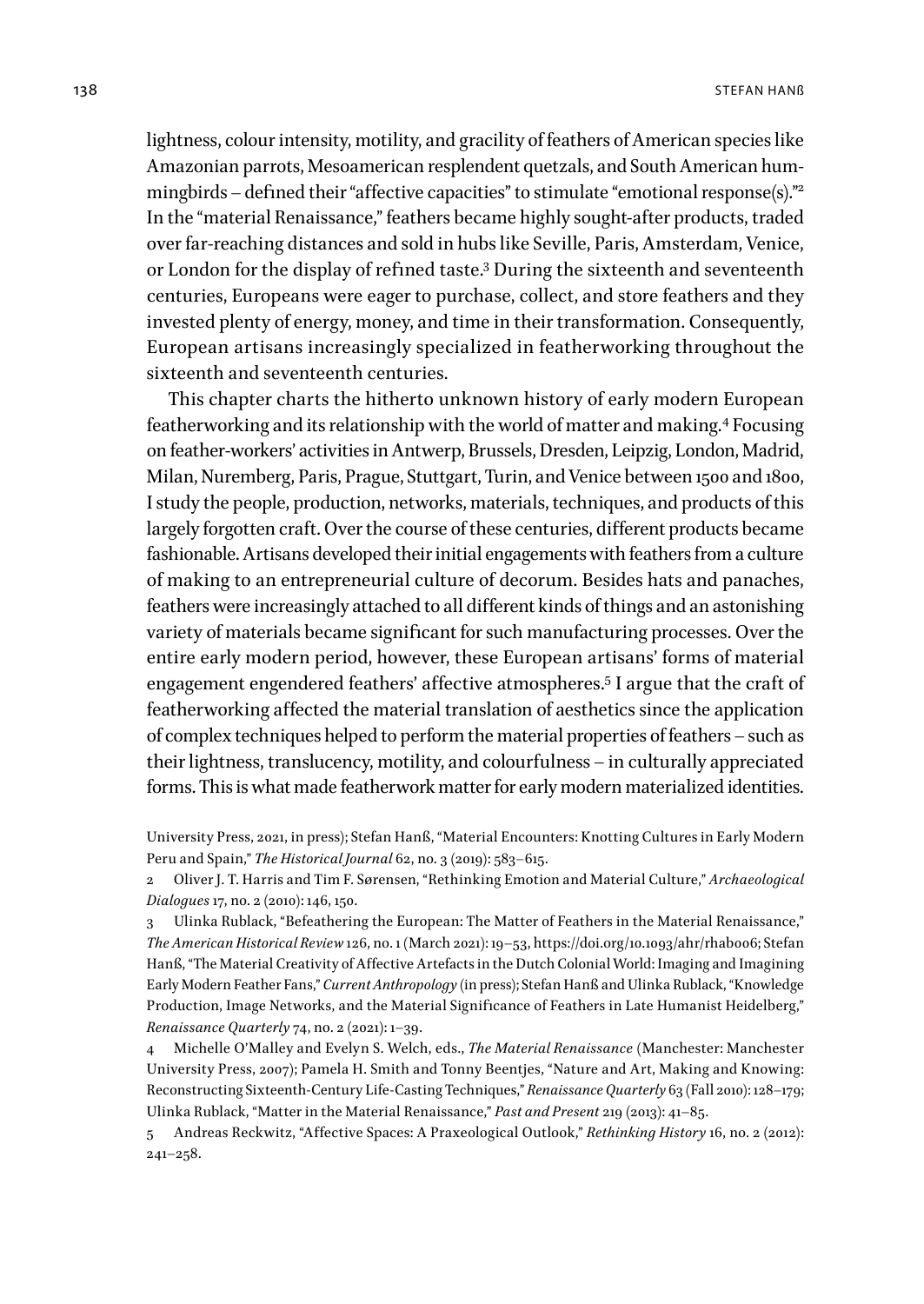This chapter reconsiders our understanding of the transformation and challenges of early modern material worlds. Featherworking artisans faced considerable challenges. The special characteristics of feathers caused the high cultural esteem in which sixteenth-century Europeans held this material. These properties, however, also opened a wide range of affordances for the processing of feathers. $6$  At first glance, feathers appear to be easily processable. A closer examination, however, reveals that their material properties gave rise to formidable obstacles. Handling such particularly soft objects was often described in comparison to graceful Renaissance textiles like "deep-napped velvet(s)."7 However, precisely this tactile experience relied upon feathers' finely developed barbs, barbules, and hooklets, which were easily damaged by handling and treatments. The iridescence that ensured the vibrancy of the material to Renaissance observers faded when featherwork was exposed to intense light and water. Low room humidity, for example, embrittled feathers.<sup>8</sup> Their very composition made feathers extremely susceptible to damage. Feathers contain more than 90 percent proteins. This chemical cocktail makes feathers predisposed to damage caused by insects, as the tailor of the southern German court of Württemberg came to realize in 1596. Overseeing the duke's inventory, the tailor came across the miserable appearance of a grey, feather hat. He crossed out the entry and added that "the cockroaches have eaten this."9 According to an inventory from 1621, the Prague imperial collections' aigrettes were similarly "quite consumed by worms."10

For handling the difficulties and properties of such delicate materials, featherworkers had to master a set of complex skills that aimed to respond to the new "sensory education" caused by, and further promoting, a changing material

8 Chad M. Eliason and Matthew D. Shawkey, "Decreased Hydrophobicity of Iridescent Feathers: A Potential Cost of Shiny Plumage," *Journal of Experimental Biology* 214 (2011): 2157–2163; C. V. Horie, "Fading of Feathers by Light," in *9th Triennial Meeting, Dresden, German Democratic Republic, 26–31 August 1990*, ed. International Council of Museums Conservation Committee (Los Angeles, CA: International Council of Museums Conservation Committee, 1990), 431–436.

9 HStAS, A 202, vol. 2394, Nr. 4, 5r; B. S. Harrap and E. F. Woods. "Species Differences in the Proteins of Feathers," *Comparative Biochemistry and Physiology* 20 (1967): 449–460.

10 Heinrich Zimmermann, "Das Inventar der Prager Schatz- und Kunstkammer vom 6. Dezember 1621: nach Akten des K. und K. Reichsfinanzarchives in Wien," *Kunsthistorische Sammlungen des Allerhöchsten Kaiserhauses* 25 (1905): LX.

<sup>6</sup> James J. Gibson, "The Theory of Affordances," in *Perceiving, Acting, and Knowing: Toward an Ecological Psychology*, ed. Robert E. Shaw (Hillsdale, NJ: Erlbaum, 1977), 127–137; Ann-Sophie Lehmann, "The Matter of the Medium: Some Tools for an Art Theoretical Interpretation of Materials," in *The Matter of Art: Materials, Technologies, Meanings, 1200–1700*, ed. Christy Anderson, Anne Dunlop, and Pamela H. Smith (Manchester: Manchester University Press, 2014), 21–41.

<sup>7</sup> Jean de Léry, *History of a Voyage to the Land of Brazil, otherwise called America*, trans. Janet Whatley (Berkeley and Los Angeles, CA and Oxford: University of California Press, 1990), 60. For a broader discussion, see Hanß, "Material Encounters."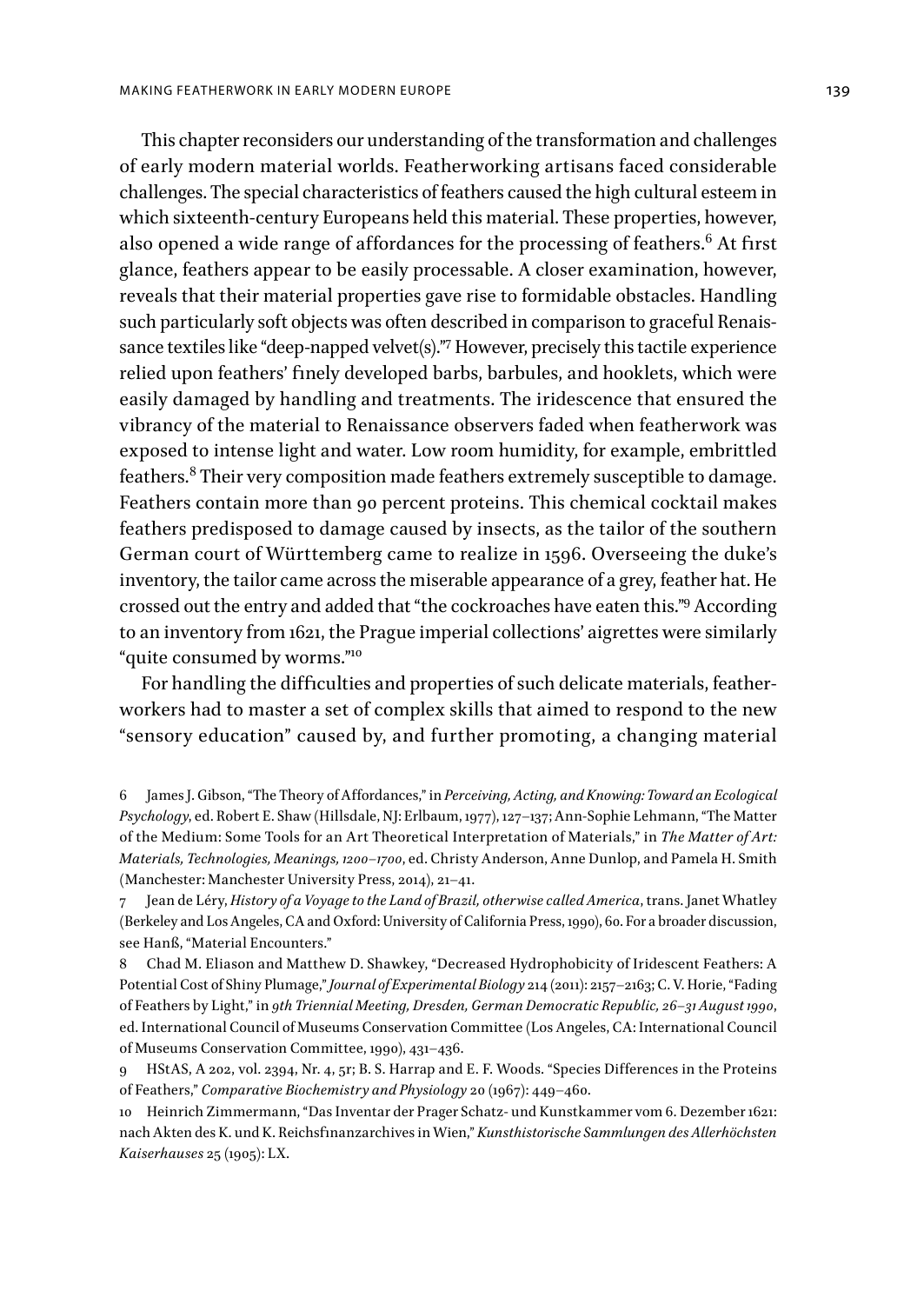environment.<sup>11</sup> In this chapter, I not only chart the history of early modern European featherworking, I also discuss artisans' proficiency in material transformation and enaction. By studying the feather-workers' dexterity and creativity, I conceptualize early modern featherworking as material engagement embedded in the featherworkshops' material assemblages. Various protagonists engaged with the materiality of feathers to ensure their availability, to craft their shape, and to shape their aesthetics. These artisans' material worlds – their labour organization, manual skills, and artisanal techniques – reveal how knowledge of matter and its transformation lent early modern featherwork cultural significance. On a methodological level, I combine in-depth archival research with an object-centred approach. I relate documents and artefacts with more recent debates on affordances, engagement, assemblage, and affects and thus connect history with archaeology.<sup>12</sup> By examining the making of affective artefacts, this chapter studies the crafting of early modern materialized identities.

## **Crafting the Feather Craze**

Johann Wurmbein is one of at least eighteen Nuremberg artisans who manufactured feathers into panaches, crowns, and collars during the sixteenth and seventeenth centuries. The portrait shows his pride to be among craftsmen who mastered materials that had become indispensable items of gallantry (Fig. 3.1). In Paris between around 1500 and 1800, at least 247 feather-workers sold and advertised a wide range of products including headwear, collars, shoulder and elbow adornments, necklaces, panaches, fans, and shin guards (Fig. 3.2).<sup>13</sup> Such images reveal the self-understanding of the artisans and similarly "demonstrate the adornment potential" of feathers to clients, pointing to the imagined needs and desired wants that novel commodities like feathers evoked.14 "Artifacts act *en masse* to effect people," and so too did feathers in regard to early modern craftsmen and clients: "groups of related objects […] create stylistic universes which affect producers and users of new objects, bound by the canons of style."15 Featherwork

<sup>11</sup> Beverly Lemire, *Global Trade and the Transformation of Consumer Cultures: The Material World Remade, c. 1500–1820* (Cambridge: Cambridge University Press, 2018), 82.

<sup>12</sup> Gibson, "Affordances"; Lambros Malafouris, *How Things Shape the Mind: A Theory of Material Engagement* (Cambridge, MA and London: MIT Press, 2013); Yannis Hamilakis and Andrew M. Jones, "Archaeology and Assemblage," *Cambridge Archaeological Journal* 27, no. 1 (2017): 77–84.

<sup>13</sup> Resulting from my in-depth study of 166 finding aids in the Archives Nationales Paris.

<sup>14</sup> Lemire, *Global Trade*, 79f.

<sup>15</sup> Chris Gosden, "What Do Objects Want?," *Journal of Archaeological Method and Theory* 12, no. 3 (2005): 193f.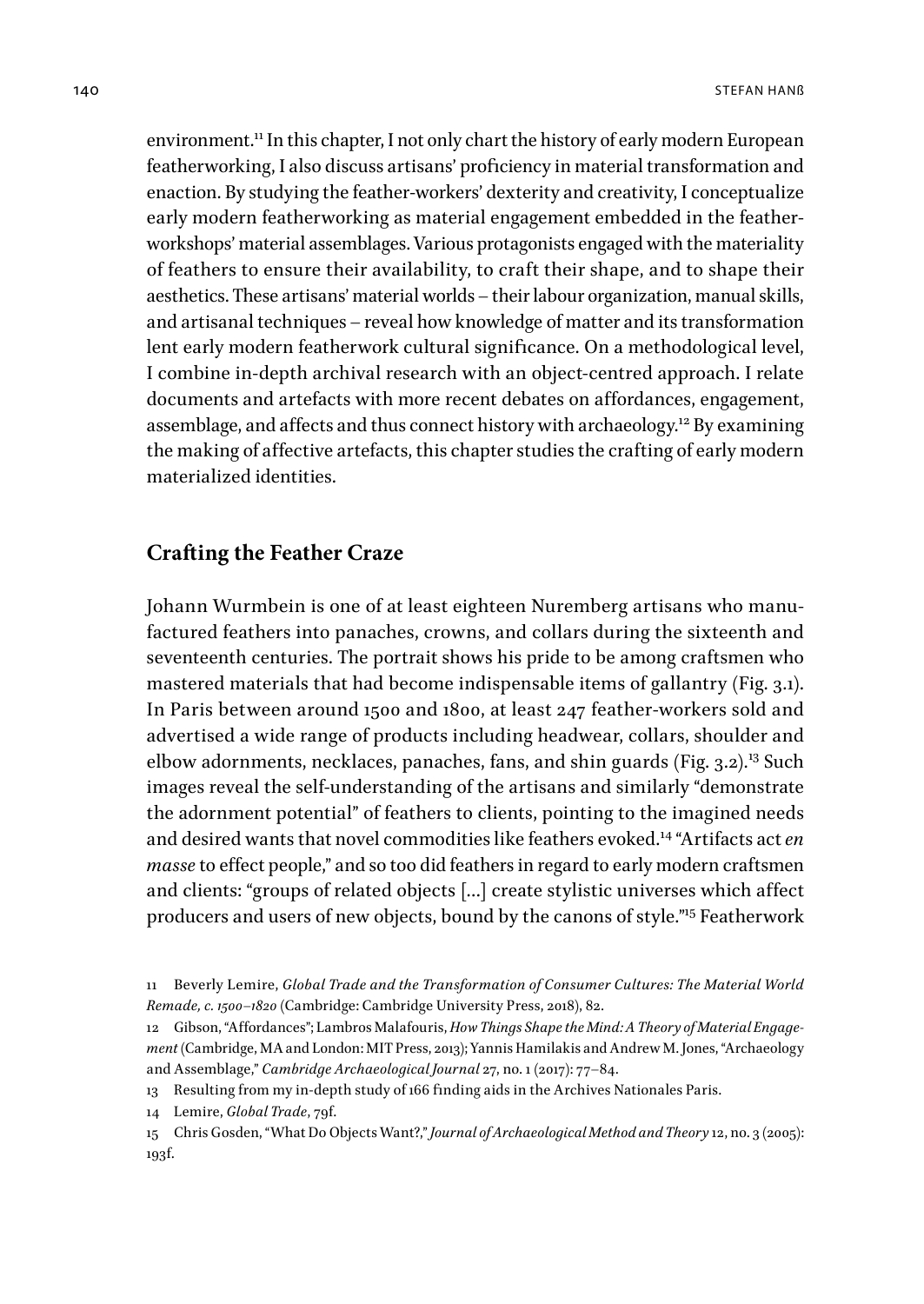



Figure 3.1: Unknown artist, Nuremberg feather-worker Johann Wurmbein. Water colours and tempera on paper, 226 × 166 mm. In Hausbuch der Mendelschen Zwölfbrüderstiftung, 1667, fol. 151v. Nuremberg, Stadtbibliothek im Bildungscampus Nürnberg, Amb.317b.2°, f.151v. Image © Stadtbibliothek im Bildungscampus Nürnberg.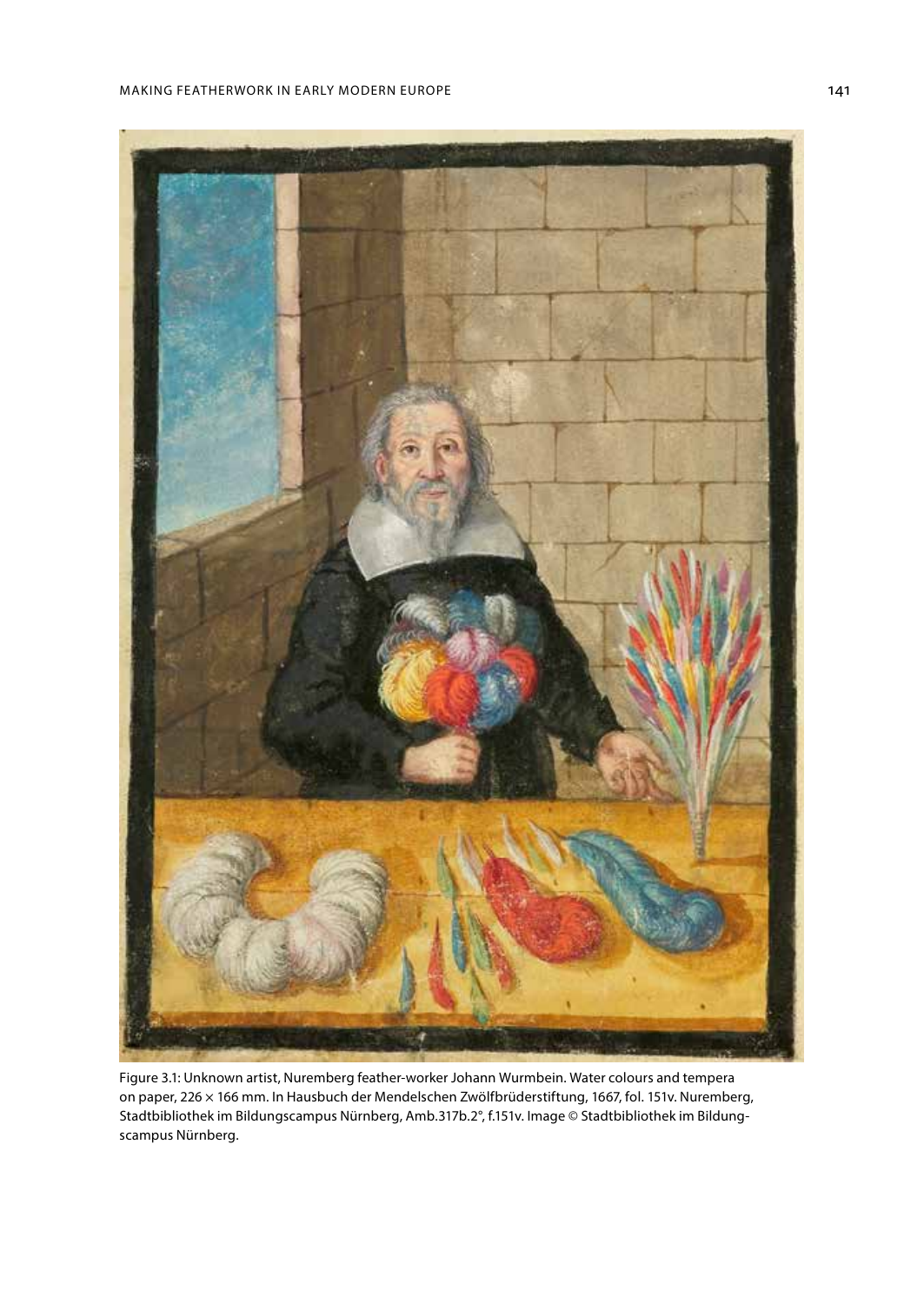

Figure 3.2: Unknown artist (Nicolas de Larmessin II?), French feather-worker advertising his products, after 1695. Print, 277 × 185 mm. France, Musée Carnavalet Paris, shelf no. G.5067. Image © Musée Carnavalet / Roger-Viollet.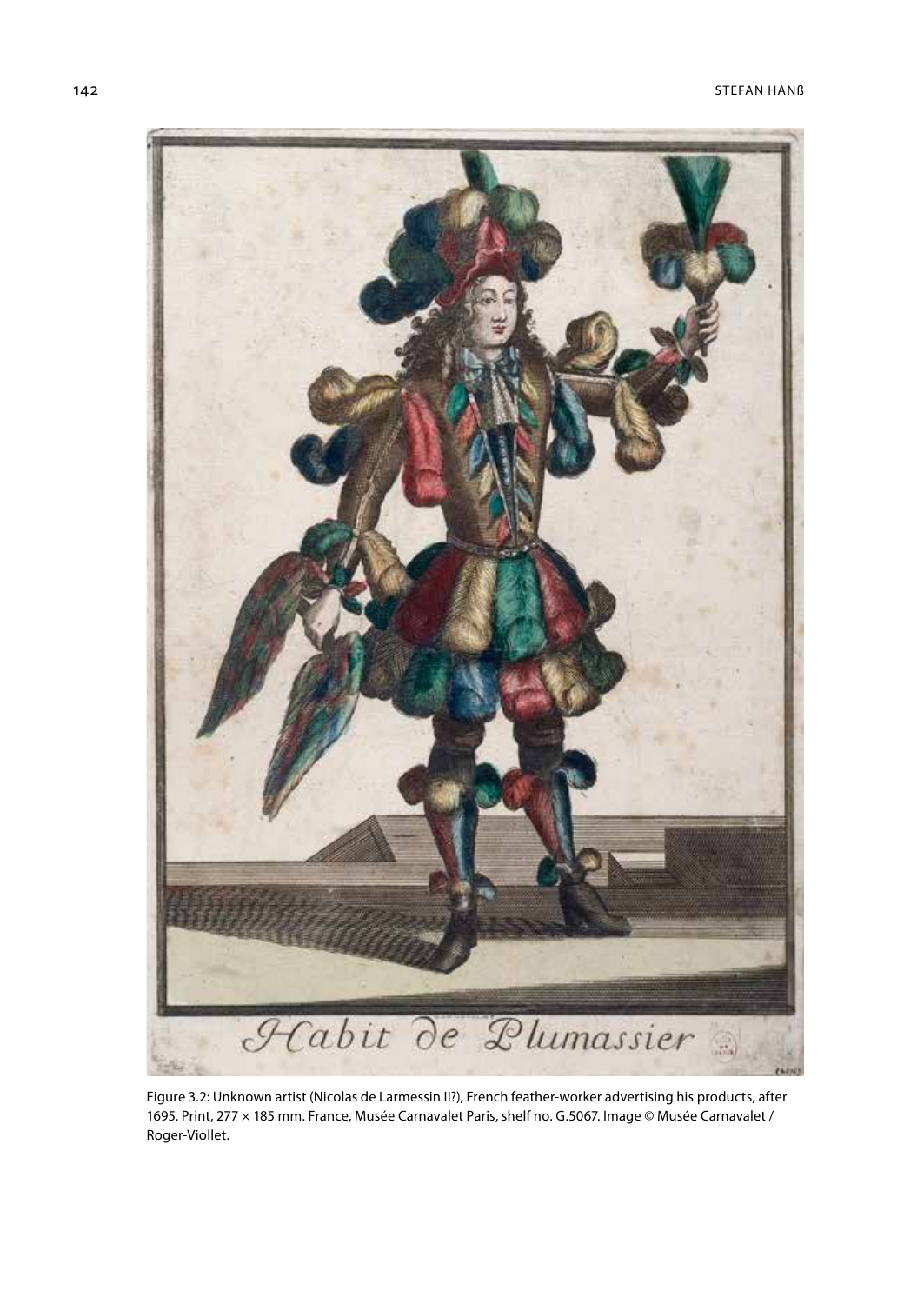also became a catalyst for economic entrepreneurship and engendered cultures of taste. The recent routines of global commerce provided Europeans with access to new materials. Just as Beverly Lemire argued for early modern ribbons, feathers too, belonged among novel "goods essential to this consumerist change providing new sorts of employment and new systems of delight."16 Feathers inspired the entrepreneurial industriousness that responded to and further generated the demand for desired commodities. An increasing number of protagonists – makers, mercers, and clients – engaged in producing and purchasing the featherwork that transformed material lives in early modern Europe.

Feathers engendered craft professionalization and specialization. Starting at the beginning of the sixteenth century, artisans across Europe began to organize themselves into feather-worker guilds, whose statutes manifested featherworking as a craft bound by rules and a code of honour. In 1530, Brussels feather-workers commissioned their statutes. A "privileged guild" of *plumassiers* was founded in Antwerp in 1579. Twenty years later, Henry IV issued the statutes of Parisian feather-workers. Elector John George I proclaimed the regulations of Saxonian feather-workers in 1615. Those regulations of the Nuremberg artisans who specialized in processing feathers were announced nine years later.17 Guild statutes shaped the craft's principles, defining its ritual bonds. Leipzig and Dresden feather-workers, for instance, needed to pay regular fees that helped to balance periods of low income. Representatives were elected and met twice a year. Those who wished to become a master feather-worker needed to provide proof of being born in wedlock, having finished one's apprenticeship and afterward travelled in good behaviour, having worked another year with a master after their return, being a local citizen, and having successfully passed the guild's examination, a milestone which was followed by banquets.18 Both producing and trading featherwork was restricted to guild members. The rise of Parisian *plumassiers*, therefore, coincided with the distinction between craftsmen (*maîtres*) and salespersons (*marchands*). As a widely circulating commodity, feathers and featherwork shaped consumerist desires and caused the fashionability of panaches – a tuft of a varying number of differently manufactured feathers, whose production and trade became the subject of specialized panachemakers (*panachers*). Those contravening the guild's statutes were severely punished. Parisian *plumassiers* who employed non-French apprentices had to pay 500 *livres* to the guild's elders. In 1630, they took proceedings against Pierre Huon, who had

18 StadtAL, LXIV Nr. 46, 11r–24v. Special thanks to Bridget Heal.

<sup>16</sup> Lemire, *Global Trade*, 79.

<sup>17</sup> AVB/ASB, registre no3426; SA, GA#4254, 7#1150; Denis Diderot and Jean B. d'Alembert, eds., *Encyclopédie ou Dictionnaire raisonné des sciences, des arts et des métiers*, vol. 12 (Paris: Samuel Fauche, 1765), 798; August Jegel, ed., *Alt-Nürnberger Handwerksrecht und seine Beziehungen zu anderen* (Nürnberg-Reichelsdorf: Schmidt, 1965), 511.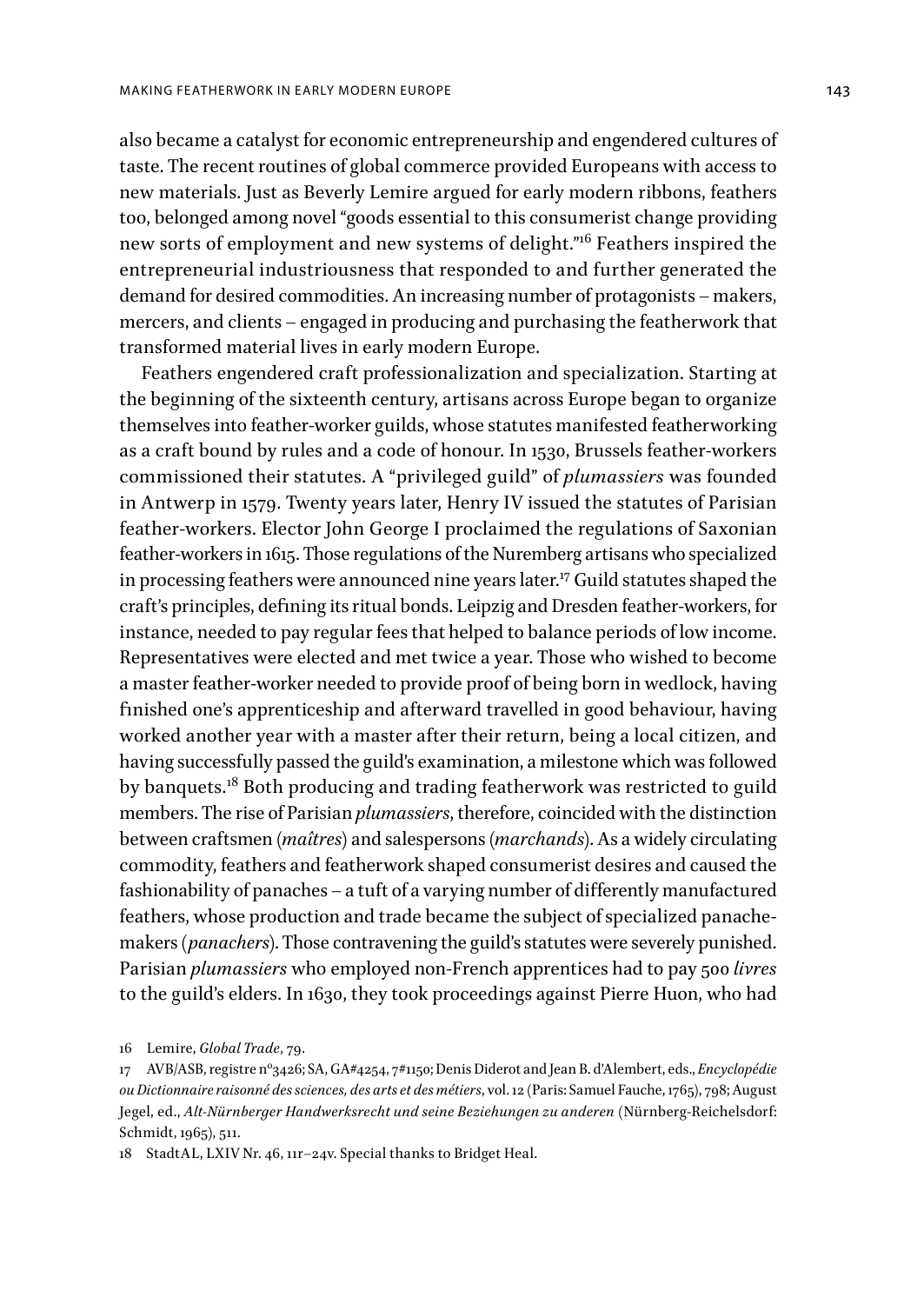sold his featherwork via a *marchand bonnetier*. 19 Leipzig feather-workers proceeded against Hans Kolbe, a fellow artisan from Weida, who had asked for citizenship in order to run his own feather-workshop in 1607. Leipzig artisans emphasized that Kolbe was a "blood-foreign" who had engaged in extramarital intercourse "with a foreign and alien maid," his later wife from Glaucha. For the same reason, a similar enquiry in Magdeburg had already failed. Neither becoming a citizen nor having married an honourable burgess excluded young artisans from profits in times of increasing industriousness and competition.<sup>20</sup>

Guild restrictions responded to both the material demands of feathers, which required substantial training, and the high mobility of feather-workers, who needed to have access to the global trade of feathers. Important economic hubs, courts, as well as port and trade fair cities like Antwerp, Brussels, Leipzig, London, Madrid, Nuremberg, Paris, Prague, Seville, and Venice became important sites for feather-workers' activities. The Antwerp feather-merchant Antoine Verra, for instance, regularly travelled to Paris – most likely to buy and sell feathers – and even owned estates en route.<sup>21</sup> Parisian featherwork-merchant Nicolas Le Trotteur settled in Vienna.<sup>22</sup> Other Parisian feather-workers formed associations and signed contracts with traders that sold feathers and panaches in Lyon, Reims, and Spain.<sup>23</sup> Such profit-securing strategies responded to the flows of goods ensuring access to materials, resources, and markets. Turin *piumassari* had specialized in sending bunches of capon feathers first to Paris and then to Spain and the New World for their suitability as feather dusters.<sup>24</sup> In 1567 René Guynault, who ran his featherworkshop on the Pont Notre-Dame in Paris, set up a joint venture with the London feather-worker Sébastien Bonnefoy comprising an annual exchange worth 25 *écus d'or soleil*. 25 Further names of feather-workers active in early modern England clearly point to their continental background. Henry VIII's feather-worker was called Gerard van Hartell. The name of Edward VI's feather-worker of Saint Peter by Tower, Middlesex, was Paul Vrelande (d. 1551). John Gascarde manufactured feathers in Blackfriars, London, until 1604.26 Moreover, Nuremberg's first documented feather-

19 AN, MC/ET/II/152 (1636/06/25); MC/ET/VIII/632.

- 20 StadtAL, LXIV Nr. 46, 1r–9v.
- 21 AN, MIC/Y//115, 282rf.
- 22 AN, MC/ET/XLIII/173 (1680/05/05).
- 23 AN, MC/ET/X/8 (1608/05/05); MC/ET/II/140 (1632/05/17).
- 24 AST, commercio, mazzo 20 da ordin. cat. 4. Warm thanks to Alessandro Malusa.
- 25 AN, MC/ET/VIII/316 (1567/06/01).

26 Maria Hayward, *Dress at the Court of King Henry VIII: The Wardrobe Book of the Wardrobe of the Robes prepared by James Worsley in December 1516, edited from Harley MS 2284, and his Inventory prepared on 17 January 1521, edited from Harley MS 4217, both in the British Library* (Leeds: Maney, 2007), 334; TNA, PROB 11/34/234; PROB 11/104/348.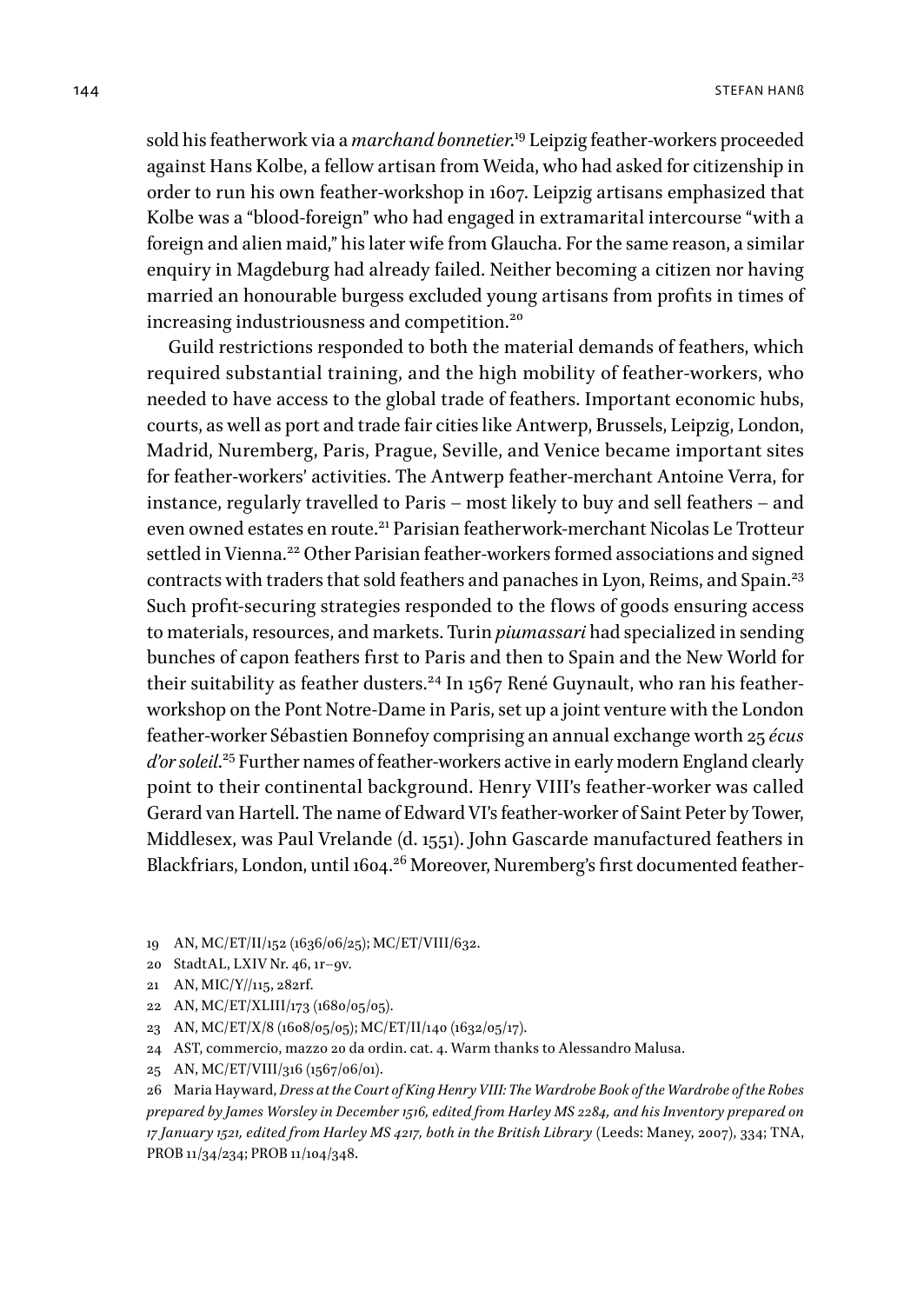worker Johann Rat, alias Jan de Rat, was presumably from the Low Countries.<sup>27</sup> Migrating artisans established elaborate networks that connected featherworking hubs, promoting a sense of professional community and advancing the mobility of artisanal knowledge.

The mobility of early modern feather-workers was a vital element of their entrepreneurship. These European artisans' profits relied on their ability to partake in the global trade of feathers – access to such markets and networks defined the success or failure of a person's featherworking business. Nuremberg feather-worker Hans Wollandt, for example, regularly visited Venice to have access to a Mediterranean hub of, and trendsetter in, featherworking. Here, Wollandt also convinced a Venetian shopkeeper to allow him to take care of the latter's adolescent son, Bartholomäus Viatis, who was sent to Nuremberg. In his later autobiographical records, Bartholomäus describes the Nuremberg feather-worker Wollandt as one of the "false hearts" that he had met throughout his life. Despite Wollandt's promise to offer Bartholomäus shelter, clothing, and provisions while training him as an apprentice, Viatis lamented "how hard I was reared in particular by his wife." For three years in a row, the feather-worker apprentice did not drink any beverage other than water. Not even shoes were given to him and frost stigmata covered his thighs still years later. At the end of his apprenticeship, Viatis agreed to serve Wollandt as a business partner in Lyon for another four years, yet Wollandt plunged into debt, ruining the business and the reputation of Viatis. Only in 1565 was Viatis able to break with Wollandt and his co-partners. Four years later, he was granted citizenship in Nuremberg. In his journal, Viatis recorded these biographical hardships for his children's guidance, narrating his story as a feather-worker apprentice who had become a well-to-do merchant and respectable businessman.<sup>28</sup>

This biographical transformation, once again, relied on Viatis's participation in broader commercial networks recorded in his "secret journal." Viatis regularly visited the Frankfurt fair, yet he also maintained close ties with creditors in Bolzano, Venice, and Milan. He joined Daniel Igler's feather-trading business in Milan, until he left for a journey to Wrocław and finally settled in Nuremberg again. Here, Viatis continued to store the financial records that document his commercial ties with merchants, dressmakers, cloth-makers, dyers, and feather-workers in Erfurt, Leipzig, Antwerp, and Italy. Feather-workers Conrath Grisser and Bernhardt Helm,

<sup>27</sup> StAN, B14/II Nr. 31, 64r. Rat's support for a brewer from Bruges, who had settled in Nuremberg, further corroborates this observation.

<sup>28</sup> StAN, E1/1905, Nr. 1, *Jornal vnd Schuldtbu[o]ch* of Bartholomäus Viatis (1579), 1r–3v, 6r. Cf. Gerhard Seibold, *Die Viatis und Peller: Beiträge zur Geschichte ihrer Handelsgesellschaft* (Cologne: Böhlau, 1977). Archival records prove these personal notes' correctness: StadtAN, B14/I, Nr. 90, 35v–38r (1574/03/09) with reference to the missing folio 220 of StadtAN, B14/III, Nr. 35.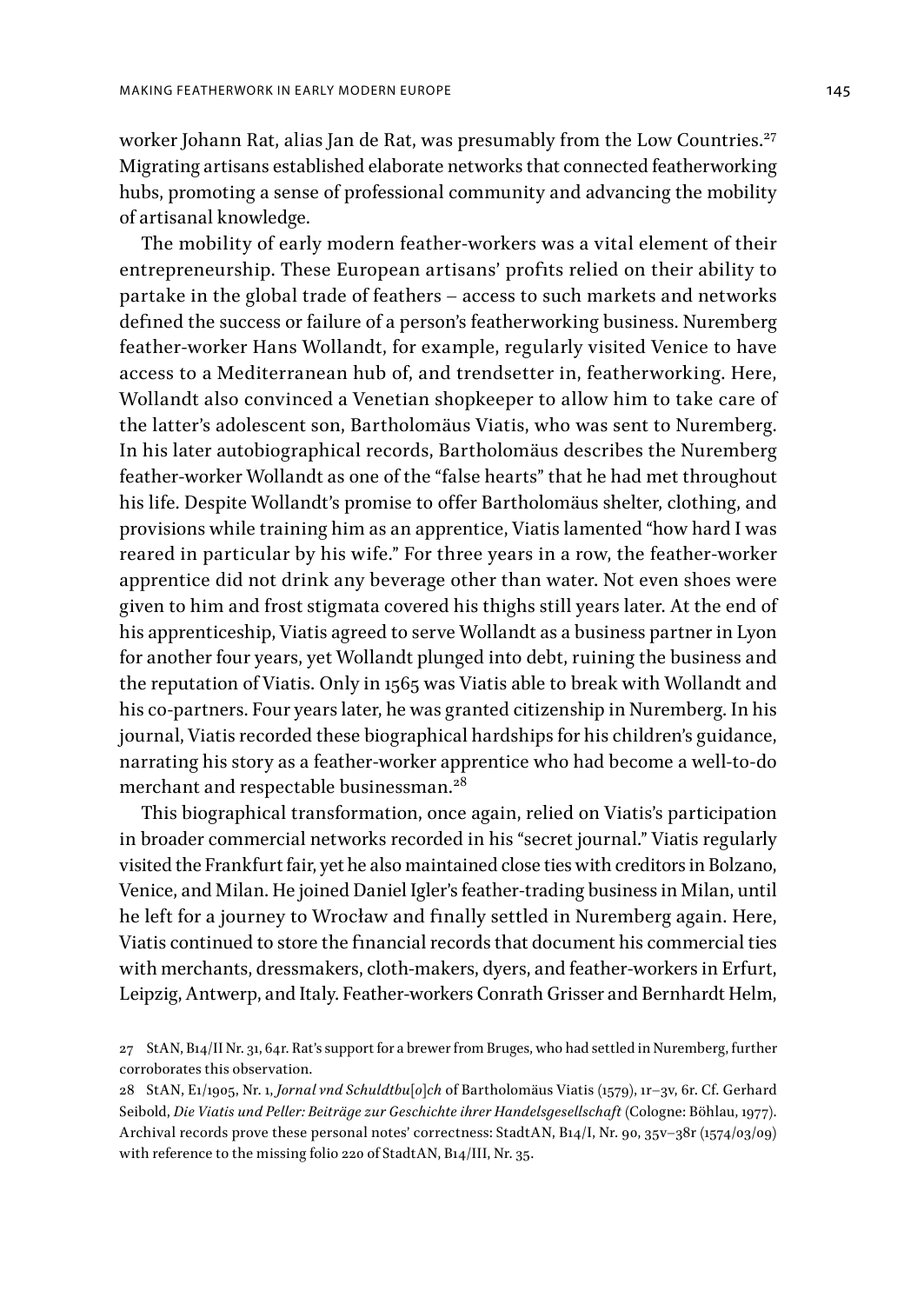for instance, owed Viatis 224 *gulden* of which to receive he had only "little hope."29 Feather-workers' supra-regional mobility and their far-reaching networks were a vital part of the entrepreneurial strategies that made considerable economic success possible.

The impressive demand for feathers, in fact, allowed highly specialized artisans to make a profitable living. Women, besides men, became successful entrepreneurs. Nuremberg feather-worker Johann Rat's wife, Felicitas, sold a feather beret for 5 *gulden* 3 *pfund* and 29 *pfennig* in 1533.30 Two years later, Claude Jablier sold a total of 995 feathers in Paris. Twenty years on, she was still a well-known featherwork trader.31 *Madames plumassières* Denise Feucher and Marie Dangicourt welcomed customers in their early seventeenth-century shops, and Marie Joseph Toutain ran a successful featherwork and fashion shop in the rue Saint-Denis in the 1780s.<sup>32</sup> Featherworking, in fact, made entire families prosper. When the Nuremberg house was sold to Rat's five children in 1547, the dwelling had tripled its value to 1,000 *gulden*. 33 Thomas, a son of Rat's first marriage, established his own feather-workshop in 1552.34 His brother Anthonius, moreover, maintained business relations with the Negelein, one of the major featherworking families in seventeenth-century Nuremberg: Hans (1572–1641), Adrian (d. 1686), and Johann Stephan (d. 1725/9) were all well-known feather-workers.35 In seventeenth-century Paris, the Poirier cousins Jean and Barthélemy as well as André, Claude, Hierosme, Jacques (I and II), Jean, Jérôme, and Pierre Pancatelin dominated the featherworking trade.<sup>36</sup> Strategic marriages consolidated such well-to-do featherworking dynasties, who established ties with other feather-workers or artisans active in different crafts that were often related to feather-workers' activities. When Hans Negelein died in 1641, his wife Ursula married the "honourable and ingenious feather-decorator Georg Paul Jung." Hanns Maller's widow likewise married another Nuremberg feather-worker, Georg Kramer.37 Their workshops, instruments, goods, equipment, and clients made widows, themselves active artisans, a good catch for men aspiring

29 StAN, E1/1905, Nr. 1, 1r–4r, 8v, 41r, 44v, 111v.

30 StadtAN, B14/II, Nr. 34, 146v (1533/08/28).

31 AN, MC/ET/III/12 (1535/05/28); Châtelet de Paris, Y//100, 56v.

32 AN, MC/ET/VIII/564, 60r; MC/ET/VIII/593, 364r; Châtelet de Paris, Y//196, 269r; MC/ET/XXII/52  $(1787/07/09)$ .

33 StadtAN, B14/I, Nr. 194, 56r; B14/I, Nr. 62, 1r.

34 StadtAN, B14/I, Nr. 68, 38r.

35 StadtAN, B14/II, Nr. 36, 147r; B14/I, Nr. 162, 152r–154r; E8, Nr. 2333/17; E1/1158, Nr. 1, 5rf., 13r; B14/I, Nr. 181, 102v–104r; D1, Nr. 776, Nr. 18; E8, Nr. 2333/14; E8, Nr. 2333/38.

36 AN, MC/ET/VIII/589, 234r; MC/ET/XI/109, fol. VII/XX/XI; MC/ET/XXIV/342, fol. IIII/C/XXVII; MC/ ET/XXXIV/33 (1624/11/24); MC/ET/XXIV/338, fol. IIII/C/VIII; MC/ET/II/166 (1641/06/23); MC/ET/CV/587  $(1634/02/02)$ .

37 StadtAN, F5, Nr. 3/V, 1592; A1, Schwabach (1598/05/31).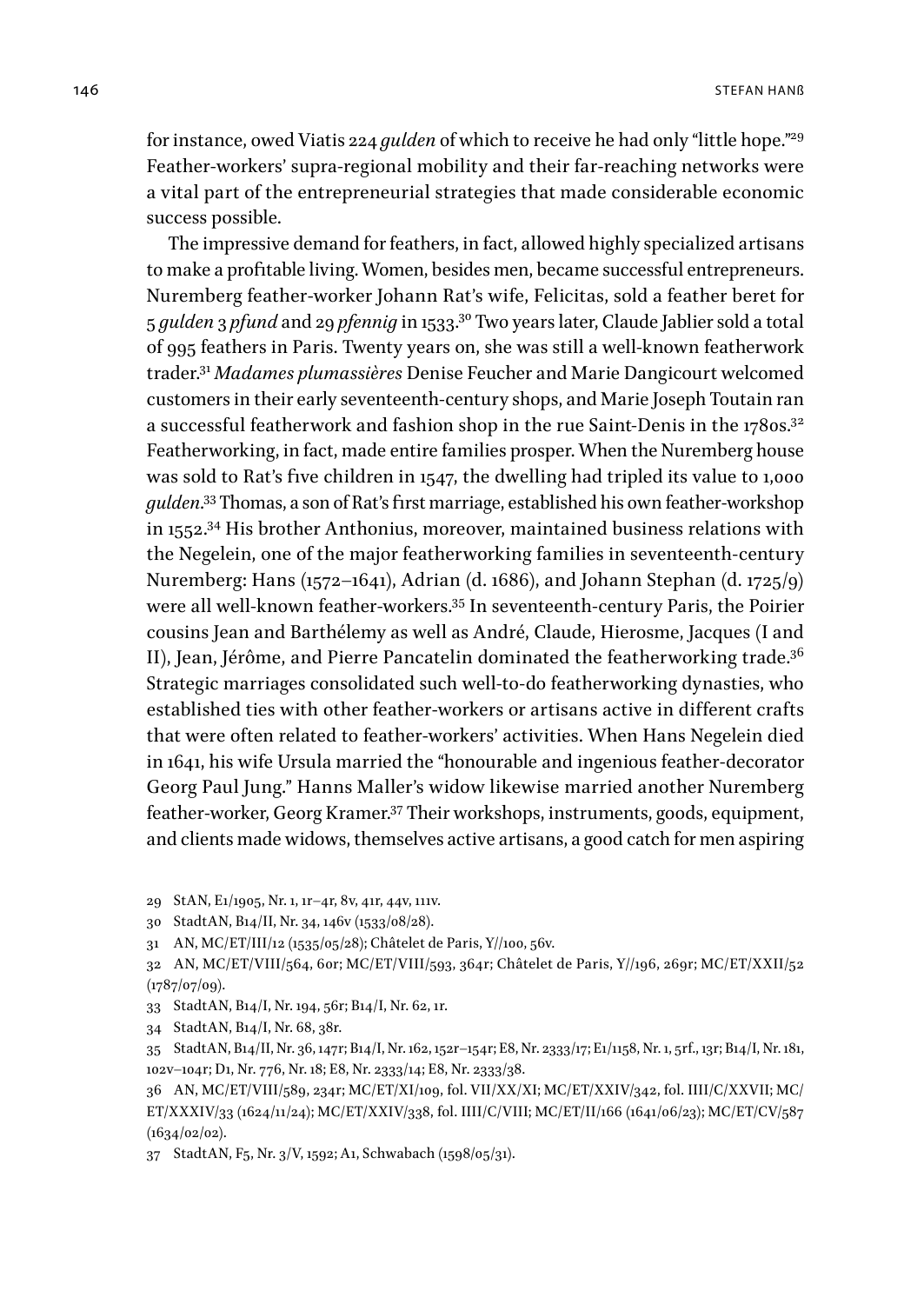to commercial and social success. Their privileged positions often resulted in wealth and power. Nuremberg feather-workers Hans Negelein, Mathes Mair, and Georg Paul Jung, for example, served the city's Great Council for five, nine, and seventeen years respectively.38

The desire for feather products led to the foundation of numerous shops. In Paris, the Pont Notre-Dame had become the main featherworking address from at least 1540, when Michel David was processing North African ostrich feathers there.39 Only forty years later, Hory, Maloiseau, and Noël ran three feather-workshops on that bridge.40 Feather-workers like Claude Pancatelin invested highly – 1,000 *livres* in 1635 – to install workshops in such vibrant commercial zones, as to do so facilitated access to an ever-increasing number of customers.<sup>41</sup> In Nuremberg, the Plattenmarkt became a central featherworking venue after Rat established his workshop there in 1508. In 1524, Rat moved into a larger building nearby. Lienhard Moler transferred his workshop from the central market square to the Plattenmarkt in 1548. Hans Wollandt followed in 1555. Nuremberg feather-workshops prospered either in hubs or in short walking distances to areas of public significance like markets or the guildhall.42 Municipal and guild regulations tried to manage the urban flows of feathers. Parisian *plumassiers* ran only one store.43 Nuremberg feather-workers were allowed to run either one shop or one market stall; door-to-door selling was explicitly forbidden.<sup>44</sup> Notwithstanding such regulations, grocers offered feathers of poultry – used to pad blankets – as well as ostrich feathers in local markets, causing "considerable damage" to feather-workers.<sup>45</sup>

Topographies of featherworking were characterized by the remarkable dynamism resulting from the mutual exchanges between urban and courtly milieus.46 When

41 AN, MC/ET/XXIV/342, 427r.

42 Johann Rat(z) (StadtAN, F5, Nr. 3/I, 2, 1508/09/14; B14/I, Nr. 194, 56r, 1524–1547); Lienhard Moler (B14/I, Nr. 57, 170v, 1544–1548; B14/I, Nr. 62, 108r; E29/I, Nr. 397; F5, Nr. 3/III, 11r–14r, 18r, 1548–1557); Jacob Wasser (B14/I, Nr. 57, 45r, 1545); Hans Wollandt/Bartholomäus Viatis (B14/I, Nr. 71, 11rf.; B14/I, Nr. 90, 35v–38r, 1555–1574); Thomas Ratz (B14/I, Nr. 68, 38r, GNM, Perg.-Urk. 1587/05/05, 1552–1587); Elias Fuchs (StadtAN, E18, U56; U58; U61; U64af., 1568–1573); Hanns Maller (F5, Nr. 3/V, 1592); Georg Kramer (B14/I, Nr. 116, 222v, 1601); Hans Negelein (B14/I, Nr. 133, 246vff., 1621–1548); Georg Paul Jung (B14/I, Nr. 133, 246vff., 1648–1568); Johann Stephan Negelein (B14/I, Nr. 181, 102v–104r, 1684–1686). I could not locate the workshops of Joachim Fehlhorn (StadtAN, E17/II, Nr. 677), Hans Lauff, Mathes Mair, Adrian Negelein, Jacob Stoy, and Johann Wurmbein.

43 BnF, ms. fr. 21798, 236v.

44 Jegel, *Handwerksrecht*, 511.

45 StadtAL, LXIV Nr. 46, 22v; StadtAN, A6, Nr. 691 (1625/06/18).

46 Evelyn Welch, "Art on the Edge: Hair and Hands in Renaissance Italy," *Renaissance Studies* 23, no. 3 (2009): 260–268.

<sup>38</sup> StadtAN, GSI152, [Obj.Nr](http://Obj.Nr). 58.725, 58.870, 59.300.

<sup>39</sup> AN, MC/ET/XXXIII/24, 266v.

<sup>40</sup> AN, MC/ET/XXIX/73 (1581/01/19); MC/ET/LXXXIV/27 (1586/11/14); Châtelet de Paris, Y//127, 370v (1586/02/01).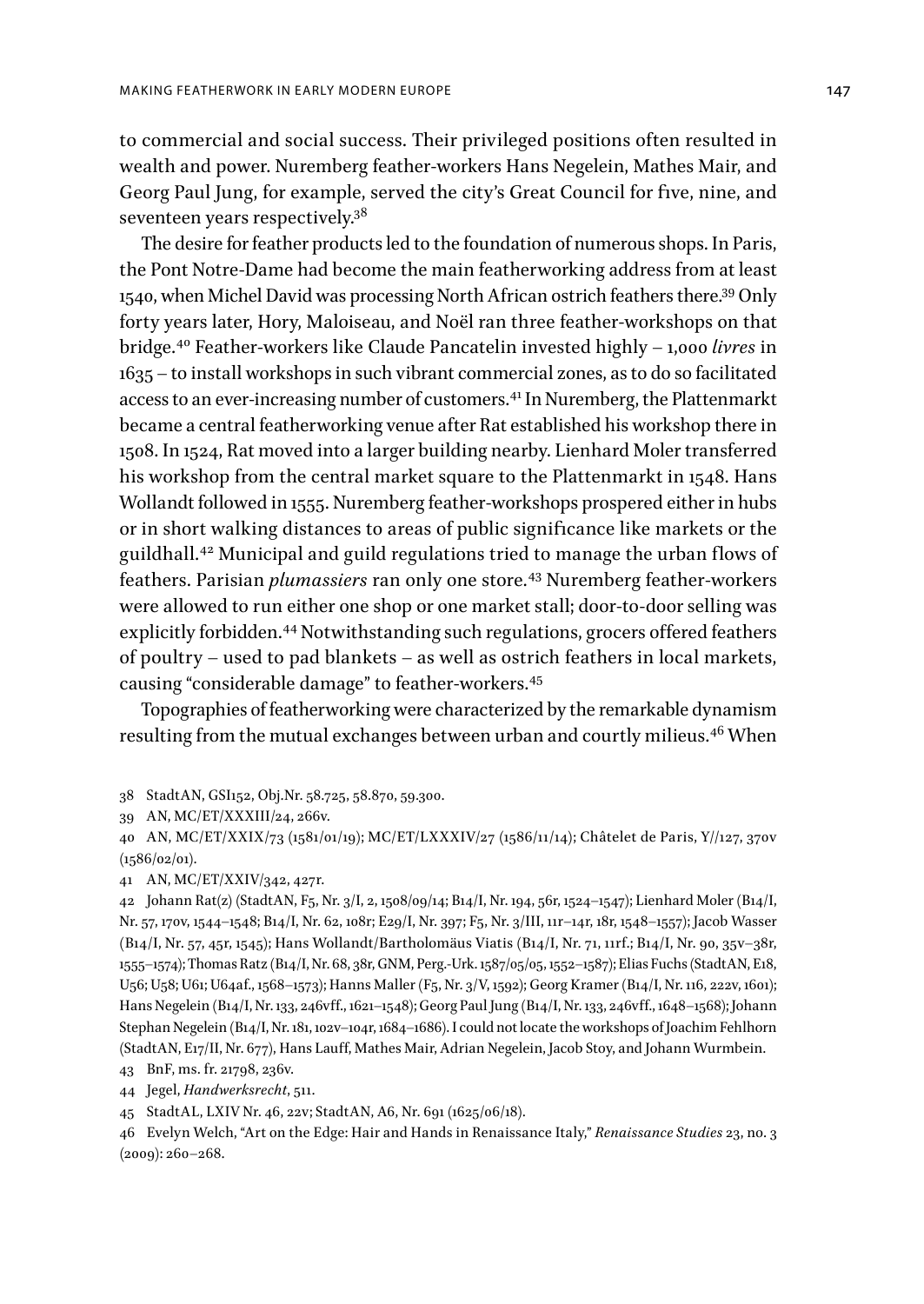the French royal feather-worker Barthélemy Poirier sold items worth 1,612 *livres* to François de la Rochefoucauld in 1620, it was the merchant Antoine de Vauconsains who traded the commodities.<sup>47</sup> By running their own stores in Paris, many of Poirier's colleagues and fellow royal panache-makers, in fact, were in constant touch with urban feather-workers.48 The imperial feather-worker Jan Fuchs likewise owned a shop in late-sixteenth-century Prague; he advertised his products by painting the words *Perzyssmukyrz* and *Federschmücker* on the wall.49 Purchase orders and quittances point to the significance of urban, military, and courtly elites as the driving forces behind the manufacturing of feathers.

Court society, with its demands for splendidly symbolic display, contributed to making featherworking a burgeoning field.<sup>50</sup> On the occasion of the entry of Catherine de' Medici into Paris in 1549, the Duke of Enghien had commissioned his private tailor to buy feathers from Thomas Flache. Building on this reputation, the Parisian artisan worked as the Duke of Nevers's private feather-worker a few years later.51 The wedding of Louis XIII and Anne of Austria caused François de Bourbon, cousin of the French king's father, to commission a number of products from two feather-workers at the Pont Notre-Dame, Pierre Clauseau and Germain Hersent: these included twenty-seven large panaches for horses, each of them containing aigrettes and thirty doubled ostrich feathers of red, blue, and white colours decorated with gold wires; another twenty panaches made of nine doubled ostrich feathers; six panaches of four ostrich feathers composed in two layers; and one hundred further aigrettes.52 For tournaments held at the Buen Retiro Palace in Madrid in 1633, Felipe Arroyo earned altogether 7,800 *reales* for manufacturing 1,800 pearl-white and black feathers into twenty-four panaches of different sizes.53 Knowing the significance of court festivities for the entire craft, French and German guilds ensured that featherwork would be produced on such occasions and prohibited apprentices to ask for higher salaries.54 These examples illustrate how courts stimulated the demand for featherwork, yet they also demonstrate that featherwork became a significant portion of court economies. The southern German court of Württemberg spent 921 *florins* on the Stuttgart feather-worker

47 AN, MC/ET/VIII/603 (1620/03/09).

48 AN, MC/ET/II/179 (1646/03/20); MC/ET/II/183 (1647/04/11); MC/ET/VIII/666 (1649/08/08).

49 Pavel Vlček et al., eds., *Umělecké památky Prahy*, vol. 3 (Prague: Academia, 1999), 207. Warm thanks to Suzanna Ivanič.

50 For a detailed discussion of this in regard to the Spanish court, see Stefan Hanß, "Material Cross-Referencing in the Age of Courtly Consumption: Feathers and the Making of Luxury Experiences at the Early Modern Spanish Court" (forthcoming).

51 AN, MC/ET/C/31 (1549/02/13); MC/ET/III/240/A-B (1557/10/10).

52 AN, MC/ET/LXXIII/279, 23r (1612/03/15).

53 AGP, sección de expedientes personales, caja 151, expediente 7.

54 BnF, ms. fr. 21798, 233v; StadtAL, LXIV Nr. 46, 17rf.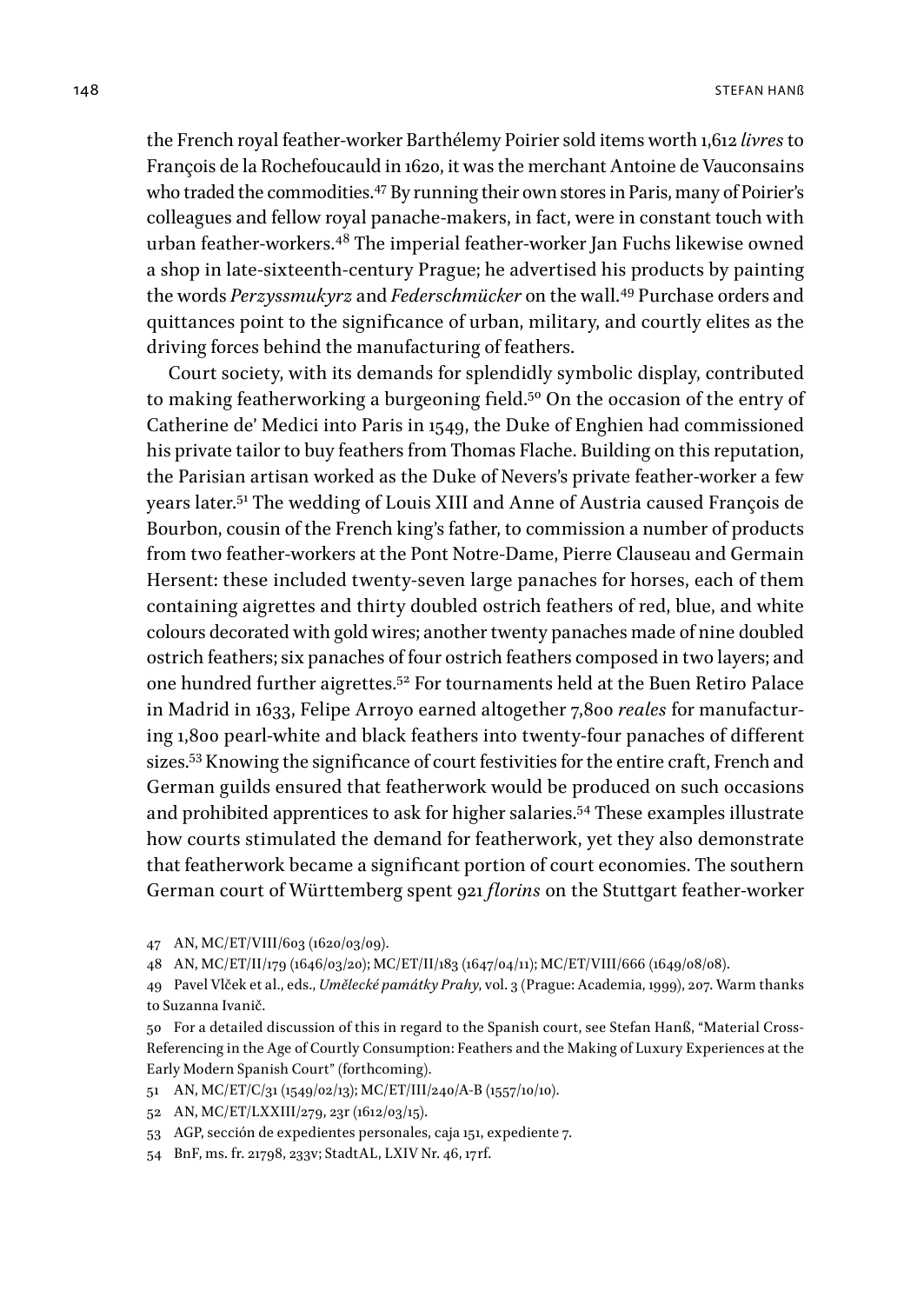Hans Dannenritter on the occasion of the Regensburg Imperial Diet in 1594; a sum that made up almost two-thirds of the court's entire annual expenses spent on textiles.55

Manufactured feathers – their colour, quantity, fluffiness, and decoration – materialized emotional atmospheres and courtly hierarchies as a court's symbolic language was based on a material vocabulary. To gain proficiency in such a vocabulary, European monarchs employed their own feather-workers, who mastered the material demands and possibilities of feathers. Henry VIII of England commissioned featherwork by his personal *plumier*. At the Spanish court, royal *plumajeros* are documented since at least 1564. French *plumassiers du Roi* produced featherwork from as early as 1541. $5^6$  Rulers thereby ensured the availability and adequacy of featherwork. In 1564, for instance, Philip II commissioned the royal feather-worker Miguel de Torres to prepare six white and yellow feathers to be given to a recently converted "moor." Three years later, when six indigenous visitors from Florida arrived in Madrid together with a returning Basque man, the *plumajero* had to manufacture twenty-eight coloured feathers for the decoration of hats.57 In France, Louis XIV's ballet performances required feather headwear of outstanding artisanship that aimed both to resonate with the king's movements and to capture the emotional resonances of luminosity and motility.58 Appointed as *valets de chambre*, royal feather-workers' embeddedness within court society enabled them to study the king's body and motions in order to develop appropriate material responses and corresponding artistic techniques.59 Such examples vividly illustrate how feathers stimulated systems of labour and styles of fashion as well as how artisans crafted the early modern feather craze.

## **Material Engagement: Skills and Creativity**

For featherwork to be able to enact affectual spheres to such an astonishing extent, artisans were required to manufacture products that matched potential buyers'

56 Hayward, *Dress*, 334; AGP, Administración General, leg.5.260, exp.1; AN, MC/ET/XIX/158 (1541/05/18); Hanß, "Material Cross-Referencing."

- 57 AGP, Administración General, leg.5.260, exp.1, 1r, 2r.
- 58 Henri Gissey, *Louis XIV in the Guise of Apollo*, no date (seventeenth century). Graphite, watercolour, bodycolour, and gold paint on vellum, 304 × 225 mm, RC, RCIN 913071.

59 AN, MC/ET/VIII/104 (1574/06/05); MC/ET/XXIX/152 (1600/02/21).

<sup>55</sup> HStAS, A 256, vol. 81, 332v–333v. Receipts related to the activities of artisans in Stuttgart will be edited in Stefan Hanß, ed., *Court and Material Culture in Early Modern Germany: A Sourcebook on the Duke of Württemberg's Payments to Artisans, Stuttgart, 1592–1628* (Amsterdam: Amsterdam University Press, forthcoming).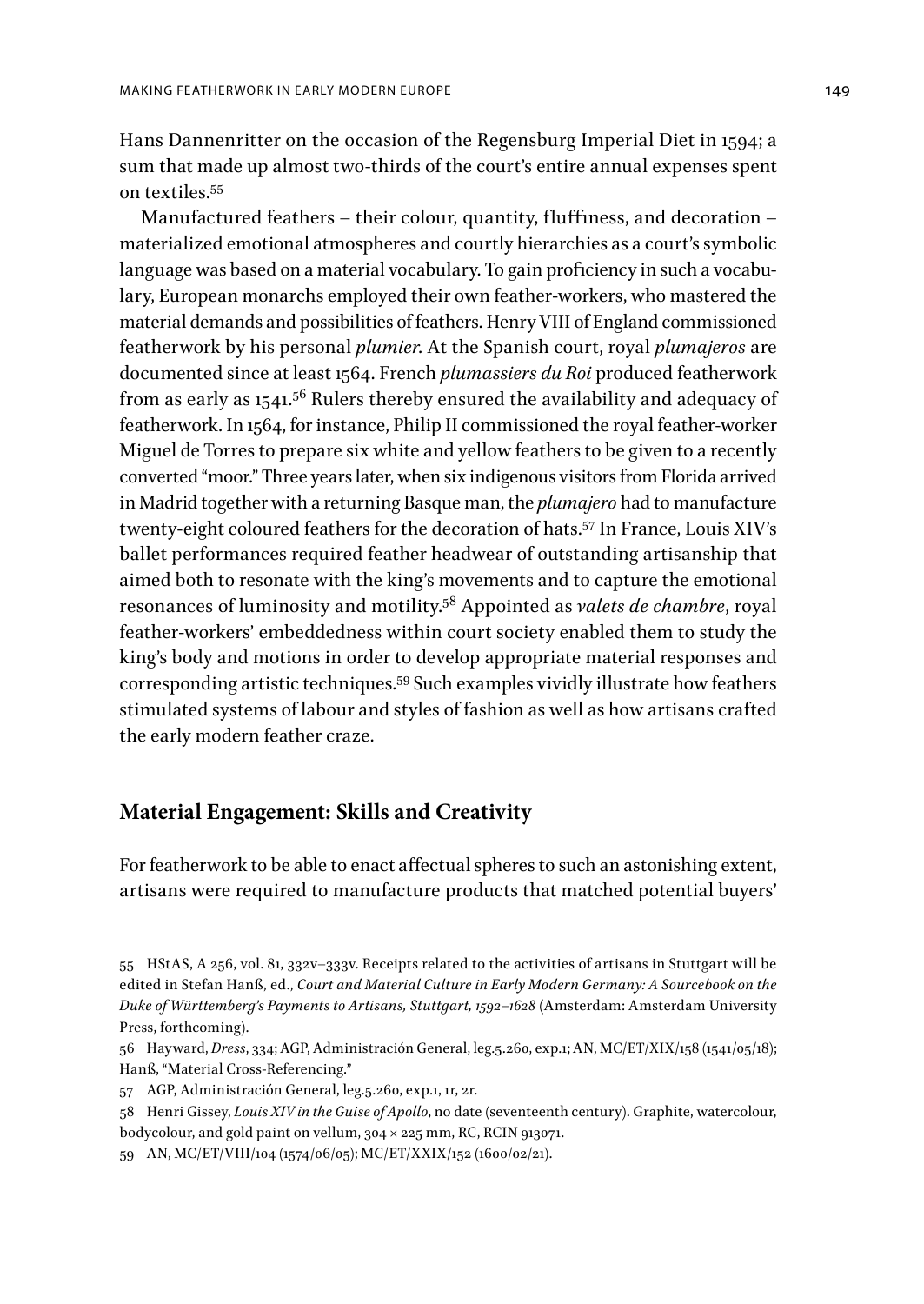desires. Their capability relied on feather-workers' expertise in acts of material transformation. By engaging with feathers' affordances on a very sensory level, artisans developed crucial cognitive skills in transforming this material. In the words of the French king, the esteem of feather-workers resulted from their manual dexterity, which was capable "to repair the defects of nature" and "to capture the benevolence of the hearts of the most serene highnesses on earth by the work of their [the feather-workers'] hands."<sup>60</sup> Manufacturing feathers with intricate techniques in order to improve and foreground their material properties, such as the variety and vibrancy of colours or the fluffiness of their appearance, made feather-workers virtuosos in material transformation and presentation. When confronted with what Hernán Cortés described as the natural perfection of New World feathers, the splendour of which had been nowhere-else-seen,<sup>61</sup> European artisans started to dye feathers of domestic and foreign birds, such as ostrich feathers, by applying intricate techniques. Accepting "the sensorial impact and role of these material things,"62 means to conceptualize featherworking as acts of material engagement through the study of feather-workers' skills, creativity, and knowledge as a result of extended human-things relationships.<sup>63</sup>

Responding to the intricacy of virtuoso skills for material transformation, guild regulations predominantly addressed questions of apprenticeship. After six years of learning, Parisian apprentices had to craft featherwork in the presence of the guild's most honourable members, who examined the quality of the piece before granting the apprentice the title of a *maître*. 64 In Leipzig, apprentices had to manufacture two different panaches within six weeks – a time span that highlights how time consuming it was to prepare and dry every plume and to sew them together into a panache. The first task was a large panache of twenty feathers dyed in at least three colours with an aigrette at its upper end and three feathers of more than 1 metre in length each tied to the panache's lower end in what was called the "Roman manner." The second panache had to comprise thirty feathers on each side; positioned on its upper end, the panache's three white aigrettes had to be framed by twelve small feathers. In an interim audit, the guild's elders examined the quality of all dyed and processed feathers before allowing the apprentice to

<sup>60</sup> BnF, ms. fr. 21798, 238rf.: "reparé les defauts de la nature, captiuer la bienueillance des cœurs des plus grands de la terre, par le trauail de leurs mains."

<sup>61</sup> Pascual de Gayangos, ed., *Cartas y relaciones de Hernan Cortés al Emperador Carlos V* (Paris: Imprenta Central de los Ferro-Carriles, 1866), 101, 109; Alessandra Russo, *The Untranslatable Image: A Mestizo History of the Arts in New Spain, 1500–1600* (Austin, TX: University of Texas Press, 2014), 20–28.

<sup>62</sup> Yannis Hamilakis, *Archaeology of the Senses: Human Experience, Memory, and Affect* (Cambridge: Cambridge University Press, 2013), 181f.

<sup>63</sup> Cf. Hanß, "Material Creativity of Affective Artefacts in the Dutch Colonial World."

<sup>64</sup> BnF, ms. fr. 21798, 231r–232v.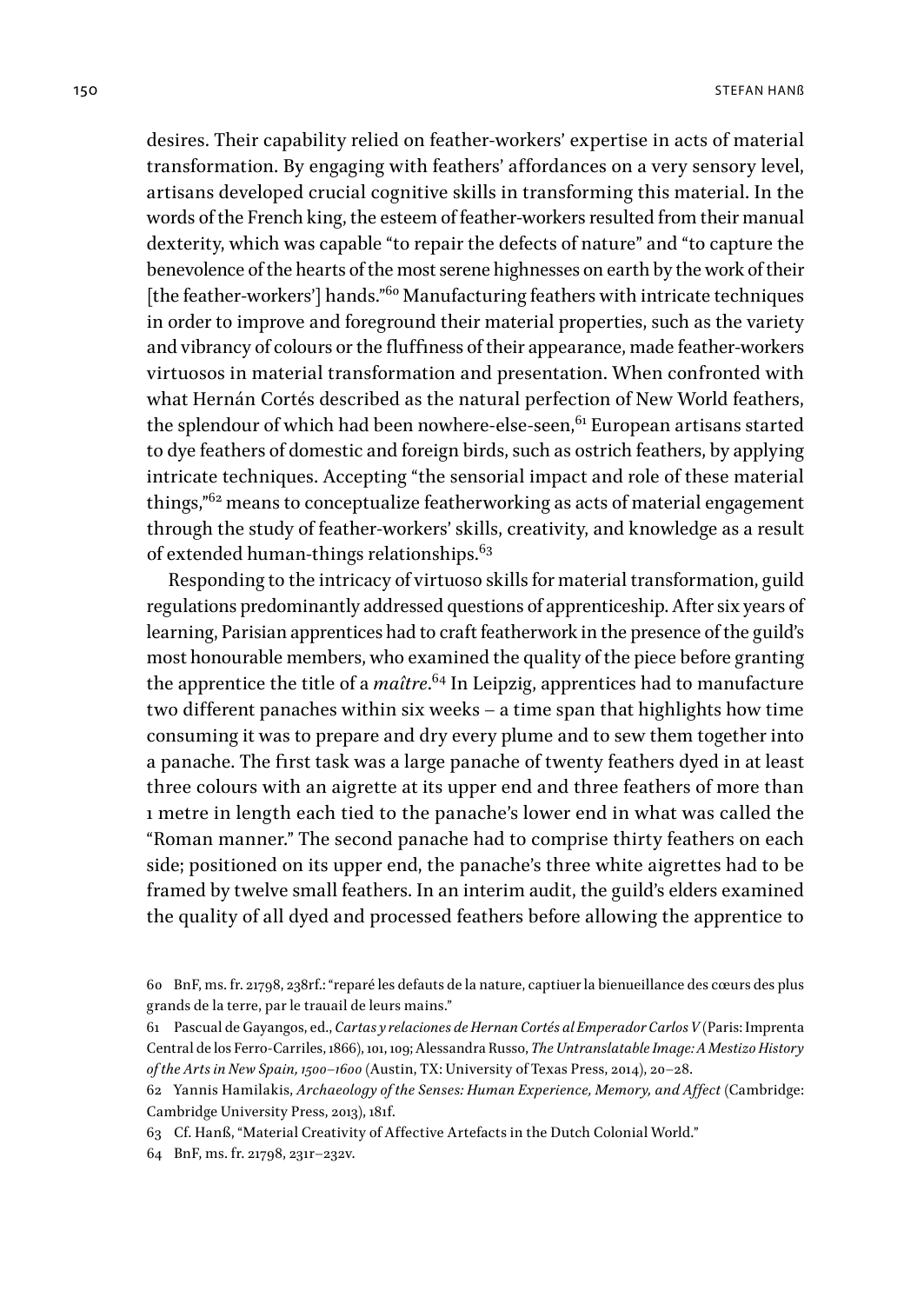continue manufacturing them into panaches. At least five years of training were needed to master that exam.65 In Nuremberg, feather-workers were prohibited to train maidservants and only one apprentice was allowed to be employed for a maximum of five years. Afterwards, artisans had to wait at least one year before hiring a new trainee.<sup>66</sup>

Such regulations framed labour markets by limiting access to profitable businesses, ensuring high prices, and forming artisanal communities. Furthermore, guilds regulated the period an apprentice might spend learning complex techniques. Around 1550, Bartholomäus Viatis still served his master as an apprentice of seven years. His autobiography foregrounds not only his time of hardship, but also his self-awareness of having turned from an apprentice into a virtuous artisan. The feather-worker proudly stated that his apprenticeship served him "to learn to work,"67 thus, to become proficient in skilled featherworking through repetitive and innovative exercises in material engagement. In the end, Viatis's hands knew what to do:68 his featherwork featured the same quality as the products of artisans with an income of 80 *gulden*. "Without aspiring to fame," Viatis states, "nobody else in this city was able to sew feathers in the same manner except fully [trained] feather-workers."<sup>69</sup> In response to the increase of feather-workers, guilds' restrictions also ensured the quality of the crafts as well as its focus on intricate, hands-on knowledge, further promoting a climate of competition and innovation.70

Acquiring material proficiencies through sensorial experience and prolonged engagement was crucial for the transformation of feathers into cherished featherwork. Featherworking artisans had to develop skills that relied on tacit knowledge and their amenability towards sensory feedback.71 Different affordances characterized the various types of feathers of different species, which shaped the possibilities of their manufacture and required different treatments.<sup>72</sup> Feather-workers, therefore, differentiated between "primary" and "secondary" ostrich feathers according to their age when being plucked.73 This coincides with a more general trend of the time: the early modern period experienced an increasing interest in the world's material

- 65 StadtAL, LXIV Nr. 46, 15rf., 18r–19r.
- 66 Jegel, *Handwerksrecht*, 511.
- 67 StAN, E1/1905, Nr. 1, 1v (1579).
- 68 David A. Rosenbaum, *Knowing Hands: The Cognitive Psychology of Manual Control* (Cambridge: Cambridge University Press, 2017).
- 69 StAN, E1/1905, Nr. 1, 1v.
- 70 Stephan R. Epstein and Maarten Prak, eds., *Guilds, Innovation and the European Economy, 1400–1800* (Cambridge: Cambridge University Press, 2009).
- 71 Malafouris, *Things*, 79–82, 207–226.
- 72 Gibson, "Affordances."
- 73 Diderot and d'Alembert, *Encyclopédie*, 12:800.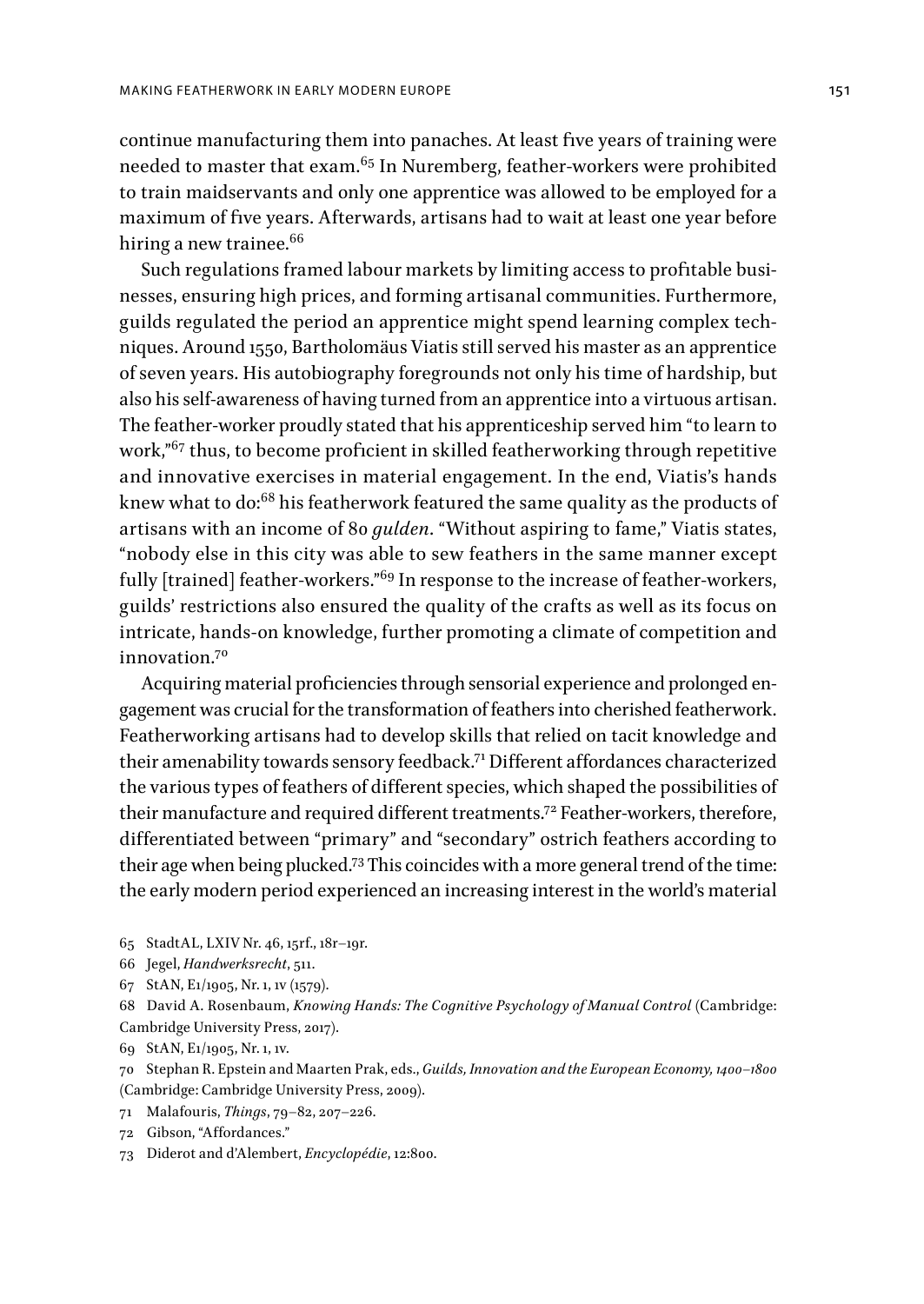details. Feathers rated among the first objects examined under microscopes. Published in treatises and encyclopaedias, the results of such investigations created further knowledge about the physical composition of feathers and the extent to which details like barbules mattered for the colour, form, and shape of feathers.74 For feather-workers, such knowledge manifested in hands-on experience and expertise that, consequently, started to matter to enlightened encyclopaedic enterprises. In order to curl feathers, for instance, artisans had to fix feathers with the left hand while using a special knife (*couteau à friser*) with the right. The ways in which feather-workers' right thumbs applied fine doses of pressure on the barbs, as we read in encyclopaedias and manuals, defined the feather's shape and quality: only those pieces which required corrections had to be treated, as the entire object's beauty could be easily damaged if too much pressure was applied (Fig. 3.3).75 The intricacy of this and similar techniques, which required dexterity and malleability of the grip of the hand, often made feather-workers start their six-year-long training in childhood.76

Feather-workers' cognitive world of embodied skills, tacit knowledge, and material proficiency manifests in surviving objects and resonates with sixteenth-century artisanal epistemology's new focus on bodily engagement with nature and matter.77 It took years to gain perfection in turning observation into action when processing plumage, since apprentices needed to train their hands and eyes by experimenting with materials and acquiring routines in performing techniques. Artisans had to learn how to sew feathers onto a bonnet with the help of a ribbon and how to fold the starched brim, or to attach a loop, in order to hide the stitches from view (Fig. 3.4).78 Around 1600, a leather cap was decorated with cords, metal threads, and two cartouches that fixed in place the heraldic emblem and the panache. Starched parchment filled with animal hair and threads built the skeleton of the cartouche, into which feather quills were positioned. Artisans then fixed the panache with three stitches above the cartouche (Fig. 3.5).79

Manufacturing feathers of domestic and foreign species meant applying highly intricate and experimental techniques, as Lucas Cranach the Elder's portraits of the

<sup>74</sup> Richard Hooke, *Micrographia: or some Physiological Descriptions of Minute Bodies made by Magnifying Glasses with Observations and Inquiries thereupon* (London: John Martyn, 1665), 167–169, scheme XXII; Diderot and d'Alembert, *Encyclopédie*, 12:799.

<sup>75</sup> Élisabeth-Félice Bayle-Mouillard, *Manuel du fleuriste artificiel* […] (Paris: Roret, 1829), 220f.

<sup>76</sup> AN, MC/ET/III/489 (1610/11/11).

<sup>77</sup> Pamela H. Smith, *The Body of the Artisan: Art and Experience in the Scientific Revolution* (Chicago, IL: University of Chicago Press, 2004).

<sup>78</sup> HM, L1435f.; Alheidis von Rohr, "Kleidung eines Patriziers aus Einbeck vom Ende des 16. Jahrhunderts," *Waffen- und Kostümkunde* 18 (1976): 69–75.

<sup>79</sup> GNM, T1593; Jutta Zander-Seidel, ed., *In Mode: Kleider und Bilder aus Renaissance und Frühbarock* (Nuremberg: Germanisches Nationalmuseum, 2015), 130f.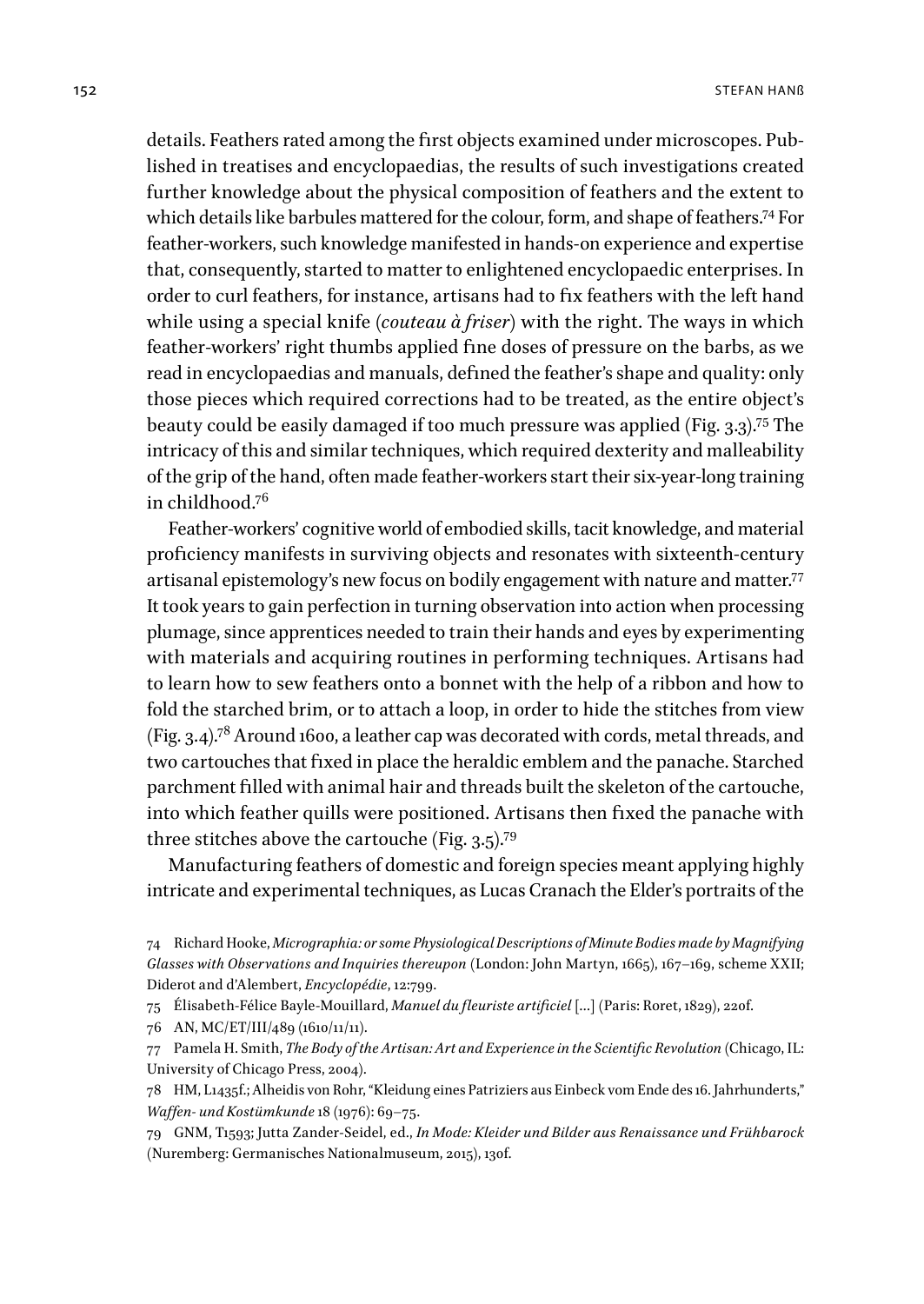

Figure 3.3: Unknown artist, "Plumassier panachier." Engraving, 418 × 267 mm. In Denis Diderot and Jean-Baptiste le Rond d'Alembert, *Encyclopédie*, vol. 8, Paris: Briasson etc., 1771, plate II. Cambridge, Library of St John's College, Kk.7.59. Image © By permission of the Master and Fellows of St John's College, Cambridge.

Elector of Saxony, painted in the 1520s, further demonstrate (Fig. 3.6). To match the entire apparel, feathers could be dyed either in red-gold and dark-silver, or bleached, and each group of barbs were curled. Being decorated with pearls and gold spangles that weighed down their shape granted feathers a dignified resonance when being moved. Such featherworking crafted a material presence that made feathers instantiate splendour. Another telling example is the beret given by Emperor Charles V to Christoph Kress zu Kressenstein, the Nuremberg envoy at the Imperial Diet in Augsburg in 1530 (Fig. 3.7). Artisans stitched the feathers with wires and threads onto the beret. Craftsmen diligently attached twisted metal threads and spangles,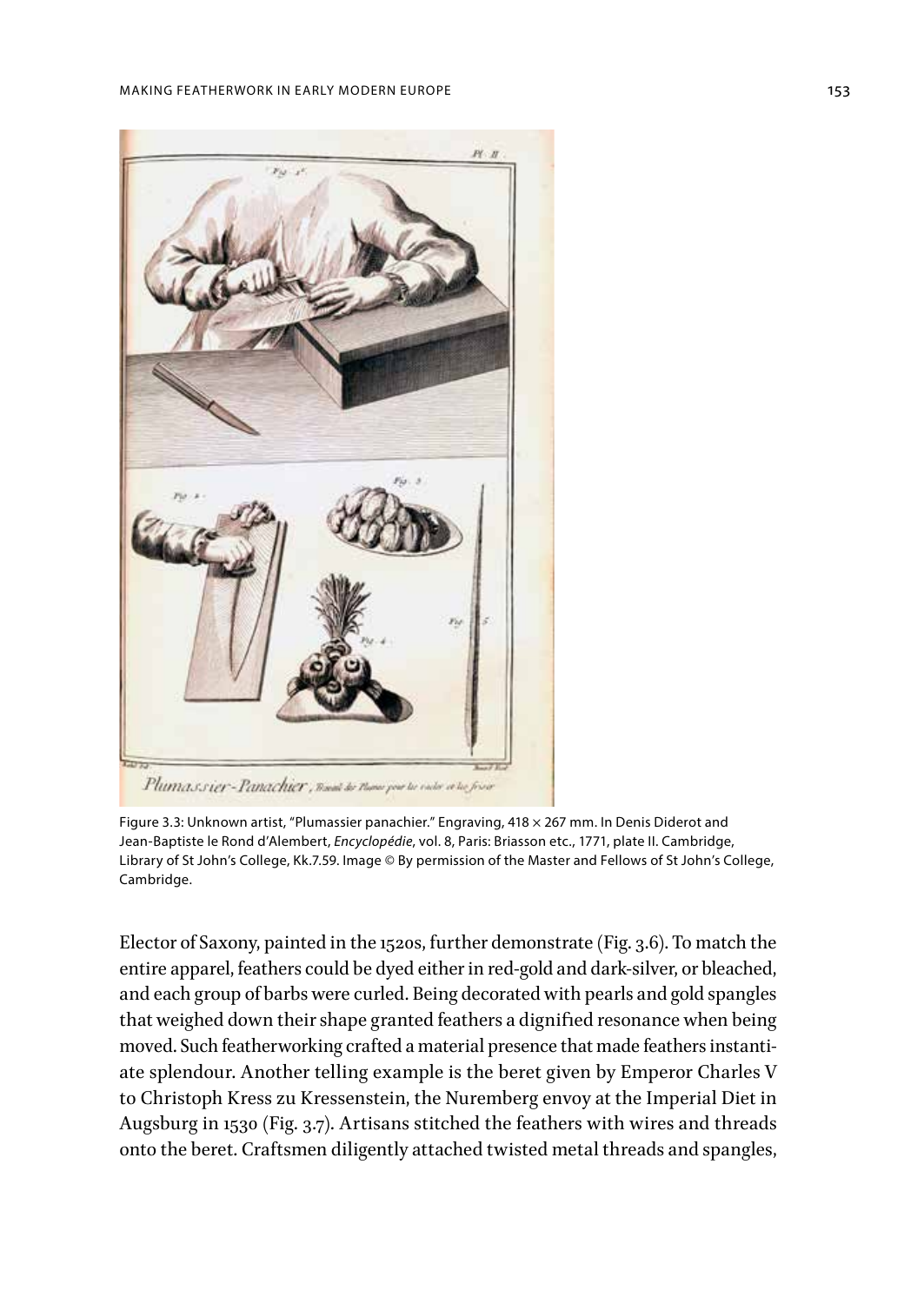

Figure 3.4: German hat with partially destroyed ostrich feathers, late sixteenth century. Felt, woven silk satin, and ostrich feathers, c. 170 × 290 × 280 mm. Hannover, Historisches Museum Hannover, inv. no. L 1436. Image © Historisches Museum Hannover. Photo: Reinhard Gottschalk.



Figure 3.5: Cartouche used to attach panaches onto a leather hat, ca. 1600. Leather, starched parchment, animal hair, and threads, 268 mm diameter and 190 mm height of the entire hat. Nuremberg, Germanisches Nationalmuseum, inv. no. T1593. Image © Germanisches Nationalmuseum, Nürnberg. Photo: Petra Kreß.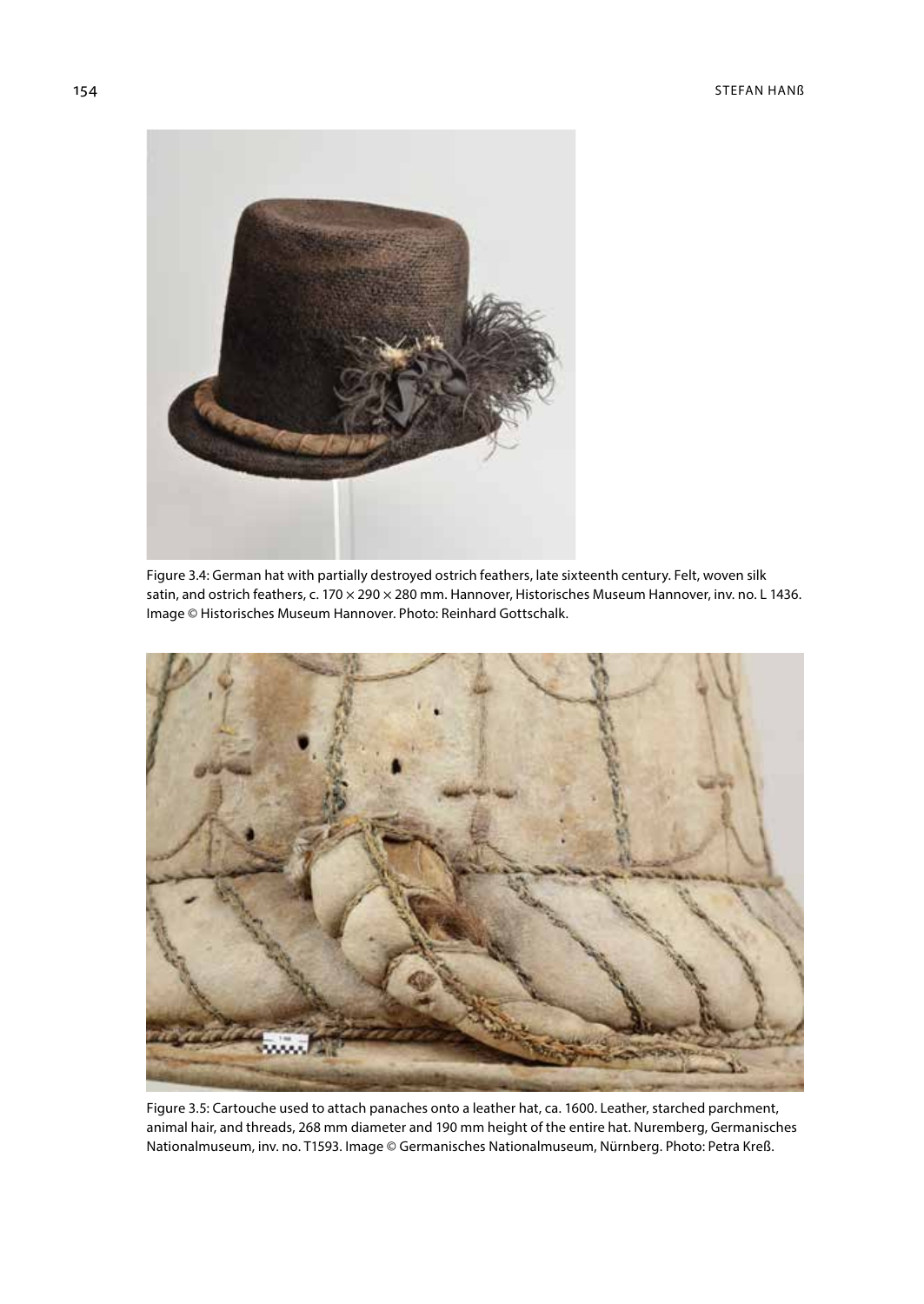

Figure 3.6: Lucas Cranach the Elder, *Portrait of John Frederick I, Elector of Saxony*, unknown date. Oil on panel, 628 × 397 mm. Private collection. Image © Christie's Images/Bridgeman Images.

punched out of silver gilt, into the feathers to create colour contrasts.<sup>80</sup> Such objects, as southern German and English documents reveal, often adorned feathers.<sup>81</sup> After the death of the Württemberg court feather-worker Hans Dannenritter, his widow continued to sell feathers, gold, and silver threads.<sup>82</sup> Sixteenth-century Augsburg inventories even contain references to Spanish spangles, which were themselves

- 81 Janet Arnold, *Queen Elizabeth's Wardrobe Unlock'd: The Inventories of the Wardrobe of Robes prepared in July 1600* […] (Leeds: British Library, 1988), 201.
- 82 HStAS, A256 vol. 91, 339r.

<sup>80</sup> GNM, T3784; Zander-Seidel, *Mode*, 40ff., 272.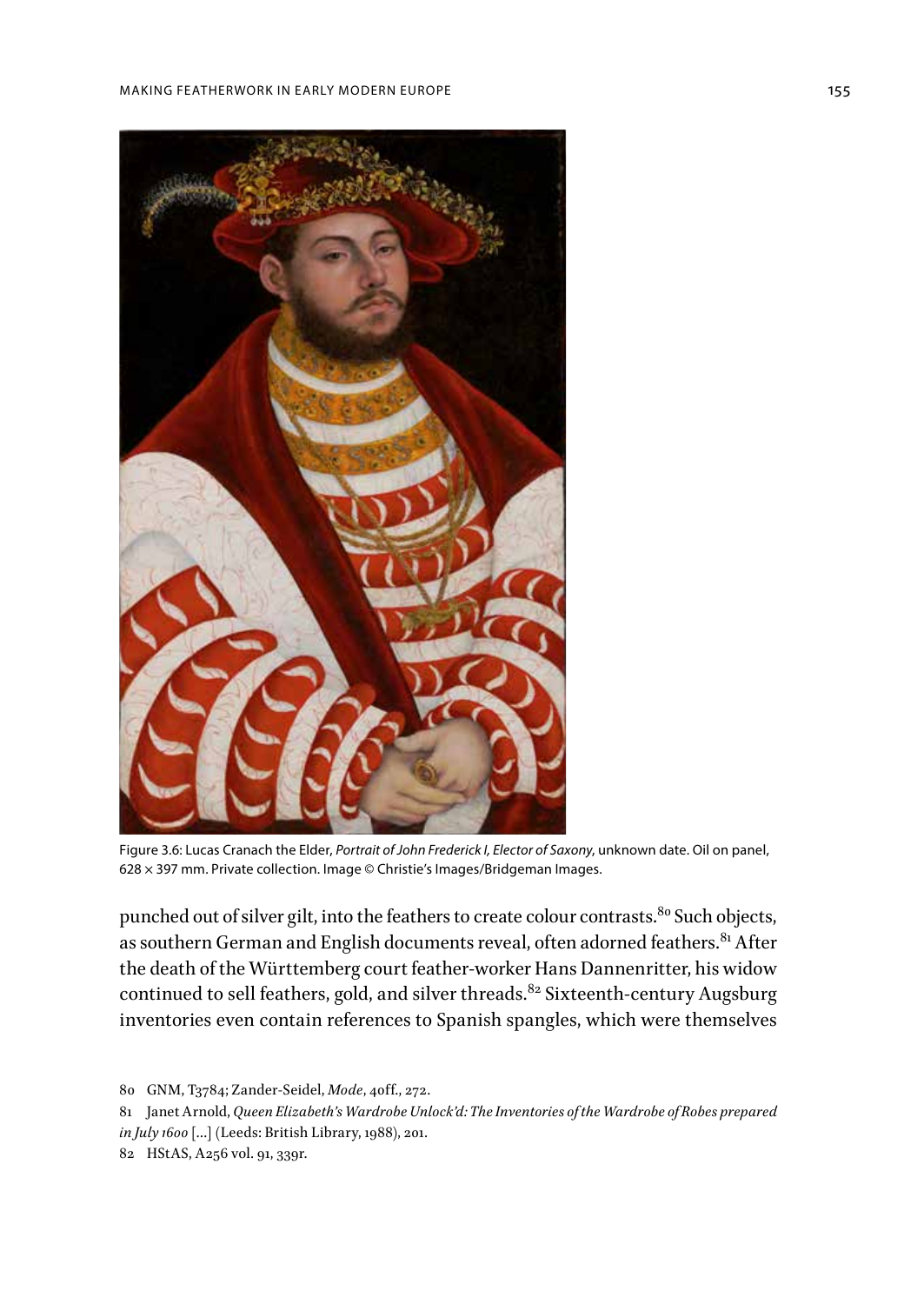

Figure 3.7: The feather-beret of Christoph Kress zu Kressenstein, 1530. Silk satin, ostrich feathers, wires and spangles, 550 mm diameter. Nuremberg, Germanisches Nationalmuseum, inv. no. T3784. Image © Germanisches Nationalmuseum, Nürnberg. Photo: Monika Runge.

"melted like feathers."<sup>83</sup> Two panaches with thirty-six golden spangles cost the substantial amount of 66 *gulden* in Stuttgart in 1602.<sup>84</sup>

Such innovative acts of creativity, resulting from the artisans' experimental engagement with feathers, served to foreground exactly those properties of featherwork that were held in high esteem. For this reason, feather-workers (*Federmacher*) became more and more feather-decorators (*Federschmücker*), whose work was praised for its *delicatesse*. 85 Hans Dannenritter, Adam Eßlinger, Wolfgang Wolf, and Jacob Unangst, all courtly feather-workers in Stuttgart, were compensated

84 HStAS, A256 vol. 89, 382v.

85 BnF, ms. fr. 21798, 229v.

<sup>83</sup> Norbert Lieb, *Octavian Secundus Fugger (1549–1600) und die Kunst* (Tübingen: Mohr, 1980), NI209, 325.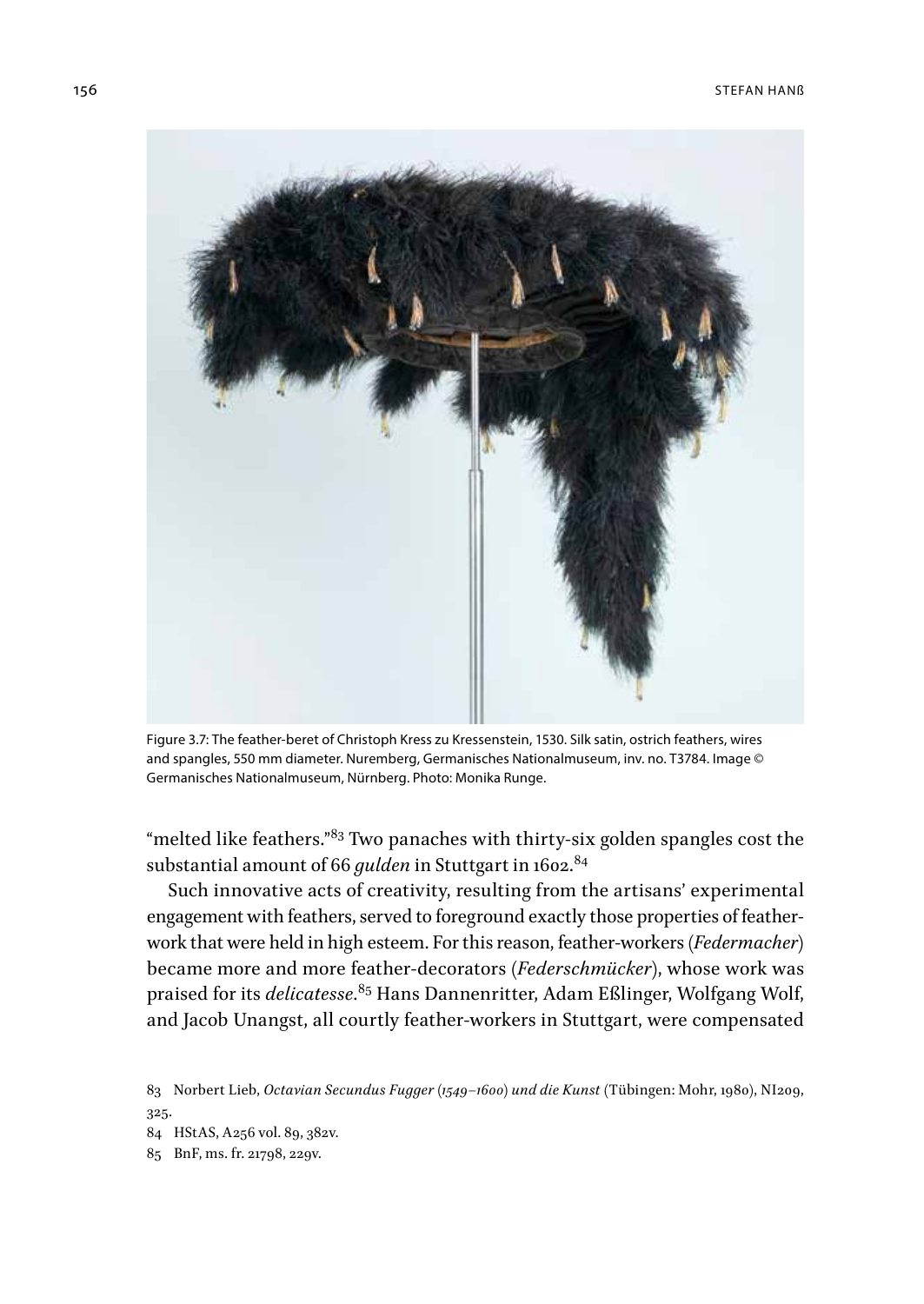for dyeing feathers and turning them into panaches of either fluffy or pointed appearance. Yet these artisans also manufactured hats; they produced metal threads, sewed garters, and engaged in silk embroidery.<sup>86</sup> Similarly, Nuremberg feather-workers sold feathers alongside borders and trims. $87$  In the vibrant craft atmosphere of early modern European cities, feather-workers maintained close contacts with jewellers, goldsmiths, wiredrawers, tailors, and clock-makers.<sup>88</sup> Especially in Paris, feather-workers' experimenting hands established a craft of highly refined and widely purchased luxury products: *maîtres* manufactured feathers into civil and military panaches, headdresses, headwear composed out of several levels, head adornments, hairbows, woven and stitched feather textiles, necklaces, muffs, masks, and garlands, and bouquets of feathers and flowers for men, women, children, horses, and mules alike or as banqueting, altarpiece, funeral, carriage, and street decorations. Peacock feathers were sewn onto garlands. Black *fleurs-aigrettes –* composed out of cock, raven, and turkey feathers – as well as feathered baldachin decorations staged feelings of sorrow and loss during funerals, while white feathered wings were widely used for performances of angels during processions.89 In her shop in the rue Dauphine, Marie Thérese Guerrier sold five muffs made out of black cock feathers for 12 *livres* and 10 *sols*; four arrangements of cock feathers to be attached to textiles, meanwhile, cost 48 *livres*. Besides this, she also owned "three indigenous capes of different colours" as well as chinoiserie vestments.90 French artisans produced feather tapestries and decorated entire furniture with feathers. A bed adorned with more than 50,000 feathers of hens, ducks, jays, peacocks, and pheasants, produced by a French feather-worker active in London, was purchased by August II of Saxony in 1723. He then commissioned the bed curtains to be further processed into wall decorations that then decorated the Dresden "feather chamber."91

Being artists in their own right, feather-workers' subtle creativity also attracted the interest of painters. Niklaus Manuel shows how various layers of fluffy ostrich feathers, oversized yet elegantly curled, are fixed to a man's cap (Fig. 3.8). A bell

86 Hanß, *Court and Material Culture*.

87 StadtAN, GSI152, [Obj.Nr](http://Obj.Nr). 58.725.

88 StadtAN, E1/1158, Nr. 1, 4rf., 7r, 12r; B14/I, Nr. 181, 102v; B14/I, Nr. 133, 246vff.; B14/II, Nr. 13, 8v; AN, MC/ ET/XXIII/123 (1611/09/08); MC/ET/XXX/475 (1782/04/06).

89 BnF, ms. fr. 21798, 230v; Denis Diderot and Jean B. d'Alembert, eds., *Encyclopédie ou Dictionnaire raisonné des sciences, des arts et des métiers*, vol. 2 (Paris: Briasson et al., 1751), 366, 626; "Plumassier panachier," Denis Diderot and Jean B. d'Alembert, eds., *Encyclopédie ou Dictionnaire raisonné des sciences, des arts et des métiers*, vol. 8 (plates) (Paris: Briasson, 1771), pl. IV; AN, MC/ET/XXXIII/24, 266v; Bayle-Mouillard, *Manuel*, 225.

90 AN, MC/ET/XXVII/457 (1784/03/29), 5r, 6v, 9v.

91 Bayle-Mouillard, *Manuel*, 228–230; Cornelia Hofmann, *Das Federzimmer Augusts des Starken* (Dresden: Verlag der Kunst, 2003).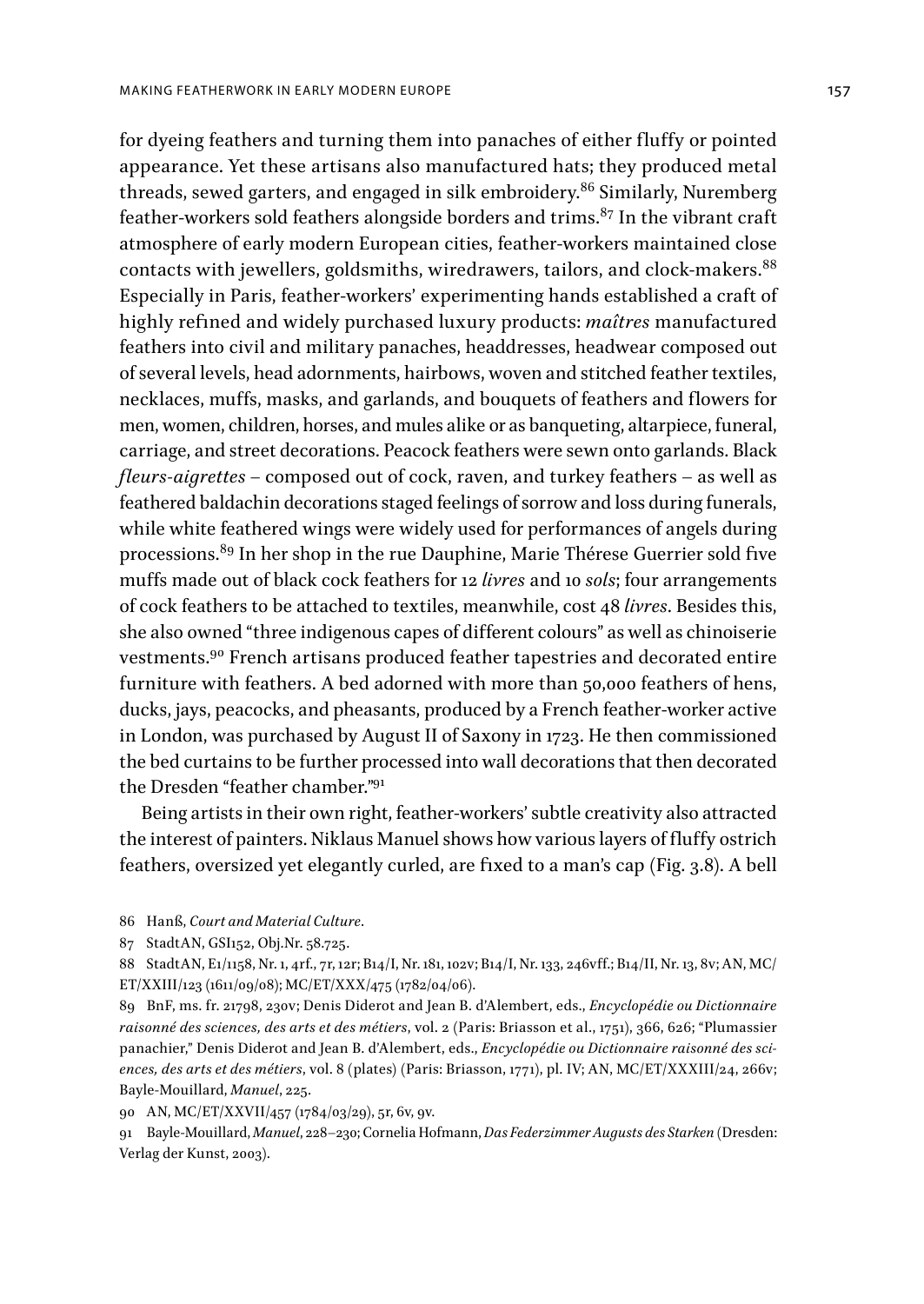

Figure 3.8: Niklaus Manuel, *Back View of a Confederate*, 1514–1515. Ink drawing, 272 × 191 mm. Bern, Graphische Sammlung, Kunstmuseum Bern, inv. no. A1979.100. Image © KMBern.

is tied to the quill as it adorns and balances the construction. Alluding to a fool's jingles, the bell also makes satirical associations. The artisans' skills emphasized the fluffy appearance and elegantly curved motility of feathers, a characteristic that the artist uses to capture the aesthetics of chivalry, gracility, and ease. Given the significance of fashion for the shaping of Renaissance bodies, feathers featured prominently in early modern "polychrome sculpting."<sup>92</sup> Exuberantly long feathers, for example, heavily affected the performance of postures and gestures. Feathers' delicate appearance not only multiplied gracile movements and the bodily poise, but also demanded a set of certain postures that relied on the body's upright positioning,

<sup>92</sup> Ulinka Rublack, "Renaissance Dress, Cultures of Making, and the Period Eye," *West 86th: A Journal of Decorative Arts, Design History, and Material Culture* 23 (2016): 6–34.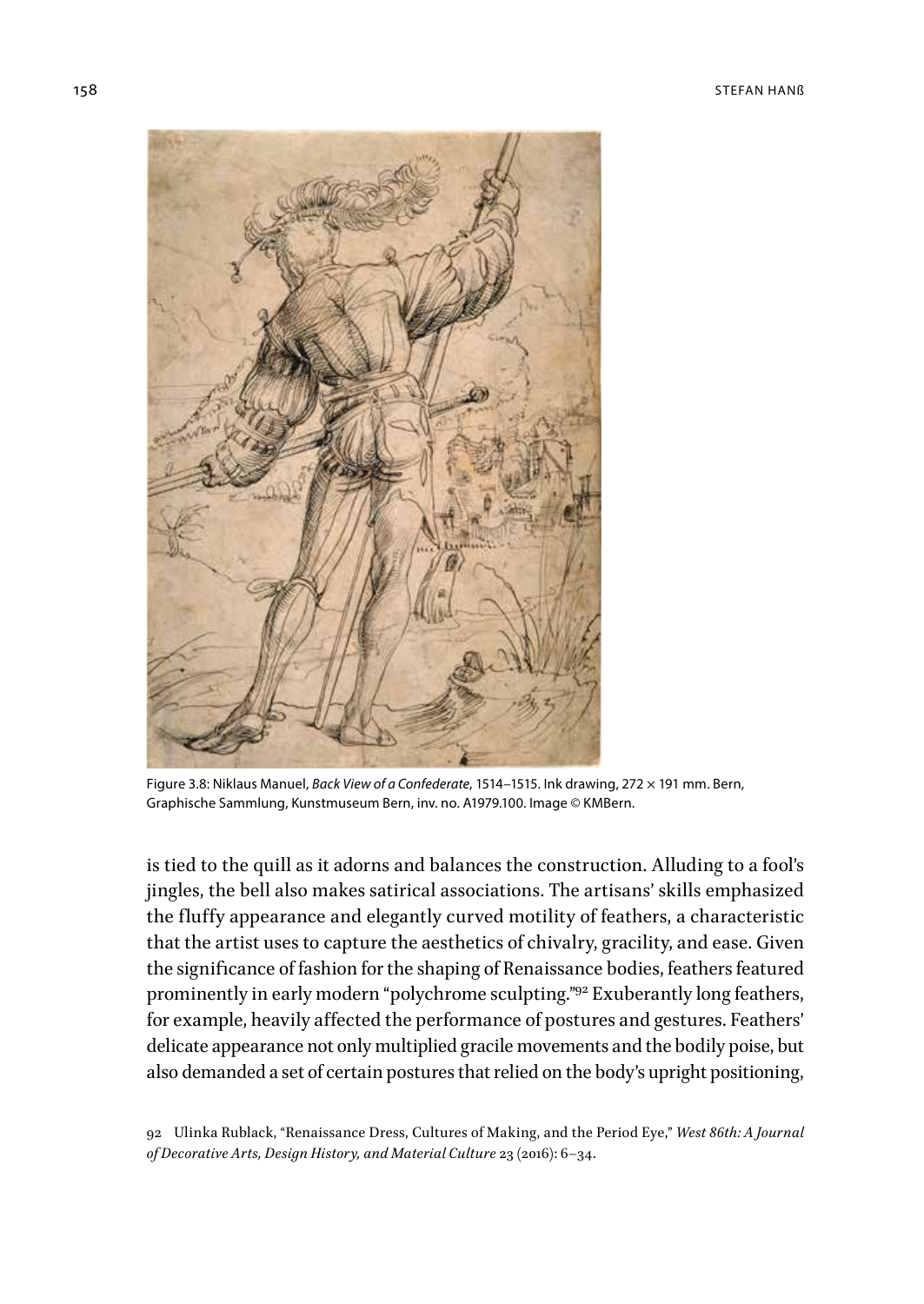

Figure 3.9: Urs Graf, *Mercenary's Feather Costume*, 1523. Ink drawing, 215 × 153 mm. Basel, Kunstmuseum Basel, U.X.95. Image © Bilddaten gemeinfrei Kunstmuseum Basel.

tension, and balance. An awareness for how feathers "would come alive on the body of a wearer through their properties […] and through movement"93 reveals how materials laboured on and with the body, thereby shaping bodily appearances and aesthetics such as chivalrous or flirtatious registers.94 Feather-workers' proficiency in the aesthetic transformation of materials made feathers stage bodily and emotional aesthetics. Artisans and artists were amazed by such transformative acts also visible in mercenary costumes, to whose fabrics, caps, belts, and garters a plethora of feathers could be sewn (Fig. 3.9). Staging luxury as well as haughtiness, pride,

<sup>93</sup> Ibid., 7; Denis Bruna, ed., *Fashioning the Body: An Intimate History of the Silhouette* (New Haven, CT: Yale University Press, 2015).

<sup>94</sup> Hans Schäufelein, *The Wedding Dancers*, ca. 1530s. Print, 263 × 214 mm, The British Museum, London (BM), Print & Drawings, E,8.114.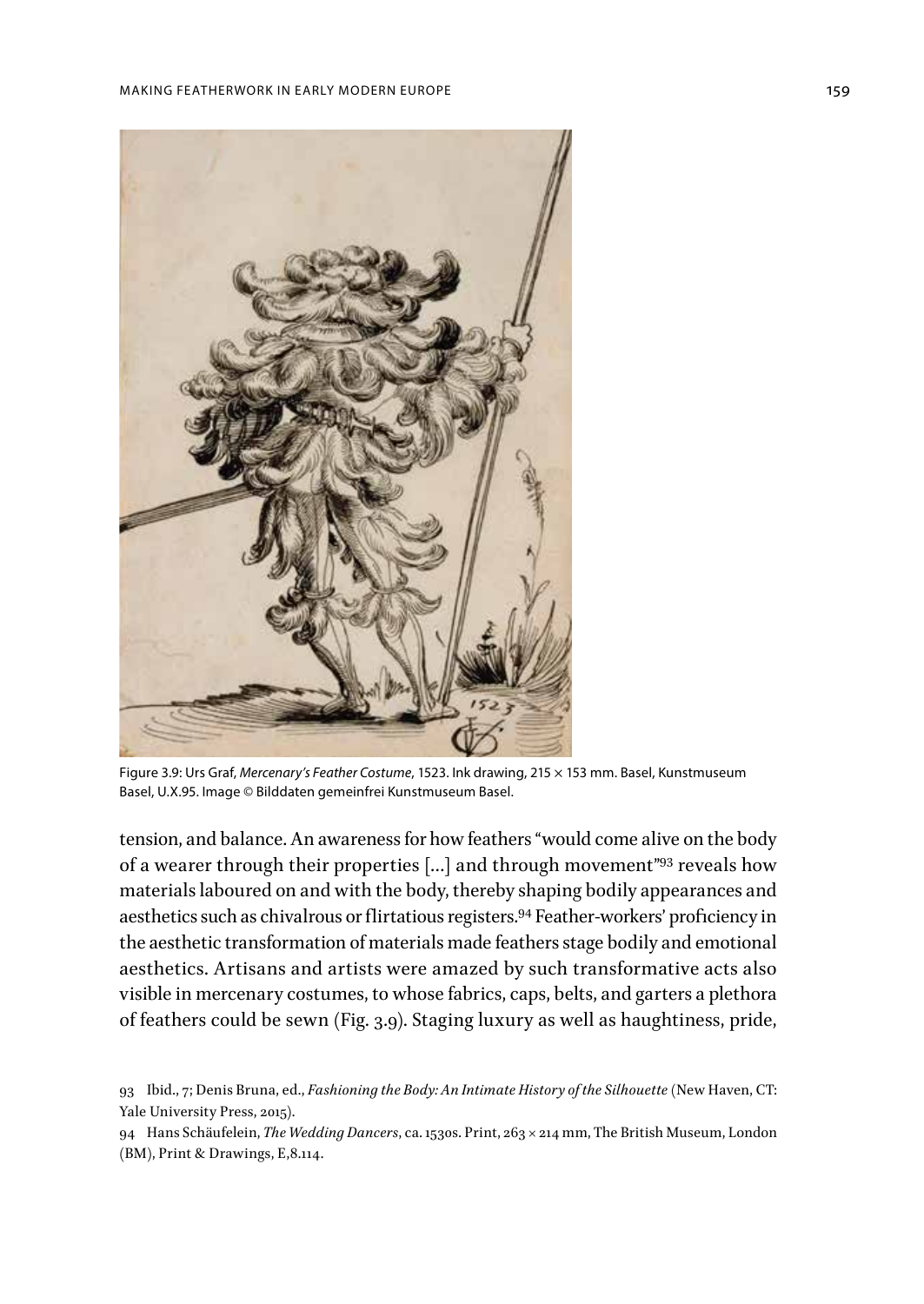and satire, such virtuoso material and visual performances made featherwork a *galanterie*, which Augsburg art dealer Philipp Hainhofer, when being placed under house arrest by Swedish troops, was even able to use as a bribe to buy his freedom.<sup>95</sup>

# **Material Assemblages: (Re)Making Feather-Workshops**

Artisans' workshops (Fig. 3.10) comprised several storerooms with deliberate spatial arrangements. In studios (*ateliers*) with wooden furniture, tables, candlesticks, sinks, vases, chests, hearths, caldrons, tubs, instruments, and a variety of natural materials, feather-workers manufactured and dyed feathers or worked with flowers. Feathers were stored in caskets, boxes, bunches, and bags in separate rooms (*magasins*). While a small bunch could contain, as in a couple of cases, 136 or 248 heron feathers, another recorded bunch only stored four male egret feathers; surely this was because of these feathers' particular delicacy, which was the yardstick for their quality and price. If this material characteristic had already been damaged, such *garzotti* were additionally stored in bunches of hundreds, which facilitated counting.96 Account books and manuscripts were kept separately. In the store (*boutique*), display drawers (*étalages*) presented the feather pieces and mirrors helped to convince customers to purchase the goods.97

Hitherto unknown inventories of feather-workshops in early modern Venice, Paris, and Madrid highlight their character as complex aggregations of materials and things: assemblages that, due "to the vitality of the materialities that constitute it," shaped one's "understandings of life and matter" as much as they engendered craft production.98 In such workshops, the artisan's embodied skills met with an assemblage of materials with their own distinct affordances; a productive convergence that shaped both the routines and innovations of feather-workers' material engagement.99 The sheer quantity and diversity of feathered products resulting from such acts of material engagement are striking. In 1592 and 1634, the Venetian stores of

99 Gibson, "Affordances"; Malafouris, *Things*.

<sup>95</sup> SUSBA, 2°Cod S68, 6v (1632/04/14); Christoph Emmendörffer, "Wunde Welt: Hainhofers Diarium der schwedischen Besatzung Augsburgs," in *Wunderwelt: Der Pommersche Kunstschrank*, ed. Christoph Emmendörffer and Christof Trepesch (Berlin and Munich: Deutscher Kunstverlag, 2014), 471.

<sup>96</sup> ASVe, Giudici di petizion, inventari di eredità, tutele, curatele, oppure richiesti in causa, b. 360/25, n. 79 (1647/10/12), 6r; b. 340/5, n. 55 (1591/01/12 m.v.), 1vf.

<sup>97</sup> AN, MC/ET/XCVIII/716; MC/ET/LXXXIV/27 (1585/02/21); MC/ET/XXVII/457 (1784/03/2), 3r; MC/ET/ XXIII/477 (1731/06/09).

<sup>98</sup> Hamilakis and Jones, "Archaeology and Assemblage," 81; Jane Bennett, *Vibrant Matter: A Political Ecology of Things* (Durham, NC and London: Duke University Press, 2010), 34; Beatriz Marín-Aguilera, "Inhabiting Domestic Space: Becoming Different in the Early Iron Age Western Mediterranean," *Journal of Mediterranean Archaeology* 31, no. 1 (2018): 77–100.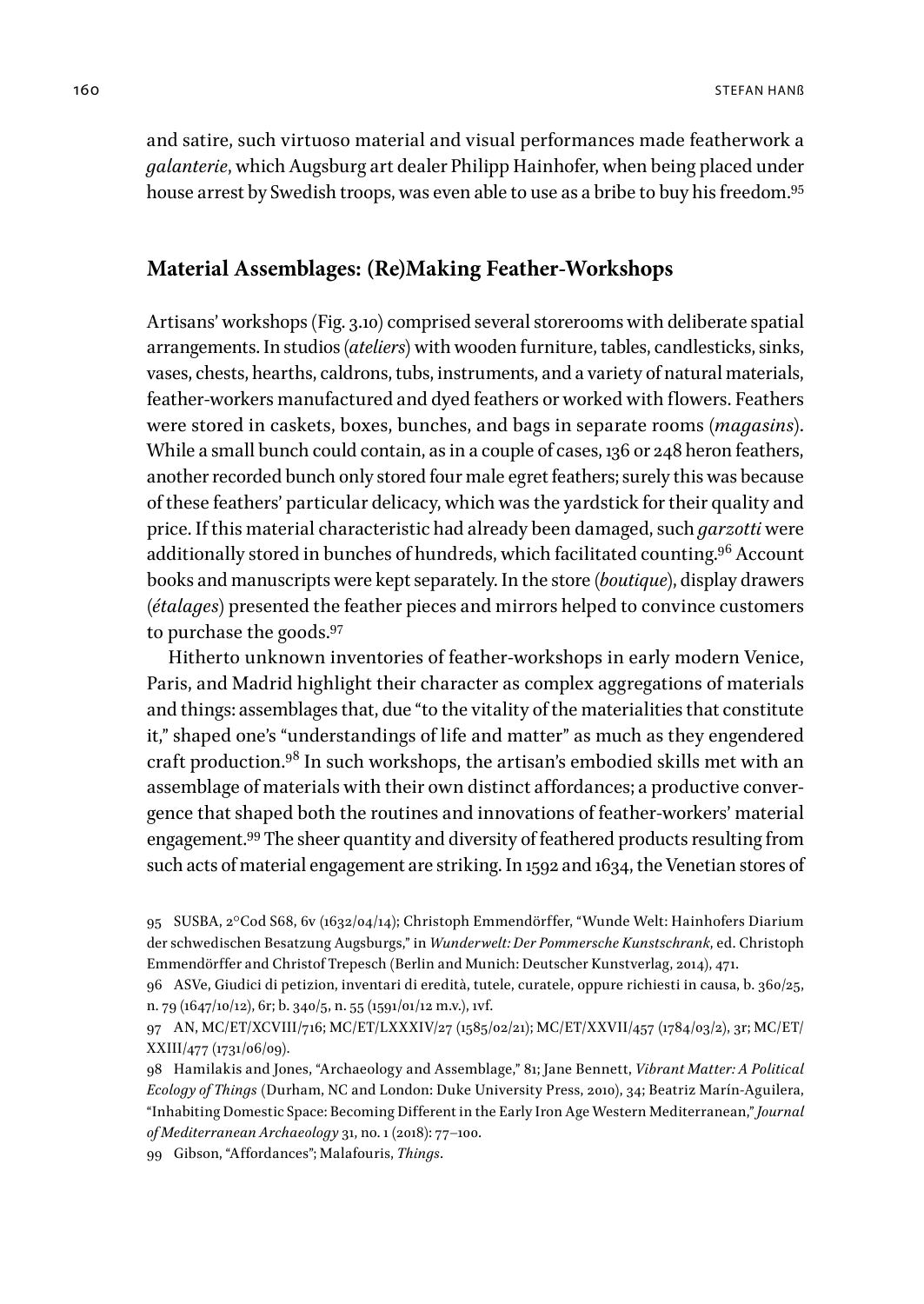

Figure 3.10: Unknown artist, "Plumassier panachier": A Parisian feather-workshop and some of its instruments. Engraving, 418 × 267 mm. In Denis Diderot and Jean-Baptiste le Rond d'Alembert, *Encyclopédie*, vol. 8, Paris: Briasson etc., 1771, plate 1. Cambridge, Library of St John's College, Kk.7.59. Image © By permission of the Master and Fellows of St John's College, Cambridge.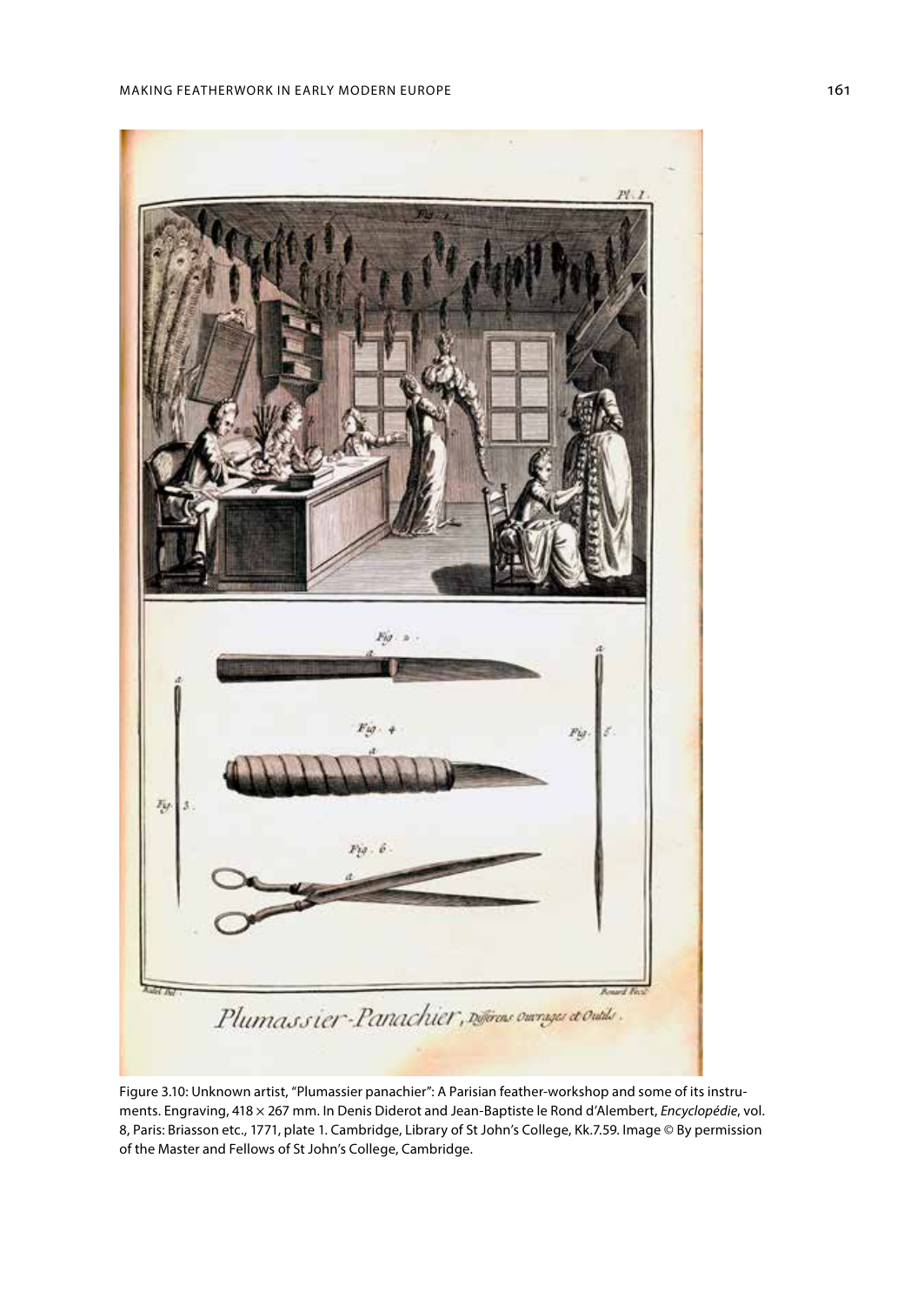

Figure 3.11: Carving ostrich feathers while remaking feather-work at The School of Historical Dress in London. Image © Stefan Hanß.

the *pennachieri* Giacomo Savioni and Girolamo Zoni held 30,431 and 4,293 feathered items respectively. Near San Salvador, *marzer* Battista Duceardi offered more than 128,955 feathers and feather products in 1587. Five minutes away, on the Rialto Bridge, feather-worker Francesco Maselli held 12,375 feather products in 1647.<sup>100</sup> Conceptualizing such feather-workshops as assemblages means to examine the actual making of featherwork as an example of processual human-things relationships. The integration of remaking experiments conducted with Jenny Tiramani and Ulinka Rublack at The School of Historical Dress in London on 27 April 2017 helps reconsidering the challenges, demands, constraints, and possibilities of such human-things relationships. Remaking, in this sense, helps unfolding the artisans' sensory engagement with their material surroundings (Figs. 3.11 and 3.12).

Inventories reveal the vibrancy of the trade in domestic and foreign bird feathers, all of them maintaining striking properties: feathers of herons (soft), egrets (delicate, spiky), ostriches (fluffy), swans (white), parrots (colourful), and birds of paradise

<sup>100</sup> All following information on Venetian feather-workshops derive from ASVe, Giudici di petizion, inventari di eredità, tutele, curatele, oppure richiesti in causa, b. 339/4, n. 53; b. 340/5, n. 55; b. 354/19, n. 39; b. 360/25, n. 79. See Table 3.1.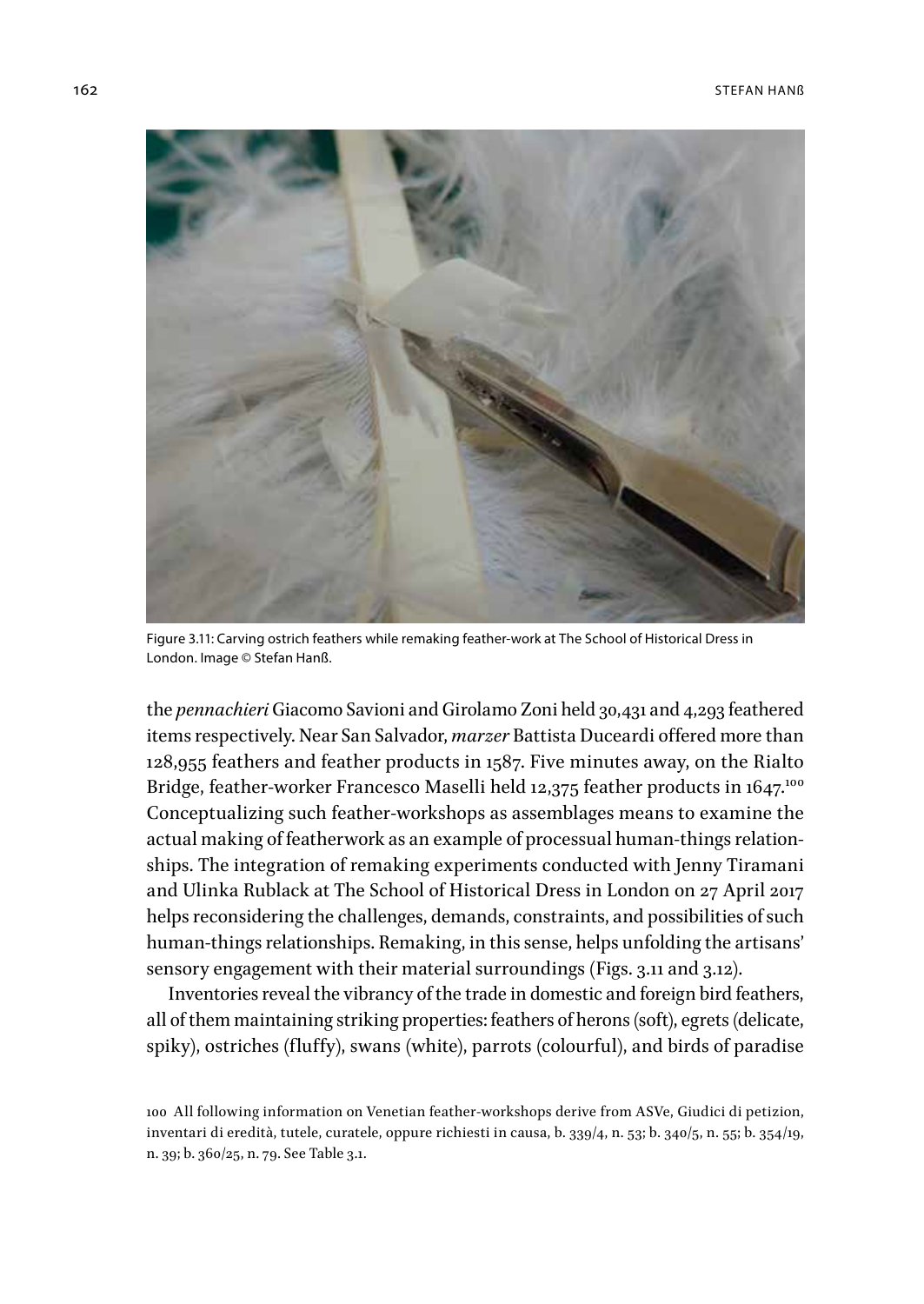

Figure 3.12: Dyed blue and yellow ostrich feathers sewn together at The School of Historical Dress London. Image © Stefan Hanß.

(iridescent). Such qualities defined the aesthetic, visual, tactile, and emotional resonances of featherwork and made artisans invest in mercantile networks. Parisian artisans manufactured feathers from the Netherlands and England.101 Egyptian herons and North African ostrich feathers had been traded in early modern Venice since at least the late Middle Ages, in fact.<sup>102</sup> The night heron's white feathers arrived in Madrid from the Spanish Duchy of Milan.<sup>103</sup> Taxidermy was particularly suitable as this bird's feathers were already cleansed from preen oils. Strikingly colourful American feathers arrived in Seville and were further traded. In Prague, Rudolf II collected not only the feathers of parrots, but also the feathers of swallows and

103 AGP, Administración General, leg.5.260, exp.1 (1584).

<sup>101</sup> AN, MC/ET/VIII/530 (1561/11/21); MC/ET/XXVII/457 (1784/03/29), 8v–10r.

<sup>102</sup> Nile Green, "Ostrich Eggs and Peacock Feathers: Sacred Objects as Cultural Exchange between Christianity and Islam," *Al-Masāq* 18 (2006): 27–66; Abraham David, "Jewish Involvement in Ostrich Feathers Trade between Egypt and Venice in the 16th Century as Reflected in Documents from the Cairo Genizah," *Judaica: Beiträge zum Verstehen des Judentums* 74/1–2 (2018): 82–95.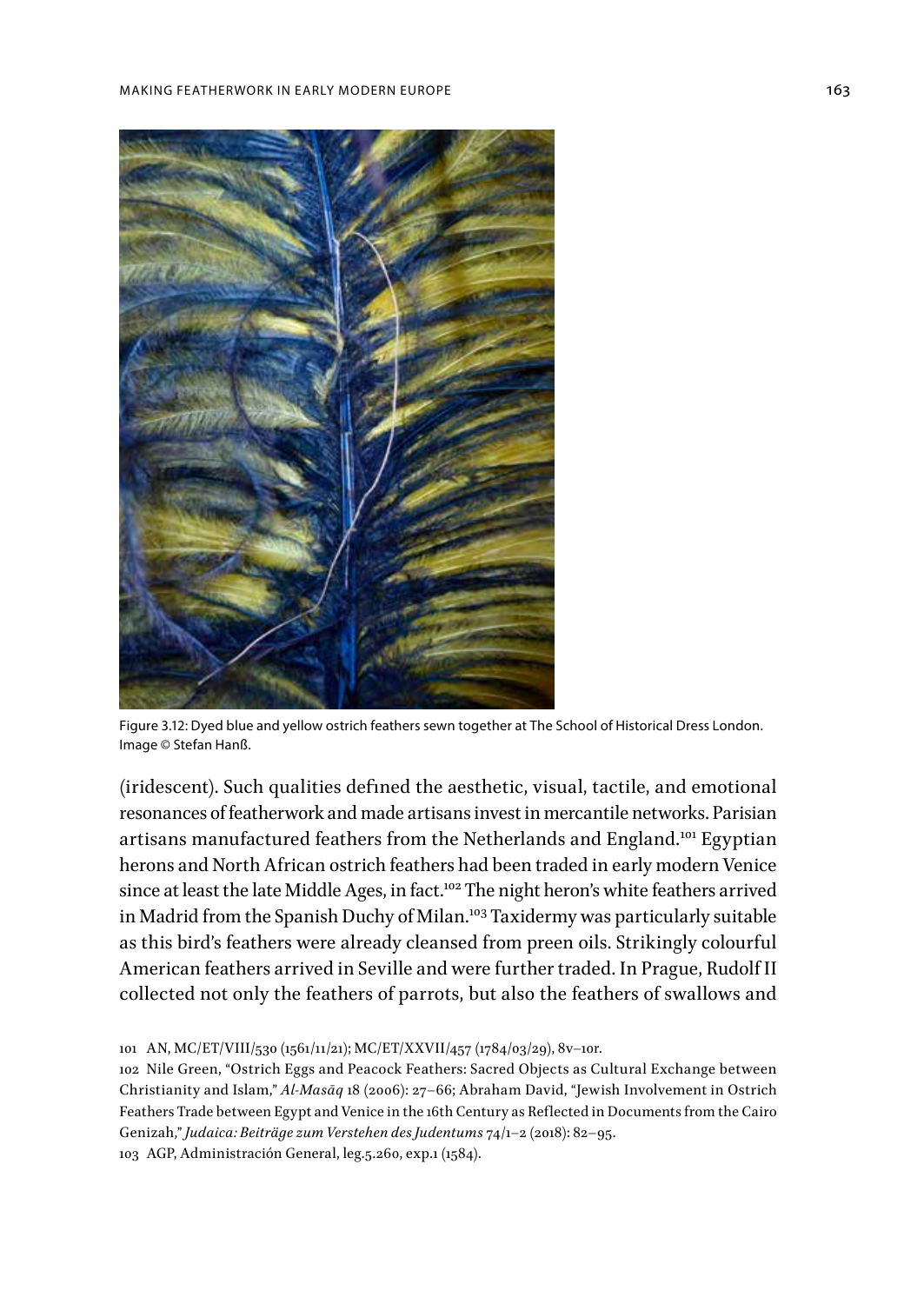egrets as well as "indigenous red feathers to tie"; that is, Amazonian feathers to be attached to textile pieces like "indigenous caps" and a "feather cape" that were likewise collected.104 For purchasing such rarities, the Stuttgart court bought indigenous feather-costumes, parrots, and parrot feathers from the Nuremberg stores of Levin Hulsius and Zacharias Ringsgewanden in 1597/98.<sup>105</sup> This Württemberg court regularly purchased feathers and featherwork from Nuremberg, but also from Augsburg and Amsterdam.<sup>106</sup> The grandchild of Nuremberg feather-worker and later successful merchant Bartholomäus Viatis, Johann Andreas (1625–1698), owned "an indigenous dress, studded with rare feathers, and similar caps and shoes" as well as "one still quite well preserved bird-of-paradise."107 Birds of paradise, rare species from the Maluku Islands and the Indonesian archipelago that were also traded by the Venetian feather-worker Maselli in 1647, were imported to the Mediterranean via either the Asian route along the Mughal, Safavid, and Ottoman courts or from the Spanish Philippines via colonial Mexico.<sup>108</sup> The Leipzig and Frankfurt fairs as well as the activities of journeying peddlers further vitalized the supra-regional flow of feathers, tying dense and vibrant material webs across Europe and the globe.<sup>109</sup>

Plumage of birds of paradise, cranes, and parrots were extremely rare and globally traded commodities, yet the feather craze went along with the rediscovery of domestic aviculture that resulted in a whole specialized branch of the business of fowling that developed dextrous strategies for capturing birds without harming their plumage.110 Some Venetian artisans used feathers of the corn bunting and calandra lark as the plumage was characterized by a shiny brown hue, a quality that contemporaries appreciated when studying New World birds.<sup>111</sup> When estimating the possessions of Savioni in the early 1590s, two fellow feather-workers stated that

107 StAN, E1/1905, Nr. 18, 4v.

108 José Ramón Marcaida López, "El ave del paraíso: historia natural y alegoría," in *Alegorías: imagen y discurso en la España Moderna*, ed. María Tausiet (Madrid: Consejo Superior de Investigaciones Científicas, 2014), 93–108; Claudia Swan, "Exotica on the Move: Birds of Paradise in Early Modern Holland," *Art History* 38, no. 4 (2015): 621–635.

109 StadtAL, LXIV Nr. 46, 23r; HStAS, A256 vol. 89, 382v.

110 Giovanni P. Olina, *Vccelliera overo discorso della natvra, e proprieta di diversi vccelli* […] (Rome: Andrea Fei, 1622); Hanß and Rublack, "Knowledge Production."

111 Peter Martyr (Pietro Martire d'Anghiera), *De Orbe Novo Decades I–VIII*, ed. Rosanna Mazzacane and Elisa Magoncalda, 2 vols. (Genoa: Dipartimento di archeologia, filologia classica e loro tradizioni, 2005), IV 9, 12–17.

<sup>104</sup> AGI, Indiferente General, 420, L.8, 60r; Audiencia de Santa Fe, 987, L.2, 14v; Paula Findlen, "Afterword: How (Early Modern) Things Travel," in *The Global Lives of Things: The Material Culture of Connections in the Early Modern World*, ed. Anne Gerritsen and Giorgio Riello (London: Routledge, 2016), 241–246; Zimmermann, "Inventar," XX, XXXIII, LXf. On taxidermy, cf. Hanß and Rublack, "Knowledge Production." 105 HStAS, A256 vol. 85, 372r, 376vf.

<sup>106</sup> HStAS, A256 vol. 85 (1597/98), 378r; A256 vol. 86, 371v; A256 vol. 87, 362r; A256 vol. 93, 364r; A256 vol. 95, 365br; A256 vol. 96, 333v, 337rf.; A256 vol. 97, 338ar.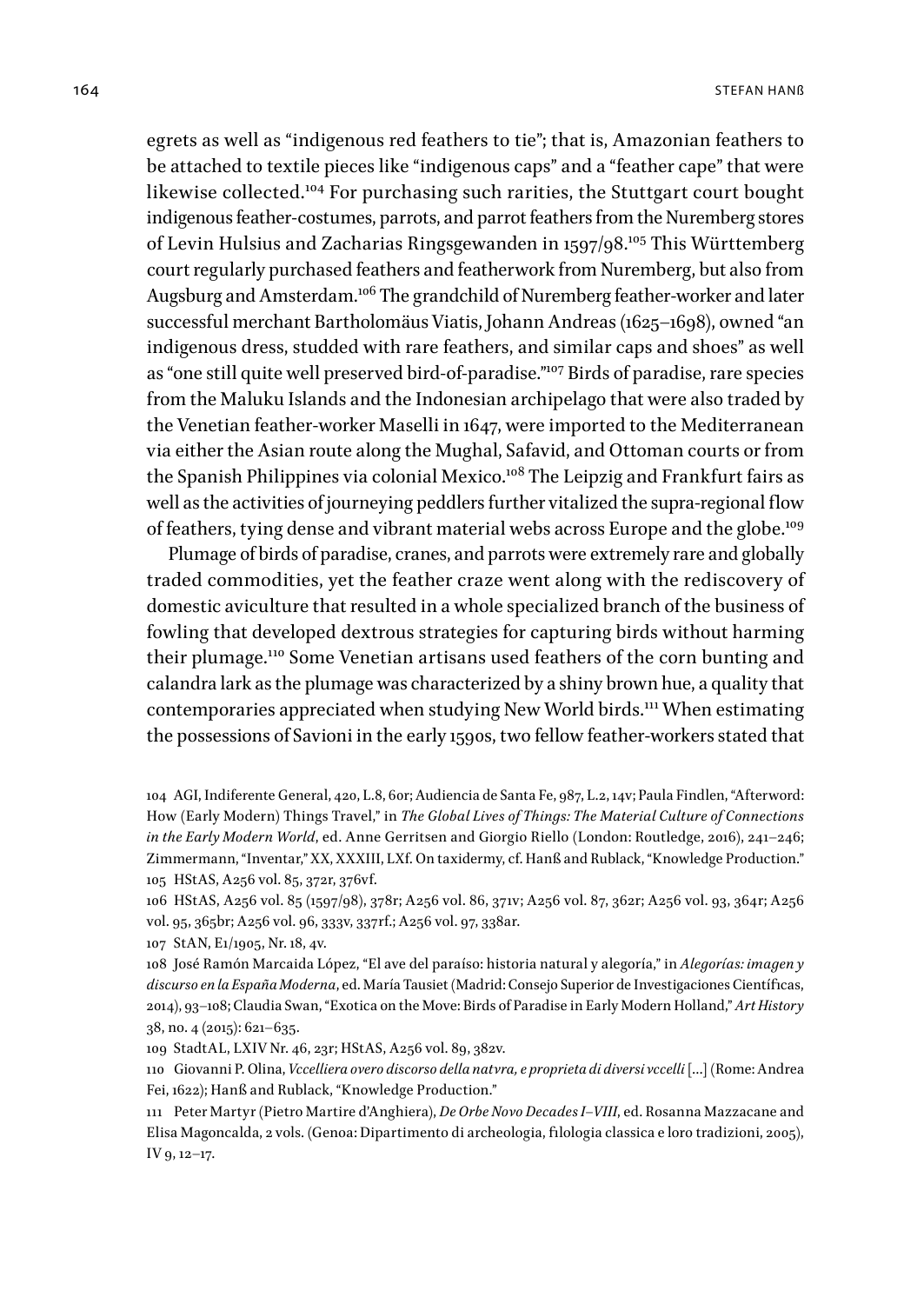| feather-related items                                                             | Duceardi<br>(1587) | <b>Savioni</b><br>(1592) | Zoni<br>(1634) | Maselli<br>(1647) |
|-----------------------------------------------------------------------------------|--------------------|--------------------------|----------------|-------------------|
| feathers and taxidermy                                                            |                    |                          |                |                   |
| heron feathers                                                                    |                    |                          |                | 384               |
| black heron feathers                                                              | 480                |                          |                |                   |
| heron feathers to be bunched together                                             |                    |                          |                | 148               |
| heads and necks of herons                                                         | 2,400              |                          |                |                   |
| heads of white herons                                                             | 100                |                          |                |                   |
| necks of white herons                                                             | 300                |                          |                |                   |
| necks of black herons                                                             |                    |                          |                | 1,000             |
| black herons, presumably in their entire stature                                  | 400                | 700                      |                |                   |
| Egyptian herons                                                                   |                    |                          |                | 208               |
| feathers of the corn bunting                                                      | 5,895              | 6,150                    |                |                   |
| particularly small feathers of the corn bunting                                   | 3,200              |                          |                |                   |
| feathers of the calandra lark                                                     |                    | 36                       |                |                   |
| swan feathers                                                                     | 300                |                          |                |                   |
| male egret feathers                                                               | 2,500              | 3,800                    |                |                   |
| dyed male egret feathers                                                          |                    |                          |                | $\overline{7}$    |
| white and dyed male egret feathers                                                | 18,600             |                          |                |                   |
| female egret feathers                                                             | 70,000             | 200                      |                |                   |
| white female egret feathers                                                       |                    | 200                      |                |                   |
| crane feathers                                                                    | 125                |                          |                |                   |
| parrot feathers                                                                   | 170                |                          |                |                   |
| feathers of the bird of paradise                                                  |                    |                          |                | unspecified       |
| processed ostrich feathers                                                        |                    |                          |                |                   |
| raw, untreated ostrich feathers (pene greze)                                      |                    |                          |                |                   |
| black, second-hand                                                                |                    | 405                      |                |                   |
| in a single layer                                                                 |                    | 1,200                    |                |                   |
| ostrich feathers (pene)                                                           |                    |                          |                |                   |
| black and white ostrich feathers of small and large                               | 1,225              |                          |                |                   |
| size                                                                              |                    |                          |                |                   |
| black ostrich feathers                                                            |                    |                          |                | 1,661             |
| black ostrich feathers, to be washed                                              | 125                |                          |                |                   |
| starched black ostrich feathers of small size                                     |                    | 500                      |                |                   |
| washed and starched black ostrich feathers, some<br>small and others medium-sized |                    | 10,850                   |                |                   |

#### **Table 3.1: Taxidermies, feathers, and featherwork in the Venetian shops of Battista Duceardi (1587), Giacomo Savioni (1592), Girolamo Zoni (1634), and Francesco Maselli (1647)**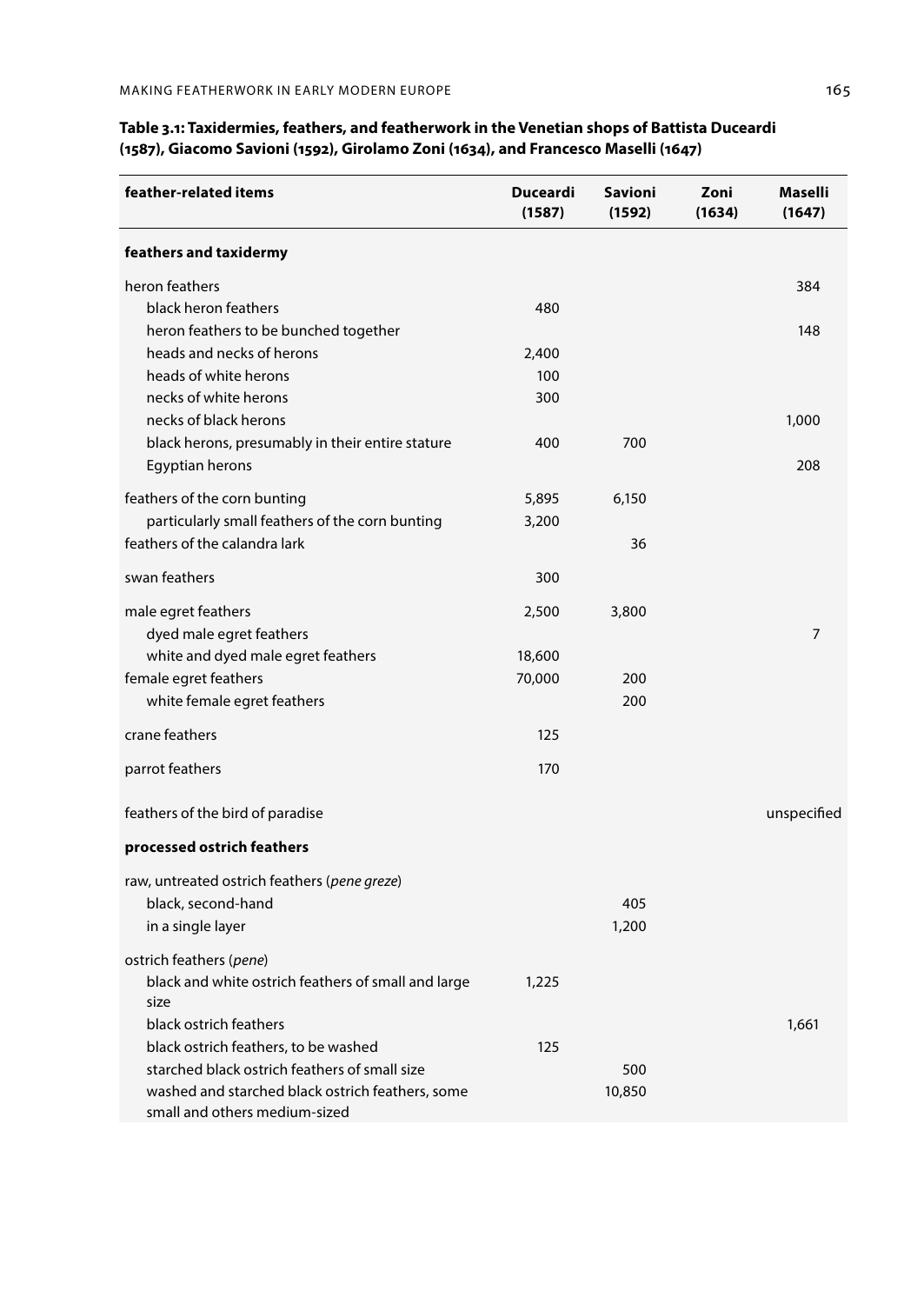| feather-related items                                                                          | Duceardi<br>(1587) | Savioni<br>(1592) | Zoni<br>(1634) | Maselli<br>(1647) |
|------------------------------------------------------------------------------------------------|--------------------|-------------------|----------------|-------------------|
| starched black and white ostrich feathers of medium<br>and large size                          | 175                | 750               |                |                   |
| black ostrich feathers put aside for a fan                                                     |                    | 176               |                |                   |
| halved ostrich feathers (mezze penne), white or dyed                                           |                    |                   | 50             |                   |
| single ostrich feathers (ugnole/ugniole)                                                       |                    |                   |                |                   |
| white                                                                                          | 403                |                   | 24             |                   |
| white, to be further processed                                                                 | 1,000              |                   |                |                   |
| black                                                                                          | 400                | 442               |                |                   |
| black, to be washed                                                                            | 2,700              |                   |                |                   |
| dyed                                                                                           | 150                | 637               | 120            | 344               |
| dyed in superior quality                                                                       |                    |                   |                | 95                |
| dyed in inferior quality                                                                       |                    |                   |                | 130               |
| dyed and starched                                                                              | 100                |                   |                |                   |
| dyed with spotted surface (so-called pene alla madre,<br>pene machiade, or simply machiadille) |                    | 43                |                |                   |
| two layers of ostrich feathers sewn together (penne<br>doppie)                                 |                    |                   |                |                   |
| single ostrich feathers put aside for sewing                                                   |                    |                   | 300            |                   |
| starched and doubled ostrich feathers                                                          | 32                 |                   |                |                   |
| dyed and doubled ostrich feathers                                                              | 225                |                   |                |                   |
| dyed and doubled ostrich feathers, to be starched                                              | 2,275              |                   |                |                   |
| dyed, starched, and doubled ostrich feathers                                                   | 600                |                   |                |                   |
| dyed, starched, and doubled ostrich feathers in                                                | 725                |                   |                |                   |
| medium and large sizes                                                                         |                    |                   |                |                   |
| doubled ostrich feathers in small size                                                         | 3,200              |                   |                |                   |
| doubled ostrich feathers in small size, dyed in various<br>colours                             |                    |                   |                | 136               |
| starched and doubled ostrich feathers, black and<br>black                                      |                    |                   | 100            |                   |
| starched and doubled ostrich feathers, black and<br>black, medium-sized and in large size      | 674                |                   |                |                   |
| doubled ostrich feathers, white and black                                                      |                    | 80                | 125            |                   |
| doubled ostrich feathers, white and white, to be<br>further processed                          | 50                 |                   |                |                   |
| doubled ostrich feathers, white and dyed                                                       | 341                |                   | 120            | 632               |
| doubled ostrich feathers, white and red                                                        |                    | 15                |                |                   |
| three layers of ostrich feathers sewn together (penne<br>duppie tre pen[n]e l[']una)           |                    |                   |                |                   |
| tripled ostrich feathers, dyed in excellent quality                                            |                    |                   |                | 43                |
| tripled ostrich feathers, dyed in inferior quality                                             |                    |                   |                | 95                |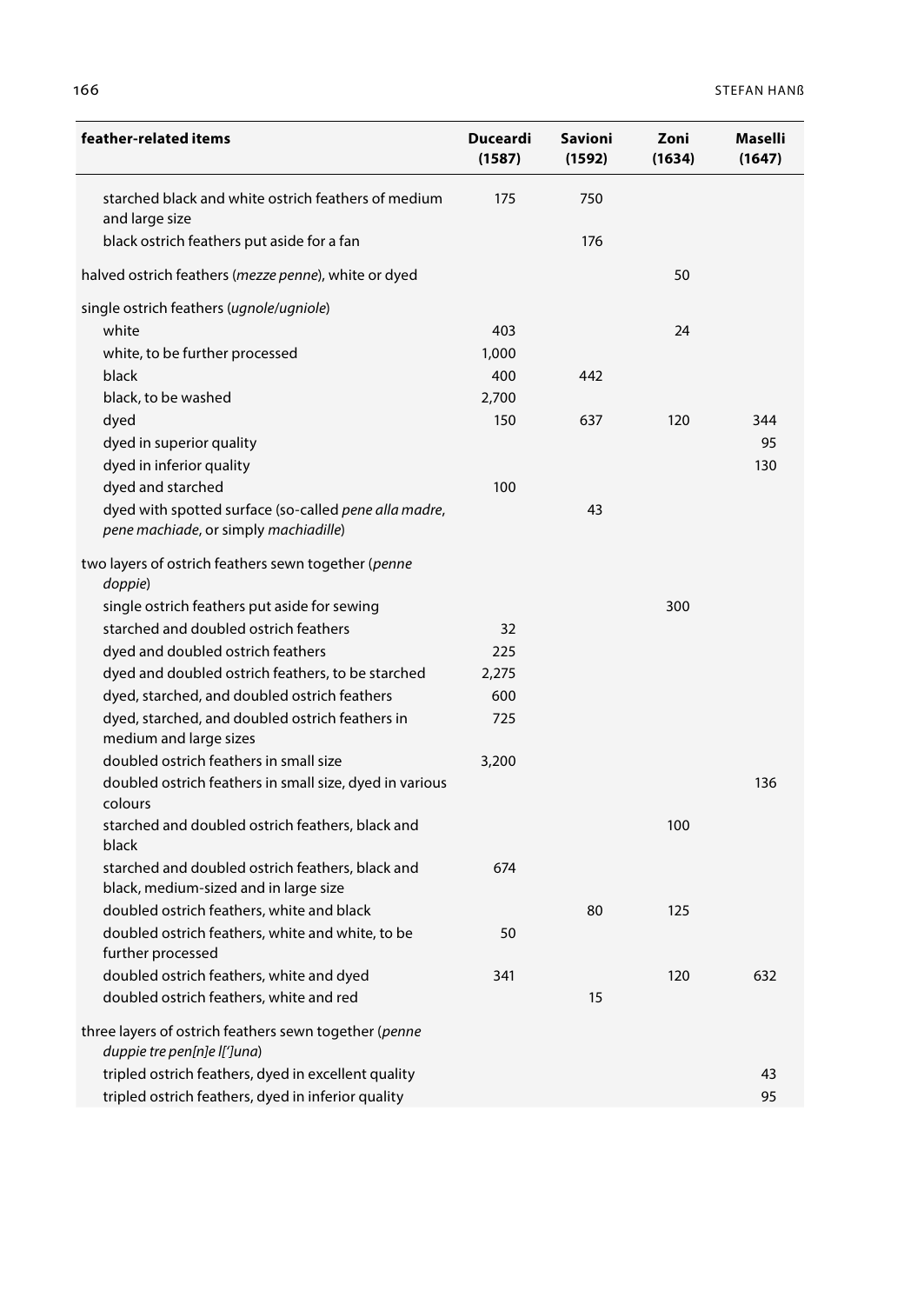#### Making Featherwork in Early Modern Europe 167

| feather-related items                                      | Duceardi<br>(1587) | <b>Savioni</b><br>(1592) | Zoni<br>(1634) | Maselli<br>(1647) |
|------------------------------------------------------------|--------------------|--------------------------|----------------|-------------------|
| manufactured feathers                                      |                    |                          |                |                   |
| ostrich feathers for women                                 |                    |                          |                |                   |
| single layers, dyed                                        | 430                |                          |                |                   |
| grey                                                       | 187                |                          |                |                   |
| ostrich feathers for esquire                               | 43                 |                          |                |                   |
| leaf-like shaped feathers (folle)                          |                    |                          |                |                   |
| in a single layer (folle ugnolle)                          | 800                |                          | 500            |                   |
| in a single layer, black                                   |                    | 400                      |                |                   |
| in a single layer, dyed                                    |                    |                          |                | 1,800             |
| in a single layer, dyed, to be further processed           | 651                |                          |                |                   |
| doubled (folle doppie), white and dyed                     | $2,225(+x)$        |                          | 200            | 700               |
| doubled, black, and dyed                                   |                    | 2,765                    |                |                   |
|                                                            |                    |                          |                |                   |
| spear-like shaped feathers (lanzette), smaller/larger size | 1,350              |                          | 2,000          |                   |
| white and silver                                           | 76                 |                          |                |                   |
| white and dyed                                             |                    |                          |                | 28                |
| starched                                                   | 225                |                          |                |                   |
| with a thimble-like top? (lanzette dazerali)               |                    |                          |                | 335               |
| panaches                                                   |                    |                          |                |                   |
| black panaches                                             |                    | 125                      |                |                   |
| panaches, to be washed                                     | 800                |                          |                |                   |
| starched panaches                                          |                    |                          | 400            |                   |
| small panaches for peasants                                |                    |                          | 30             |                   |
| panaches for women, to be washed                           | 16                 |                          |                |                   |
| panaches of a single layer                                 |                    | 46                       | 200            | 110               |
| panaches of a single layer, white and dyed                 | 372                |                          |                |                   |
| panaches of a single layer, dyed and starched              | 100                |                          |                |                   |
| panaches of two layers                                     | 525                |                          |                |                   |
| panaches of two layers, to be further processed            | ca. 300            |                          |                |                   |
| panaches of two layers, starched, large size               | 100                |                          |                |                   |
| panaches composed out of hundred feathers                  |                    |                          |                | 1,400             |
| top part of feathers (cime)                                |                    |                          |                |                   |
| white and dyed                                             |                    |                          |                | 1,099             |
| out of a single layer of dyed feathers                     |                    | $\sqrt{2}$               |                |                   |
| doubled                                                    |                    | 675                      |                |                   |
| doubled, black                                             | 35                 |                          |                |                   |
| doubled, black, starched                                   | 575                |                          |                |                   |
| small, white                                               | 236                |                          |                |                   |
| small, dyed                                                | 300                |                          |                |                   |
| small, dyed, doubled                                       | 57                 |                          |                |                   |
| not clarified group of objects                             | 250                |                          |                |                   |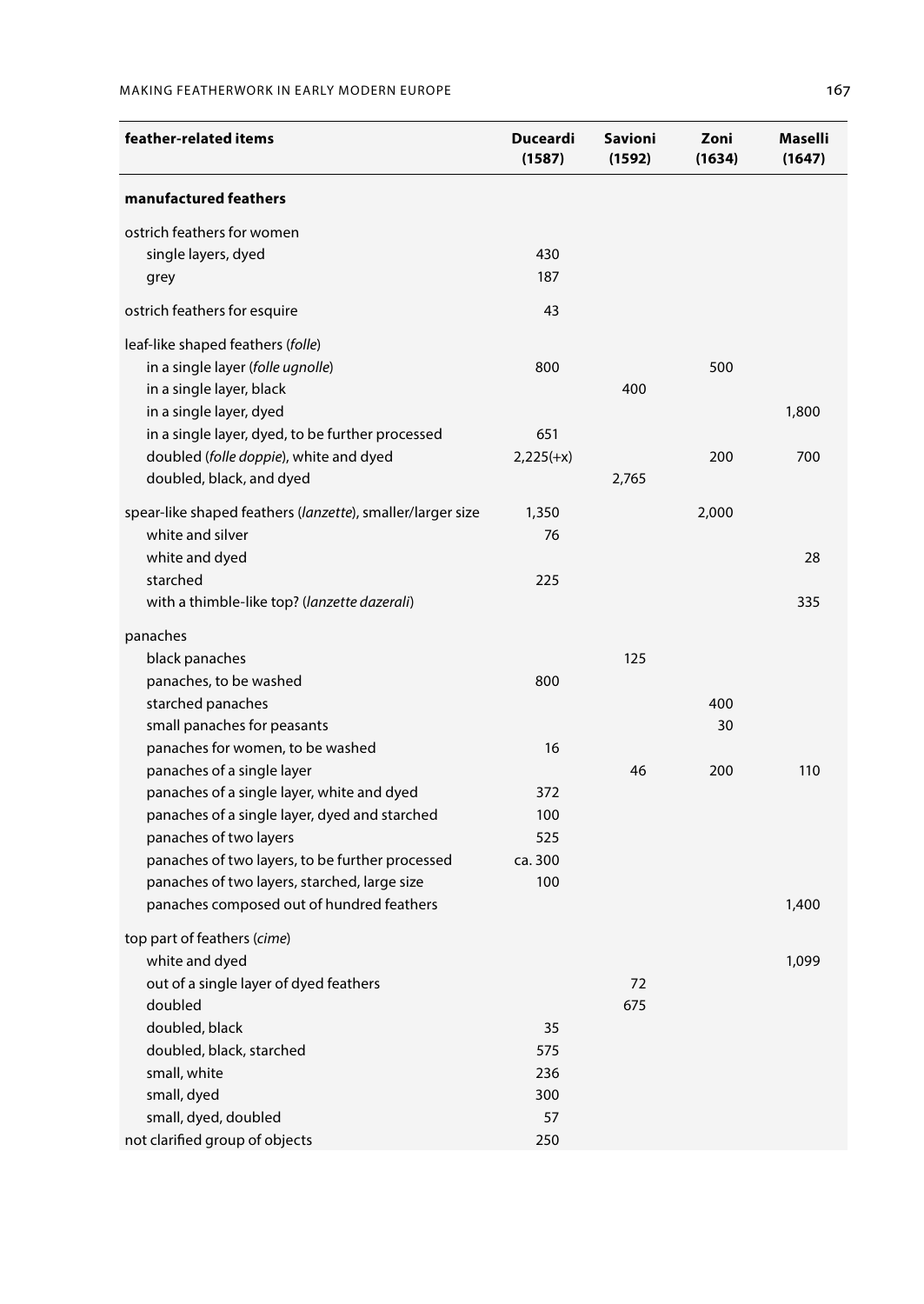| feather-related items                                                                                  | <b>Duceardi</b><br>(1587) | Savioni<br>(1592) | Zoni<br>(1634) | Maselli<br>(1647) |
|--------------------------------------------------------------------------------------------------------|---------------------------|-------------------|----------------|-------------------|
| mattresses (stramazzi)                                                                                 |                           |                   |                |                   |
| white                                                                                                  |                           |                   |                | 17                |
| dyed                                                                                                   |                           |                   |                | 16                |
| dyed and small                                                                                         |                           |                   |                | 15                |
| dyed, medium size                                                                                      |                           |                   |                | 36                |
| small, dyed in various colours                                                                         |                           |                   |                | 56                |
| small, dyed                                                                                            |                           |                   |                | 30                |
| caskets with feathers glued onto it                                                                    |                           |                   |                |                   |
| black and white                                                                                        |                           |                   | 27             |                   |
| dyed                                                                                                   |                           |                   | 50             | 20                |
| separately stored handles                                                                              |                           |                   |                | 143               |
| feather fans (ventagli/ventaggi)                                                                       |                           |                   |                |                   |
| black                                                                                                  | 5                         |                   |                |                   |
| white and black                                                                                        |                           | 1                 |                |                   |
| handles for black father fans                                                                          | 90                        |                   |                |                   |
| old and new white handles made from bone                                                               | 23                        |                   |                |                   |
| old and new ivory handles                                                                              | 12                        |                   |                |                   |
| small feather fans (ventolline)                                                                        |                           |                   |                |                   |
| produced from dyed male egret feathers                                                                 |                           |                   |                | 2                 |
| small feather fans produced from particularly small                                                    |                           |                   |                | 48                |
| feathers                                                                                               |                           |                   |                |                   |
| dyed/painted (colloratte)                                                                              |                           |                   | 23             |                   |
| handles for feather fans                                                                               |                           |                   | 24             | 2                 |
| different kinds of feathers stored together                                                            |                           |                   |                |                   |
| doubled ostrich feathers and panaches, to be starched                                                  |                           | 45                |                |                   |
| feathers from the heron's head and female egret feathers                                               | 150                       |                   |                |                   |
| doubled ostrich feathers in black and of large size<br>together with the starched top part of feathers |                           | 200               |                |                   |

Sources: ASVe, Giudici di petizion, inventari di eredità, tutele, curatele, oppure richiesti in causa, b. 339/4, n. 53; b. 340/5, n. 55; b. 354/19, n. 39; b. 360/25, n. 79.

thirty-six calandra lark feathers corresponded to one *ducat* and 14 *grossi*. Seven hundred heron feathers, by comparison, cost 142 *ducats*.<sup>112</sup> However, artisans still valued the latter because of their "distinctive structure," which depended on the bird's different types of feathers. Herons' "lanceolate plumes […] have edges with

112 ASVe, Giudici di petizion, inventari di eredità, tutele, curatele, oppure richiesti in causa, b. 340/5, n. 55, Giacomo Savioni (1591/01/12, m.v.).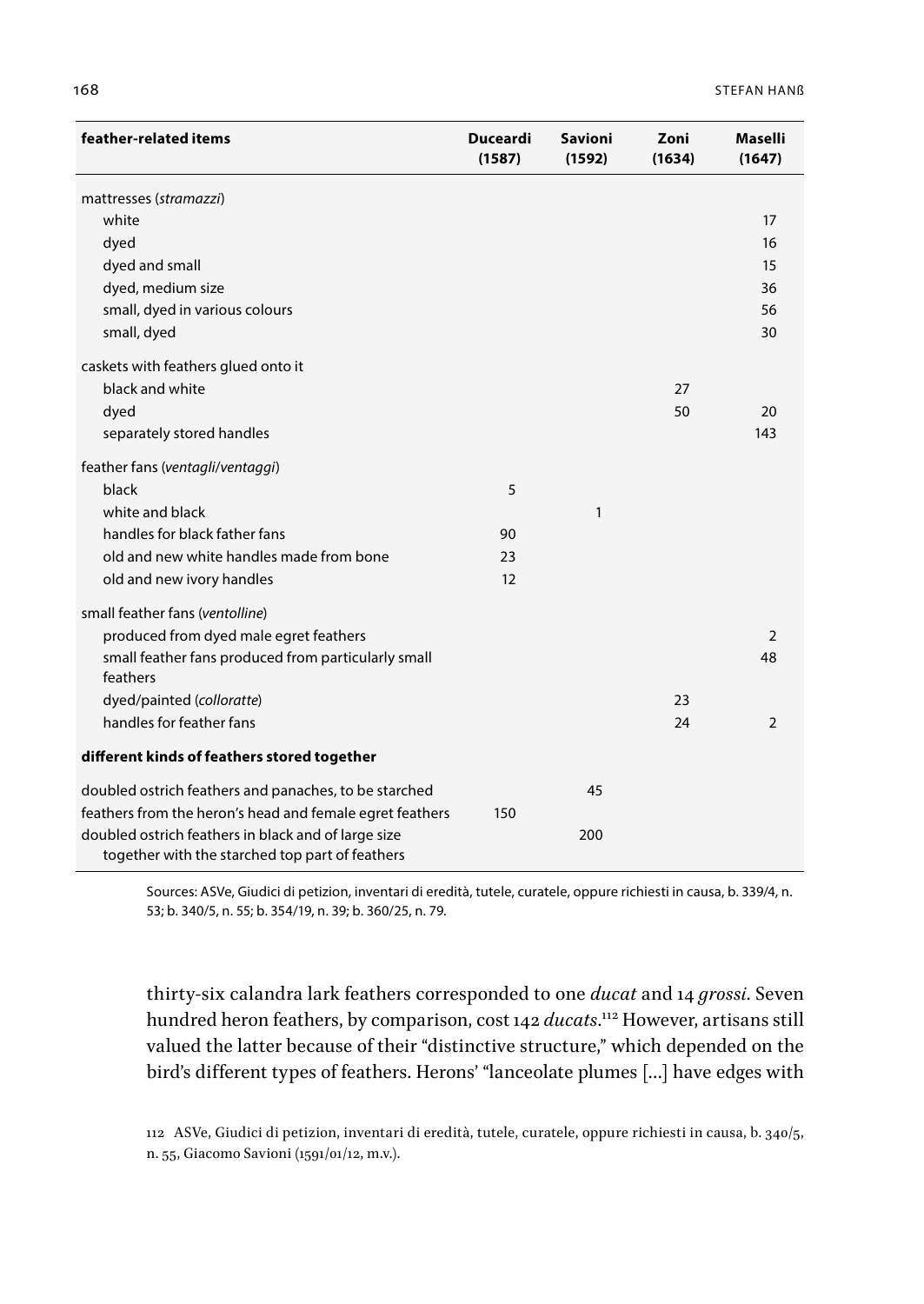few barbs, giving them a frayed appearance. Aigrettes have long shanks with long elements and minimal barbs, such that they are loose and flexible. Filoplumes are long and hairy."<sup>113</sup> Such ornithological peculiarities defined the huge price range of heron feathers and provided artisans with an astonishing material variety to work with; a variety that feather-workers deliberately increased by purchasing an impressive range of flowers.<sup>114</sup>

Feather-workers first washed feathers in hot water with soap. The feathers had to be moved constantly for around five minutes.<sup>115</sup> For degreasing the feathers of preen oil, they were washed in ash that had been boiled in water and mixed with soap. Again, the feathers had to be constantly stirred.<sup>116</sup> In a next step, feathers such as ostrich were dyed. Recipes, of course, varied between regions, period, and workshop, and individual expertise affected artisans' choices. According to sixteenth-century Venetian recipes, feather-workers used ash, metal salts, and dyestuffs to achieve specific colours.<sup>117</sup> Eighteenth-century Parisian recipes document correspondingly sophisticated knowledge. For whitening, feathers were washed in chalk. Indigo and azure pigments served as blue dyestuffs that were mixed in large quantities with cold water. Wood and ferrous sulphate helped feathers to take on a deep black, while acid and ammonium salt or indigo turned feathers green. For purple dyeing, feathers were prepared with alum before being dyed in a very hot water and brazilwood mix for several hours. The very same ingredients mixed together made feathers appear red after half a day of treatment. Pale pink was achieved with saffron and cold lemon squash; yellow with saffron and alum. To dye feathers orange, the seeds of the American achiote flower were boiled in the water into which the feathers were soaked as soon as the liquid had cooled off.<sup>118</sup> French inventories of the same decades contain references to copper green, yellow, alum, and blue vitriol dyestuff. Above all, their descriptions illustrate the material surrounding of such complex procedures: in her Parisian feather-workshop in 1784, Marie Thérese Guerrier used, for the dyeing and washing of feathers, "a large copper tub in red […], another large copper tub in yellow […], two small copper tubs in red, two kettles with copper handles in red, a big copper kettle in yellow, a medium copper kettle in yellow, two small copper caldrons in yellow, [and] a copper pot for red-washing" worth 140 *livres*.<sup>119</sup> The availability of such objects and obstinacy of the materials they

- 117 Rublack, "Befeathering the European."
- 118 Bayle-Mouillard, *Manuel*, 214–218.
- 119 AN, MC/ET/XCVIII/716 (1797), 25rf.; MC/ET/XXVII/457 (1784/03/29), 10r.

<sup>113</sup> James A. Kushlan and James A. Hancock, *The Herons* (Oxford: Oxford University Press, 2005), 8.

<sup>114</sup> In late eighteenth-century Paris, aigrettes cost between 1, 2 and 80 *livres*. AN, MC/ET/XXVII/457

<sup>(1784/03/29), 9</sup>v; MC/ET/XCVIII/716 (1797), 18v–25r (here 20v); MC/ET/LXXXIV/27 (1586/11/14).

<sup>115</sup> Bayle-Mouillard, *Manuel*, 213f.

<sup>116</sup> Ibid., 216.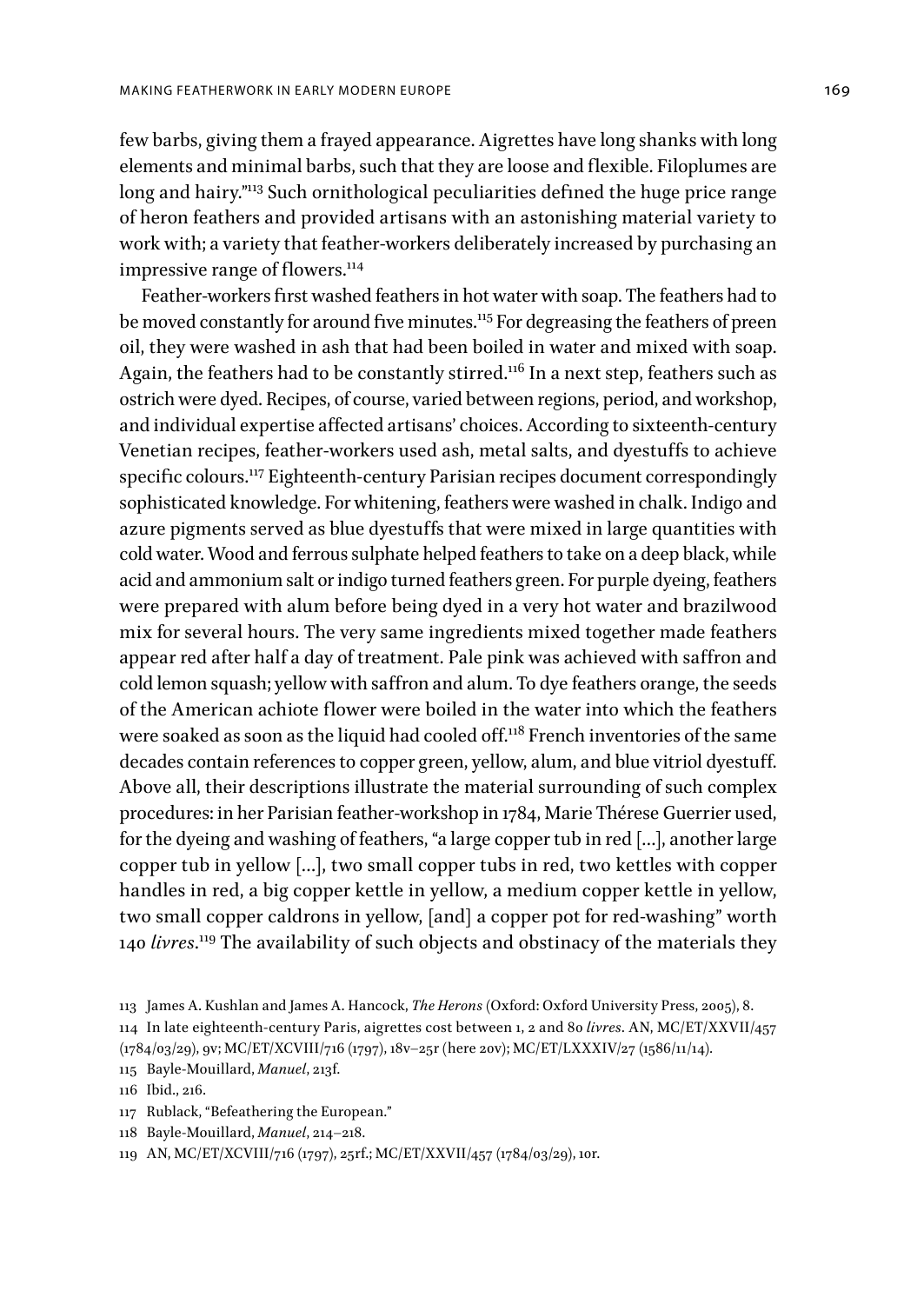processed challenged and defined artisanal work. It needed financial investment in materials as well as considerable training to know the correct temperatures for boiling water and the right moment to stop treatments. In order to match buyers' different aesthetic interests and financial circumstances, feather-workers dyed feathers in superior and inferior qualities. Even spotted surfaces were sometimes achieved.

To accomplish the softness and fluffy volume of feathers after such intense treatment, it was crucial to reshape the structure of the barbs and barbules. The often axial arrangement of windows in Nuremberg feather-workshops ensured the constant air flow that was required to dry the washed feathers when put on the line. French feather-workers also dried feathers under the sun or under low temperature in a drying closet (*étuve*). Artisans then beat them upon a table and rearranged the barbs by hand. A female feather-worker in eighteenth-century France applied yet another time-consuming drying technique. She impaled feathers on toothpicks and arranged them on a green in such a manner that they were exposed to a constant circulation of air. After a period of fifteen days, air and condensation restored the feathers to their full beauty.120 Such intricate techniques made feathers precious commodities. In Madrid, even a "simple" black or white ostrich feather cost 3½ *reales* in 1564. A single heron feather in white, yellow, or purple cost 2 *reales* twenty years later.<sup>121</sup> Such prices – found all over Europe – rendered it worthy to re-engage with already used feathers. In French workshops, for instance, used feathers were boiled in bunches, sulphurized, dyed anew, and treated with heat, hands, and scissors before being sold again.<sup>122</sup>

Artisans further processed feathers by cutting them in the form of leaves and small spears. Venetian inventories labelled these products *folle* and *lanzette*; in Stuttgart, the latter were called *Spitzfedern*. 123 Both types of processed feathers were either sold or used for further manufacturing. Sometimes, the full and fluffy top parts of ostrich feathers were cut off and sold as *cime* or *cimette*, which could easily be attached to caps. Ostrich feathers were starched, sliced into two halves along the shaft, and sewn together according to different sizes, shapes, and colours. For such manufacturing, feather-workers needed to be skilled and patient in needlework and in the use of sharp knives (cf. Fig. 3.11). In Stuttgart in 1621, a *Federmeßerlin –* maybe used for cutting quills for writing – cost the considerable sum of 4 *gulden*. A Prague inventory of the same year mentions that Rudolf II had collected "Ottoman feather knives."<sup>124</sup> Handling the knives used to manufacture feathers was definitely not easy, although we have to bear in mind that feather-workers lived in a milieu in which the careful cutting

<sup>120</sup> Bayle-Mouillard, *Manuel*, 215.

<sup>121</sup> AGP, Administración General, leg.5.260, exp.1.

<sup>122</sup> Bayle-Mouillard, *Manuel*, 214–218, 227; AN, MC/ET/XCVIII/716, 21v.

<sup>123</sup> See Table 3.1 and HStAS, A256 vol. 86, 283v [sic!, 383v].

<sup>124</sup> HStAS, A256 vol. 107, 366r; Bayle-Mouillard, *Manuel*, 211f.; Zimmermann, "Inventar," LX.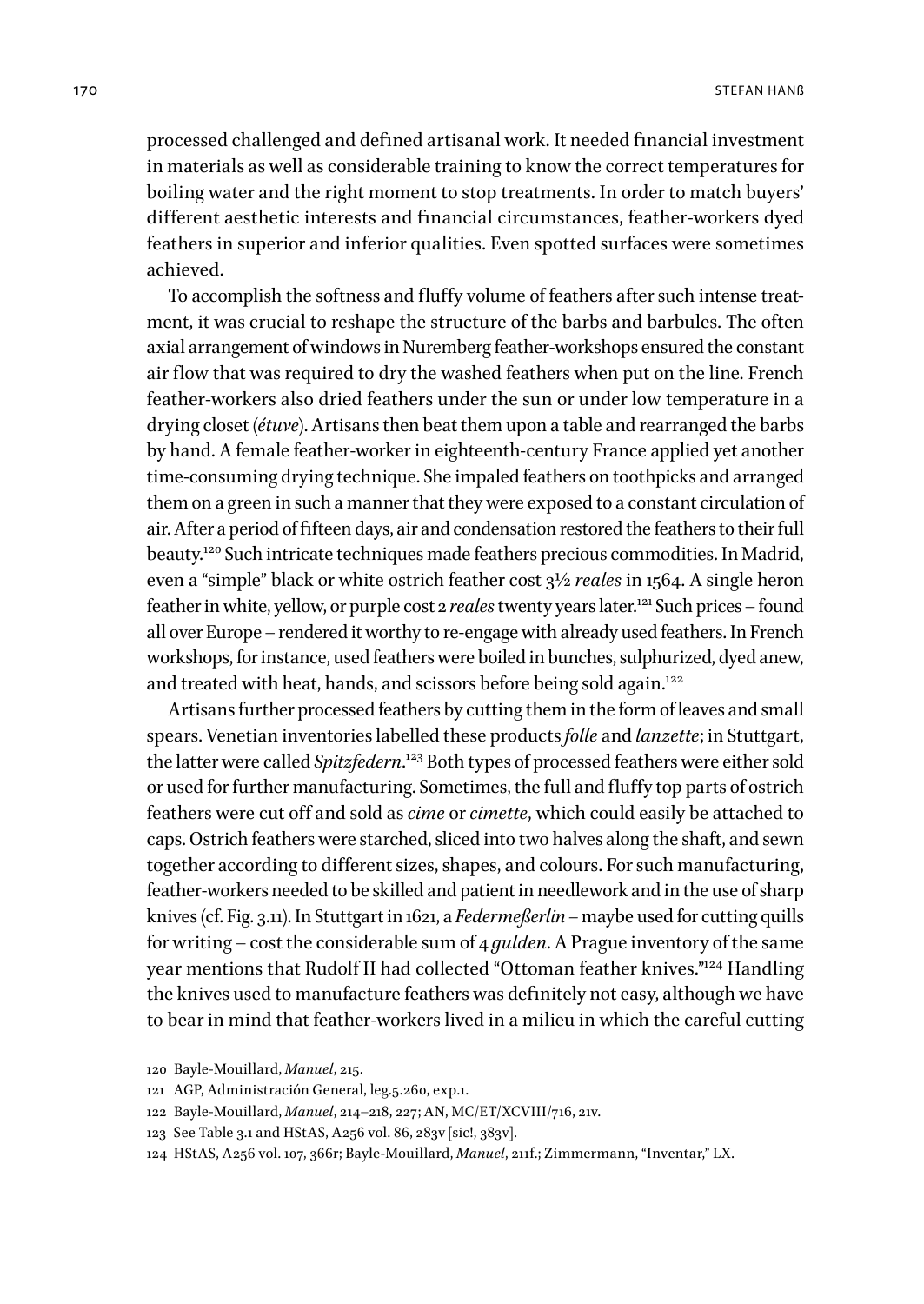of quills was an indispensable skill for scribes and artists.125 Sewing the feathers together in two, three, or even more layers was similarly demanding due to the shaft's hard composition (cf. Fig. 3.12). Such doubled feathers (*plumes doubles*) seem to have been particularly popular.<sup>126</sup> Feather-workers then bent and curled feathers using irons and also applied gold leaf and jewellery.<sup>127</sup> In 1577, the Nuremberger Wolfgang Münzer owned black, white, yellow, and red ostrich feathers, all "looped with gold (wire)" along their spines. Furthermore, he possessed three "adorned" parrot feathers and another three crane feathers "decorated with gold" – here, the metal threads interacted with the metallic iridescence of the feathers of certain parrots.<sup>128</sup> According to their characteristics and treatment, feathers were then processed into a large variety of products such as (starched) panaches or spear-like *lanzette*, which were themselves often doubled and starched in order to achieve a particular material stiffness. Inventories also mention caskets with feathers glued onto them. Similar leather caskets with decorative motifs, often showing New World birds stitched onto them, are also preserved from the colonial Americas.<sup>129</sup> Hence, it seems reasonable to assume that Venetian feather-workers' caskets could have been adorned with precious feathers of rare avian species that themselves evoked associations of the wider world. All these different kinds of treatments defined how feathers might have been used, to which purpose, and whether by men or women. Feather-workers' material knowledge, creativity, and dexterity, above all, helped feathers to stage their properties in ways that clients appreciated so much.

#### **Affective Fields: Panaches and Fans**

The inventories also point to the significance of panaches and feather fans – telling examples for the discussion of how makers' skills in material transformation attended to objects' sensorial properties. Discussing the relationship between things and emotions, archaeologists have developed the concept of "affective fields": humanthings relationships that stimulate emotional responses; emotions being defined "as the act of being moved [...] tied to [...] the perception of particular bodily states."<sup>30</sup>

126 AN, MC/ET/III/308 (1558/01/28).

<sup>125</sup> Cennino d'Andrea Cennini, *"Il Libro dell'Arte": The Craftman's Handbook*, trans. Daniel V. Thompson Jr. (New York: Dover, 2016), 8; Wolfgang Fugger, *Ein nutzlich vnd wolgegrundt Formular, Manncherleÿ scho[e]ner schriefften* […] (Nuremberg: Valentin Geißler, 1553), bijr.

<sup>127</sup> Ibid.

<sup>128</sup> Jutta Zander-Seidel, *Textiler Hausrat: Kleidung und Haustextilien in Nürnberg von 1500–1650* (Munich: Deutscher Kunstverlag, 1990), 226.

<sup>129</sup> Museu de l'Art de la Pell, Vic (MAP), no shelfmark, *cistella* (seventeenth-century Mexico).

<sup>130</sup> Harris and Sørensen, "Rethinking," 149–153.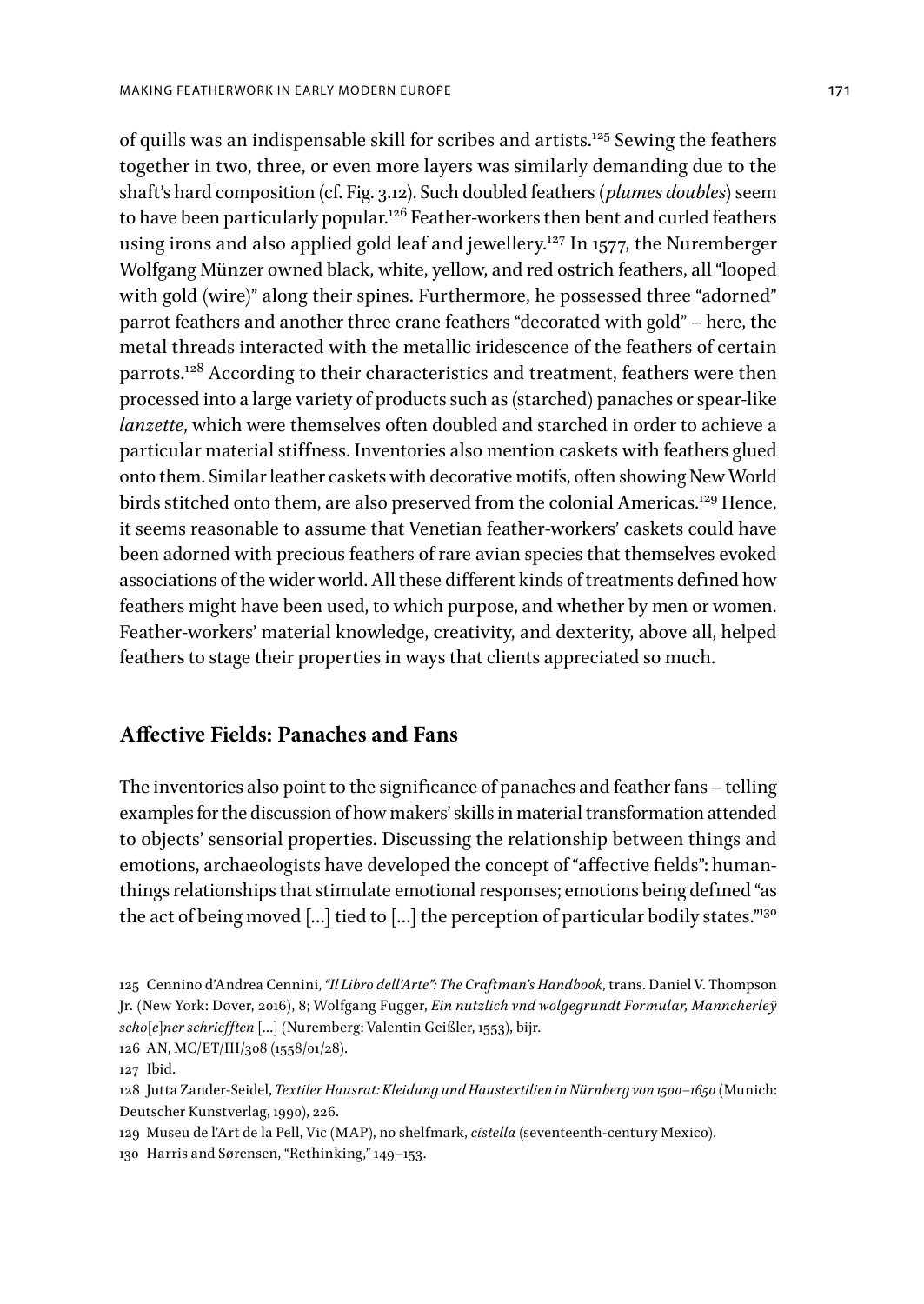Following this line of enquiry, it is important to examine how artisans' handgrips affected the sensory experience of handling objects. In the case of panaches – a very specific and extremely popular product of European featherworking – the hands of the makers met those of the users. While artisans' hands shaped the motility of feathers, the hands of clients arranged the artefact for the movements of bodies and their capacity to move other people. Feather-workers' abilities in making crafted the conditions for sensorial engagements with materials: artisans helped featherwork to attract the senses and to establish affective resonances.

Early modern featherworking is characterized by an increasingly intricate tradition of panache-making. Consequently, panaches became associated with local fashion styles and featured prominently in sixteenth-century costume books' representations of the sartorial appearances of women from different regions.<sup>131</sup> Such prints helped to make panaches fashionable, identificatory items whose styles began to travel. Spanish-style panaches became en vogue in sixteenth-century Paris. In his shop on the Pont Notre-Dame, Jehan Maloiseau sold "a large Spanish-style panache" for 48 *sols* in 1586. By comparison, customers had to pay 20 *sols* for four black panaches and only 15 *sols* for a bundle of "nine small panaches."132 Even in seventeenth-century Peru, Castilian feather panaches were precious luxury items used by mestizos.<sup>133</sup> The appreciation of Spanish-style panaches resulted from their decorativeness. In 1584, a Madrid feather-worker manufactured a total of forty-eight feathers into panaches that cost 6 *reales*. Panaches composed out of altogether twelve violet, yellow, and white feathers cost 8 *reales*. Similarly costly was a panache made out of fourteen feathers dyed in white, yellowish-green, brown, and intense red.134 Fashion trends, of course, changed and are hard to specify – in eighteenth-century Paris, Russian panaches had become fashionable<sup>135</sup> – yet a rich and diverse engagement with panache-making was a general trend in early modern featherworking. Jean-Marie Aubertin even offered *panaches de fantaisie* for sale in late eighteenth-century Paris.<sup>136</sup>

Evolving from this intricate tradition of panache-making, fans engendered people's fantasies. Queen Elizabeth I consciously staged feather fans as artefacts of royal splendour. Portraits show the monarch handling a panache composed out of dozens of intensely dyed, small ostrich feathers. A few years later, Elizabeth

- 132 AN, MC/ET/LXXXIV/27 (1586/11/14), 5r–6r.
- 133 Hanß, "Material Encounters," 601.
- 134 AGP, Administración General, leg.5.260, exp.1 (1584).
- 135 Bayle-Mouillard, *Manuel*, 226.
- 136 AN, MC/ET/XCVIII/716, 20v.

<sup>131</sup> Hans Weigel, *Habitus præcipvorvm popvlorum* […] (Nuremberg: Hans Weigel, 1577), CXXIIIIf., CXXXIIII, CXLVf., CXLVIII; Jost Amman, *Gynæceum, siue theatrvm mvliervm* […] (Frankfurt: Sigmund Feyerabend, 1586).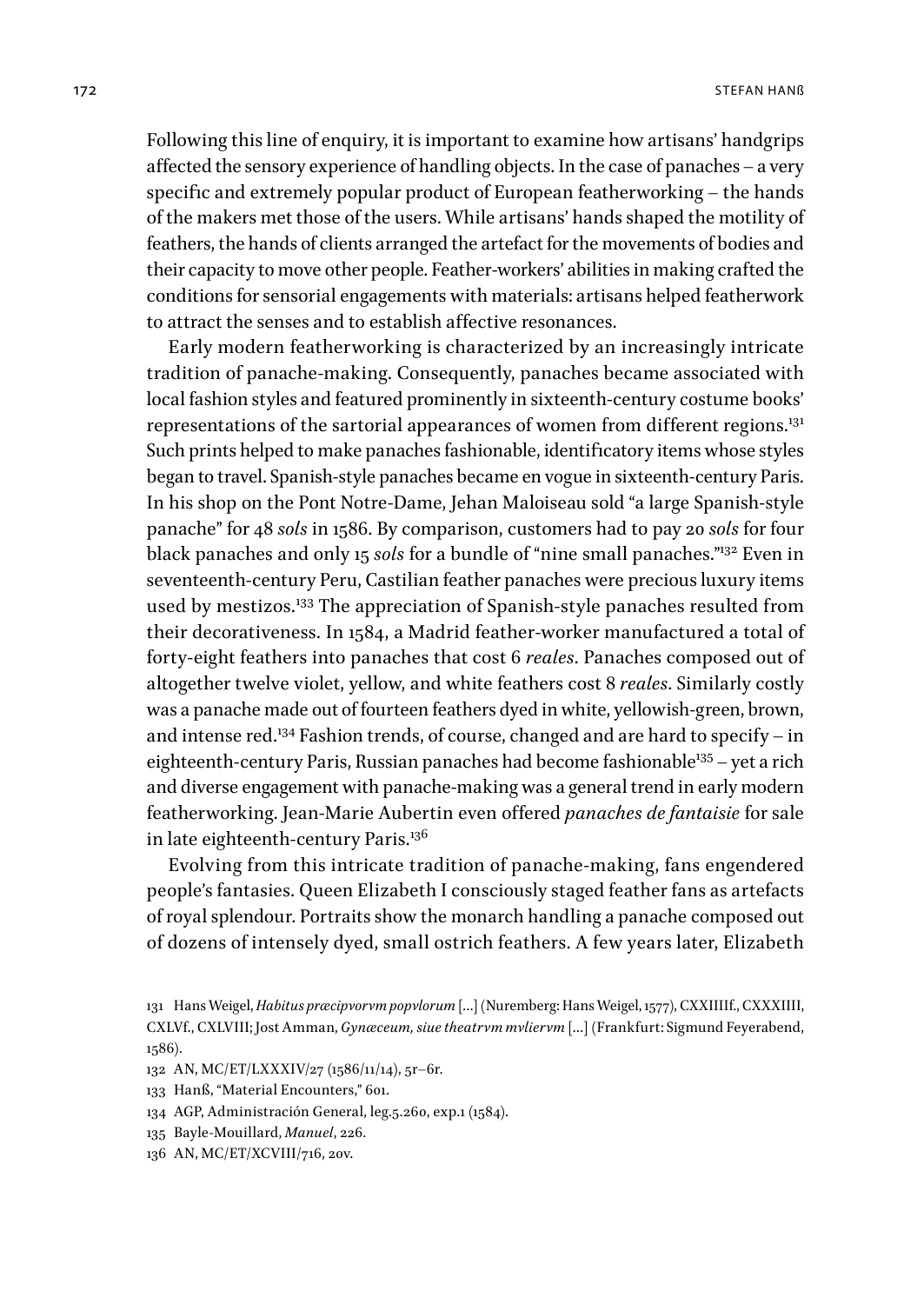

Figure 3.13: George Gower, *Queen Elizabeth I*, ca. 1588. Oil on canvas, 1010 × 978 mm. The Leicester Galleries, no signature. Image © The Leicester Galleries.

used fans manufactured from astonishingly large, bowed ostrich feathers.<sup>137</sup> According to inventories, the monarch owned fans composed out of tawny, straw-colour, carnation, white, and ashen feathers. The handles were made from bone, ivory, silver, and gold and were set with pearls and jewels. For preserving the integrity of such precious items, feather fans were stored in separate boxes wrapped in leather, taffeta, and paper.<sup>138</sup> Both feather-workers and painters clearly tried to capture these material interplays, establishing affective atmospheres.

Jewellery applications and colour arrangements made feather fans crucial elements of splendid apparels, a visual tradition that culminates in a slightly later portrait showing Elizabeth handling a fan composed with colourful Amazonian feathers framed by curled ostrich feathers traded via North Africa (Fig. 3.13). As

<sup>137</sup> Anonymous, *Queen Elizabeth I*, ca. 1575, National Portrait Gallery, London (NPG), NPG 2082; Anonymous, *Queen Elizabeth I*, ca. 1585–1590, NPG 2471. 138 Arnold, *Wardrobe*, 230, 349f.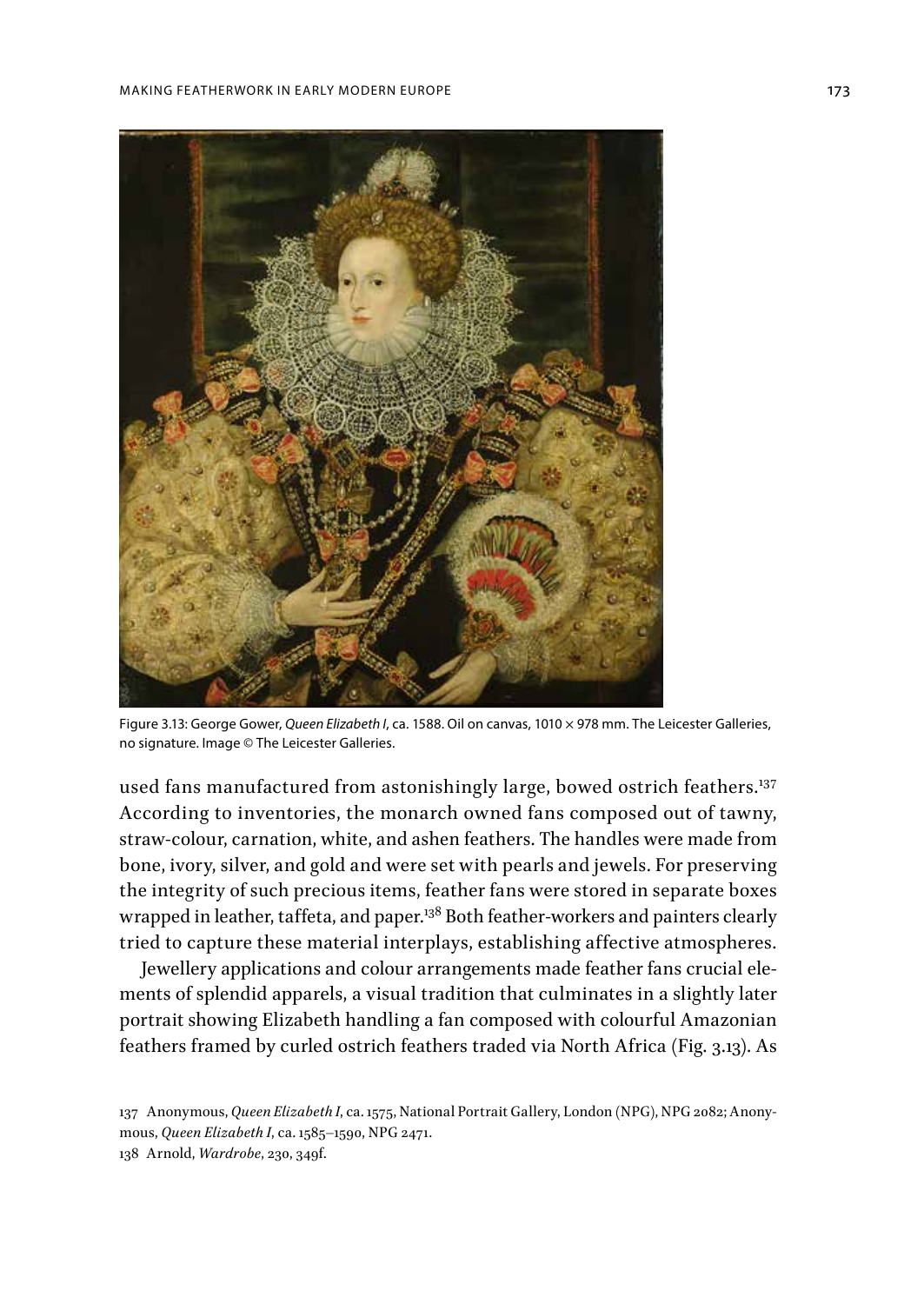

Figure 3.14: The Messel feather fan. South American and Dutch origin, ca. 1665. Feathers on woven panels, 340 × 230 mm. Cambridge, Fitzwilliam Museum, inv. no. M.358-1985. Image © The Fitzwilliam Museum, Cambridge.

global artefacts, feather fans evoked associations of imperial treasures. It is no surprise that Francis Drake presented Elizabeth a fan comprising red and white feathers in 1587; she also holds a feather fan in the armada portrait, celebrating the Spanish defeat a year later.<sup>139</sup> Similarly, the so-called Messel fan points to the global material trajectories of the Dutch Empire (Fig. 3.14). Produced in the late seventeenth century, the fan's mosaics are composed out of feathers that belonged to American species like the purple-breasted *cotinga amabilis*, found in the Dutch colonies of Brazil, the Guyanas, and Suriname. Finely cut feathers stitched onto woven panels, sometimes with a second layer of glued feathers, show scenes of

139 Ibid., 71.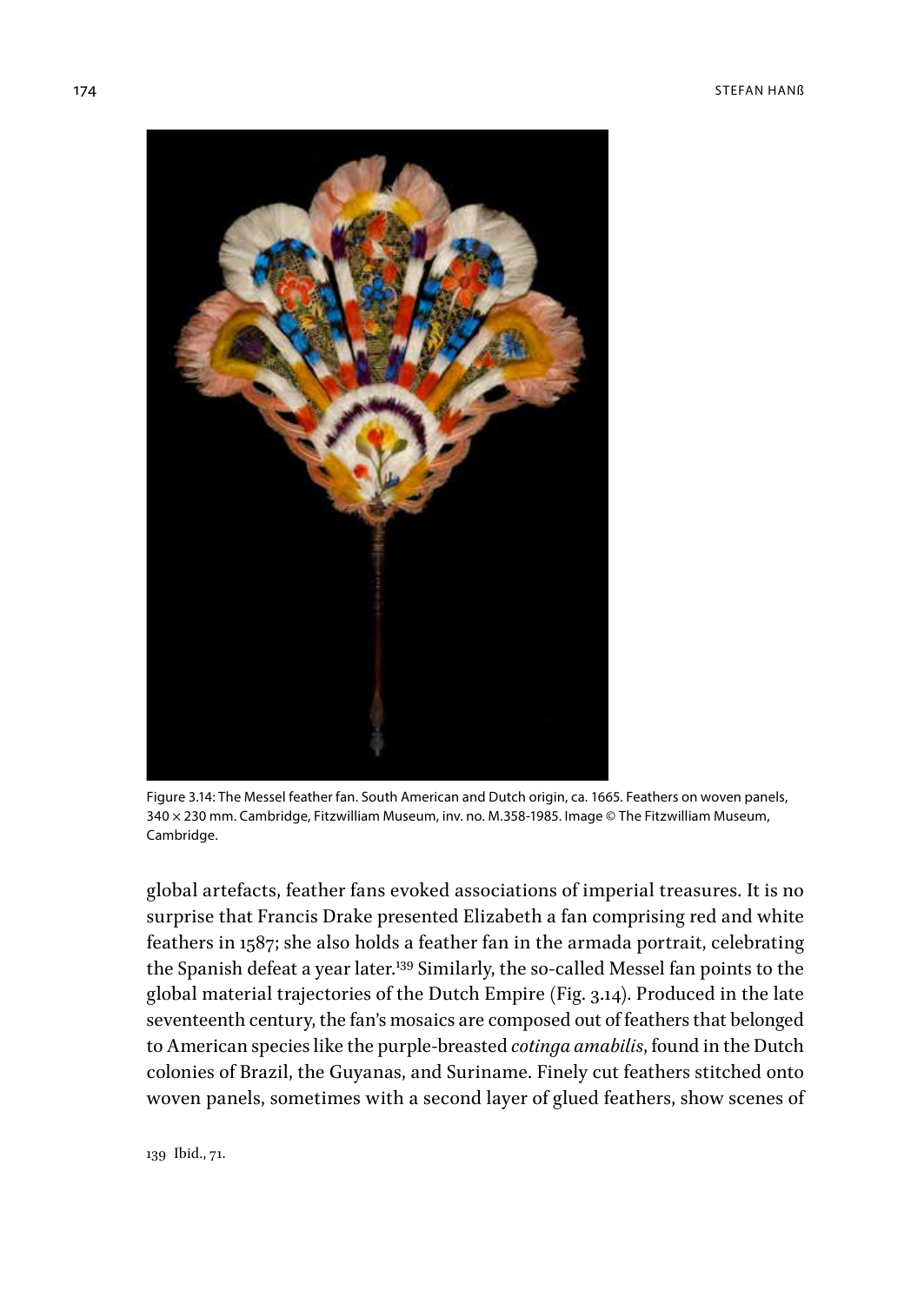exotic flowers, birds, butterflies, and insects.<sup>140</sup> Such intricate techniques of feather fan-making are dazzling, especially as they are proof of acts of material creativity in response to the first arrival of feather fans in Northern Europe from Italy in the 1530s.141 According to Venetian inventories, feather-workers offered fans of different sizes, colours, and handles. In mid-sixteenth-century Milan, it was even "possible to buy paper templates for fans that could be cut out, coloured, used to hold feathers and then thrown away once they had disintegrated."142 Responding to the spread of techniques and tastes, Venetian feather-workers started to manufacture particularly small feathers into fans; a miniaturizing trend that also affected sixteenth-century Parisian featherworking.<sup>143</sup>

Both luxury and mass-produced feather fans captivated the senses – their visual effects can hardly be overestimated (Fig. 3.15a–b) – and it is this condition that relates the matter of feathers with bodies. Fast handling might have animated impressions of exotic fauna. The observation of a Württemberg visitor to the English court in 1595 is particularly important to bear in mind when discussing the relationship between feather fans, the body, and the senses: people used feather fans "to cool themselves."144 In a period that considered circulating air a crucial element of health regimes, French kings even awarded "new invention(s)" in fan-making with special privileges.145 In the visual culture of this period, precious cords or chains are seen to have tied fans to belts. Upon being detached, fans were elegantly held between the thumb and forefinger. When handled, feather fans partially un/covered the sleeves' lacework and distributed the scent of perfumed gloves, bracelets, and jewellery.<sup>146</sup> Compared to panaches, the arrangement and handling of fans granted them a greater capacity to redistribute air and its sensory impressions. For providing feathers with scents and mastering this material's ability to extend pleasant olfactory experiences, French royal panache-makers and feather-workers maintained close contacts with glove-perfumers.147 Feathers' tantalizing scents complimented the seductive softness they maintained that generated erotic atmospheres; accordingly,

143 AN, MC/ET/III/308 (1558/01/28).

144 Arnold, *Wardrobe*, 132.

145 Sandra Cavallo and Tessa Storey, *Healthy Living in Late Renaissance Italy* (Oxford: Oxford University Press, 2013); AN, O/1/34, 350v.

146 Arnold, *Wardrobe*, 28–43; Evelyn Welch, "Scented Buttons and Perfumed Gloves: Smelling Things in Renaissance Italy," in *Ornamentalism: The Art of Renaissance Accessories*, ed. Bella Mirabella (Ann Arbor, MI: University of Michigan Press, 2011), 13–39.

147 AN, MC/ET/II/176 (1645/03/13–1645/04/05); Welch, "Buttons."

<sup>140</sup> For a detailed discussion of the Messel Standing Feather Fan and the results from its analysis with imaging technology, see Hanß, "Material Creativity of Affective Artefacts in the Dutch Colonial World." 141 Hayward, *Dress*, 188f.

<sup>142</sup> Welch, "Art," 264f.; Agostino Carracci's sheet for fan-making, Milan, ca. 1580, etching, 369 × 251 mm, The British Museum, London (BM), Print & Drawings, 1891,0713.652.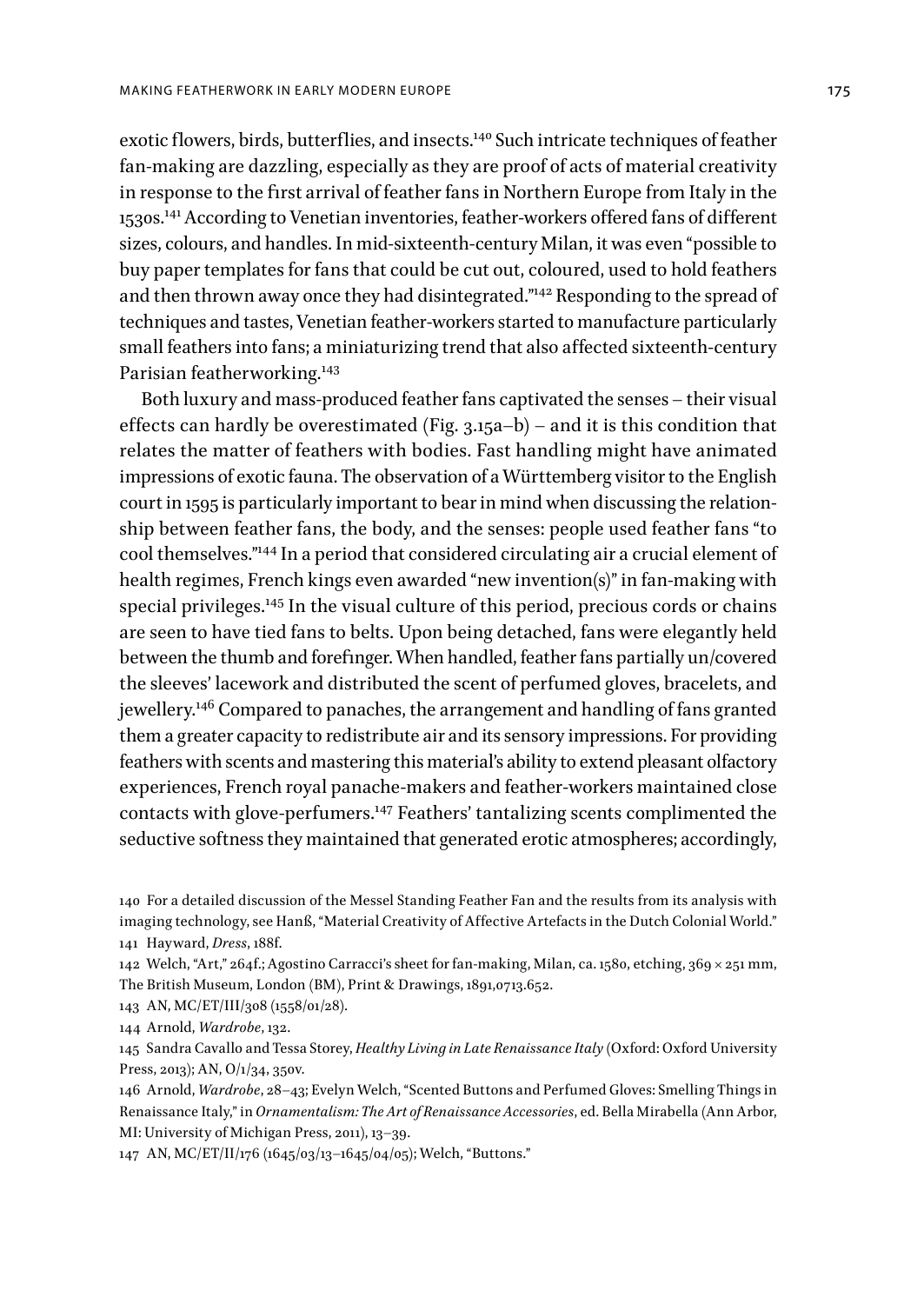176 STEFAN HANß



Figure 3.15a–b: The Messel feather fan. South American and Dutch origin, ca. 1665, detail of Fig. 3.14: Showing vibrantly coloured feather mosaics of flowers. Dino-Lite USB microscope AM7013MZT . Image © Stefan Hanß.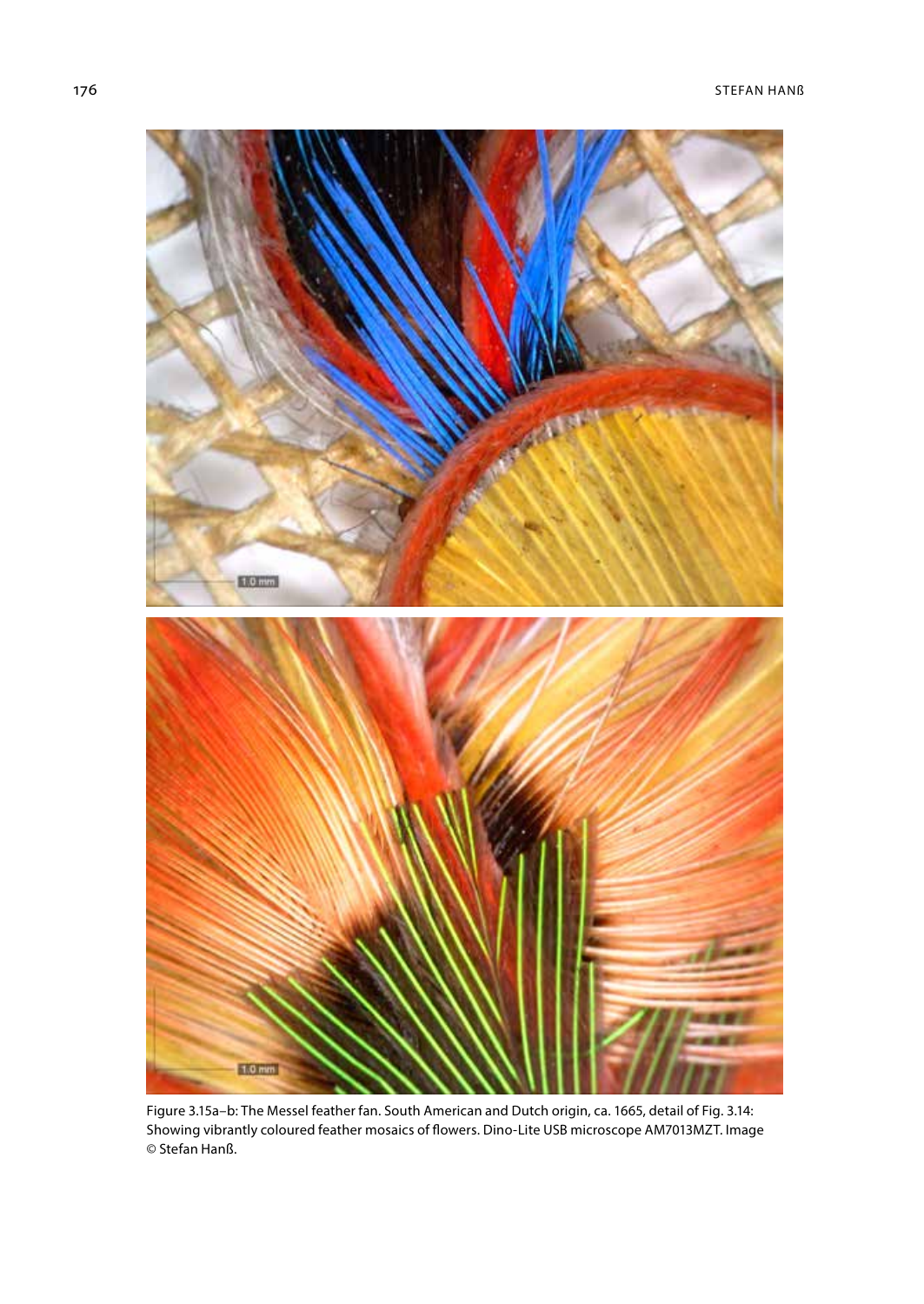fans were widely used to stage flirtations.148 Artisans enhanced such resonances through the application of liquids, heat, air, perfumes, dyestuffs, jewels, and the very arrangement and choice of feathers. On the one hand, feathers were starched to make them resistant to potential damage after rough handling. On the other hand, feather-workers deliberately crafted fans' softness by using several layers and, later on, altogether hundreds of feathers for panaches and fans. In the 1550s, Parisian feather-worker Thomas Flache surely decided to process the feathers of cranes due to their very material characteristics: their solid lower parts made crane feathers easy to fix to handles and guaranteed the feathers' stability while being handled; the feathers' upper part with their defined barbs, however, is of downy appearance, which attracts tactile engagement.149 Through their expertise in making, feather-workers extended and instantiated sensorial experiences. These artisans' skills crafted objects whose material properties – through interaction with bodily movements – enacted affective fields, shaped sensorial engagement, and stimulated emotional responses. Feather-workers helped crafting materialized identities.

#### **Crafting Affective Matter**

This chapter charted the hitherto unknown history of early modern European artisans who specialized in trading, processing, and manufacturing feathers. Archaeologists' theoretical approaches to material culture and their attunement to questions of material affordances, sensorialities, material engagement, and assemblage theory, I argued, are particularly useful to discuss the vibrancy of early modern featherwork. As globally traded commodities, feathers shaped commerce and consumption by generating styles and desires. They caused economic entrepreneurship that manifested in the formation of specialized guilds, female industriousness, supra-regional networks, and craft specialization. Such developments further stimulated cultures of tastes by making a huge spectrum of featherwork available for a diversified market of knowledgeable buyers in cities and courts alike. In that sense, early modern featherworking and feather-trading commerce has to be considered both a result and a driving force of the global consumerism that responded to materials' striking properties and thereby transformed material and aesthetic lives in early modern Europe.<sup>150</sup>

This observation should lead to a reconsideration of the cross-cultural dynamics of the material Renaissance. Thus far, historians have addressed the artisanship of

<sup>148</sup> Beatriz Marín-Aguilera, "(De)Orientalising Spain: The 'Other' from Within," *Arkeogazte* 6 (2016): 83f.

<sup>149</sup> AN, MC/ET/III/308 (1558/01/28).

<sup>150</sup> Lemire, *Global Trade*.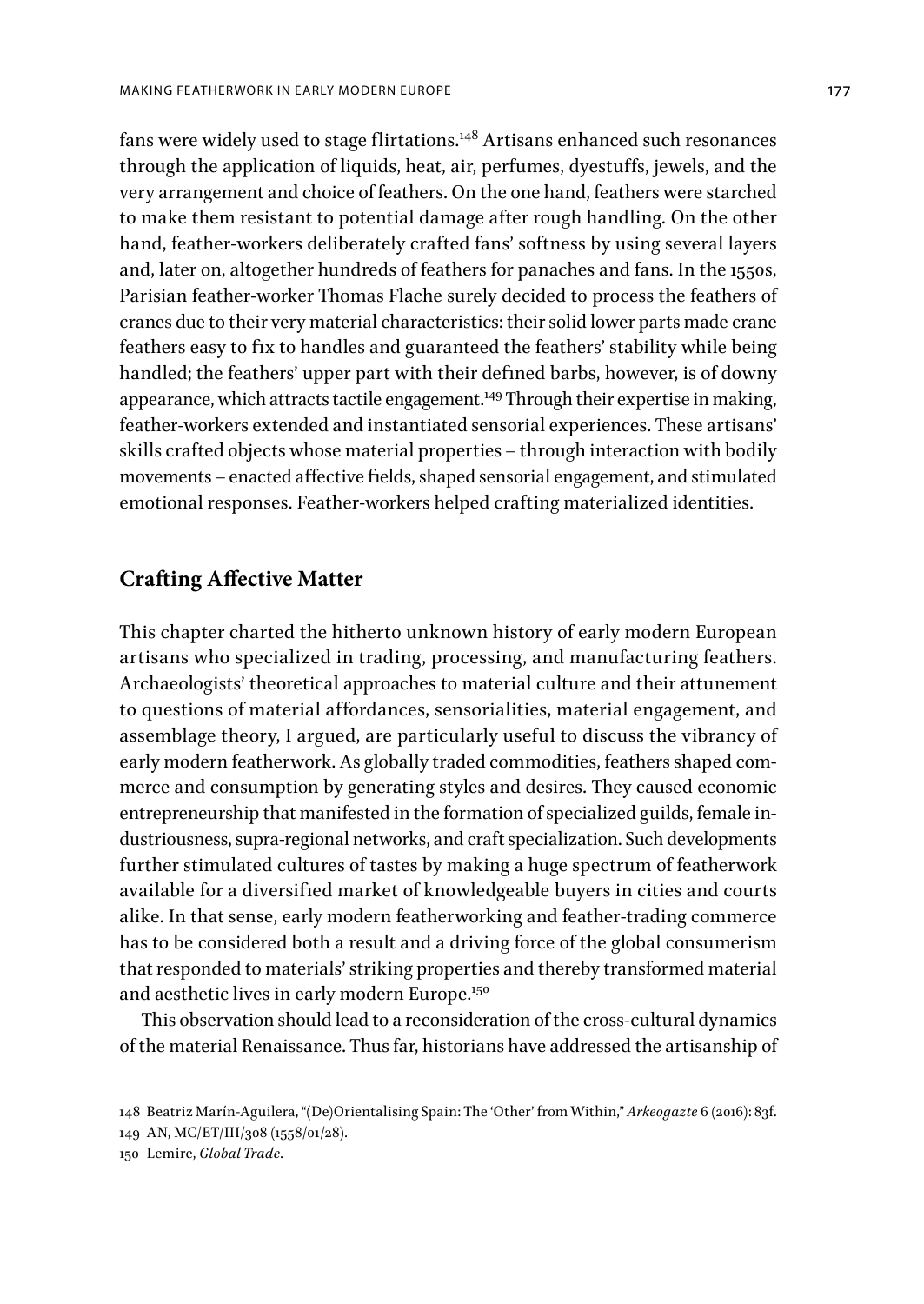New World featherwork on the one hand and their collection in sixteenth-century Europe on the other.<sup>151</sup> This approach constructs a cultural dichotomy between indigenous production/ritual usage versus European perception/representation.<sup>152</sup> By exploring the unknown material worlds of Dutch, English, French, German, Italian, and Spanish feather-workers, this chapter questions the traditional story of Europeans' passive perception of American featherwork. An object-centred approach is crucial to address European and non-European artefacts on the same analytical level: it charts a story of the flows of materials, things, and knowledge that connected early modern European artisans with the wider Atlantic, Mediterranean, and Asian worlds.

I studied featherworking in terms of artisans' material engagement – as the embodied making skills and cognitive knowledge of matter that lent featherwork cultural significance. Artisans' embeddedness within material assemblages with their own distinct affordances shaped the routines and innovations of early modern featherworking. The making of featherwork, understood as artisans' sensorial engagement with material transformation, aimed at the sensoriality of these objects: feather-workers transformed materials in such ways that allowed featherwork to foreground its culturally appreciated characteristics. It was precisely this material engagement that aimed at the enaction of aesthetics, as featherwork also called for certain modes of handling, bodily postures, and sensorial perceptions that were associated with emotional registers like flirtation, gallantry, or chivalry. By crafting featherwork in such ways, artisans positioned their products at the very heart of early modern affective fields: feather-workers made their artefacts efficacious agents that evoked affective resonances and provoked emotional responses.

151 Mariana Françozo, "Beyond the Kunstkammer: Brazilian Featherwork in Early Modern Europe," in Gerritsen and Riello, *The Global Lives of Things*, 105–127; Mary Norton, "Going to the Birds: Animals as Things and Beings in Early Modernity," in *Early Modern Things: Objects and Their Histories, 1500–1800*, ed. Paula Findlen (London and New York: Routledge, 2013), 53–83; Carina L. Johnson, *Cultural Hierarchy in Sixteenth-Century Europe: The Ottomans and Mexicans* (Cambridge: Cambridge University Press, 2011); Alessandra Russo, Gerhard Wolf, and Diana Fane, eds., *Images Take Flight: Feather Art in Mexico and Europe, 1400–1700* (Munich: Hirmer, 2015).

152 Cf. Hanß, "Material Encounters."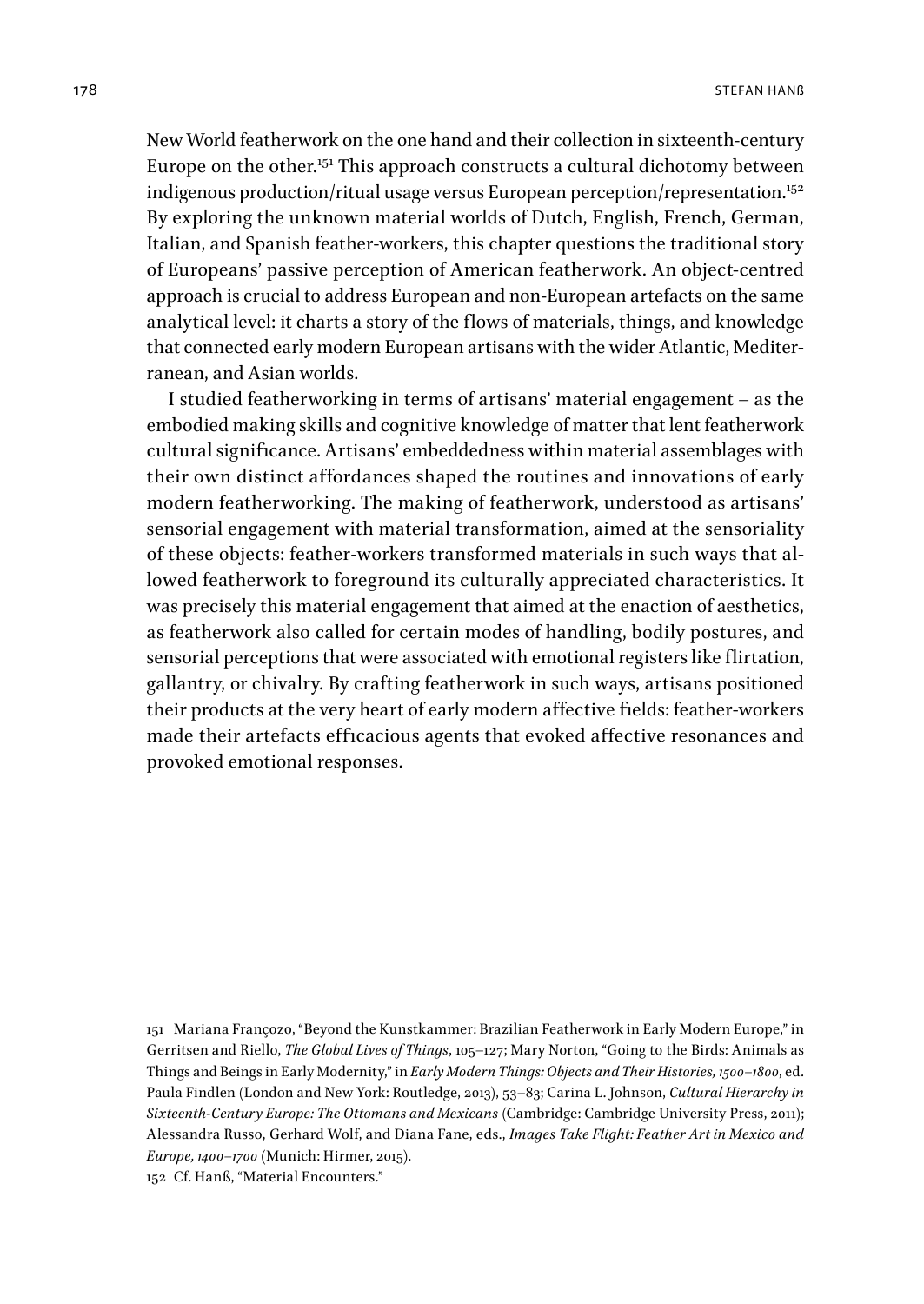# **Bibliography**

## **Unpublished Primary Sources**

Archivo General de Indias, Seville (AGI) Audiencia de Santa Fe, 987, L.2 Indiferente General, 420, L.8

Archivo General de Palacio, Madrid (AGP) Administración General, leg.5.260, exp.1 Sección de expedientes personales, caja 151, expediente 7

Archives Nationales Paris (AN)

MC/ET/II/140, 152, 166, 176, 179, 183; III/12, 240/A-B, 308, 489; VIII/104, 316, 530, 564, 589, 593, 603, 632, 666; X/8; XI/109; XIX/158; XXII/52; XXIII/123, 477; XXIV/338, 342; XX-VII/457; XXIX/73, 152; XXX/475; XXXIII/24; XXXIV/33; XLIII/173; LXXIII/279; LXXXIV/27; XCVIII/716; C/31; CV/587 MIC/Y//115  $O/1/34$ 

Archivio di Stato di Torino, Turin (AST) Commercio, mazzo 20 da ordin. cat. 4

Archivio di Stato di Venezia, Venice (ASVe) Giudici di petizion, inventari di eredità, tutele, curatele, oppure richiesti in causa, b. 339/4, n. 53; 340/5, n. 55; 354/19, n. 39; 360/25, n. 79

Archives de la ville de Bruxelles/Archief van de Stad Brussel, Brussels (AVB/ASB) Registre nº3426

Bibliothèque nationale de France, Paris (BnF) ms. fr. 21798

The British Museum, London (BM)

Print & Drawings, 1891,0713.652, Agostino Carracci, sheet for fan-making, Milan, ca. 1580. Etching, 369 × 251 mm Print & Drawings, E,8.114, Hans Schäufelein, *The Wedding Dancers*, ca. 1530s. Print, 263 × 214 mm

Châtelet de Paris Y//100, 127, 196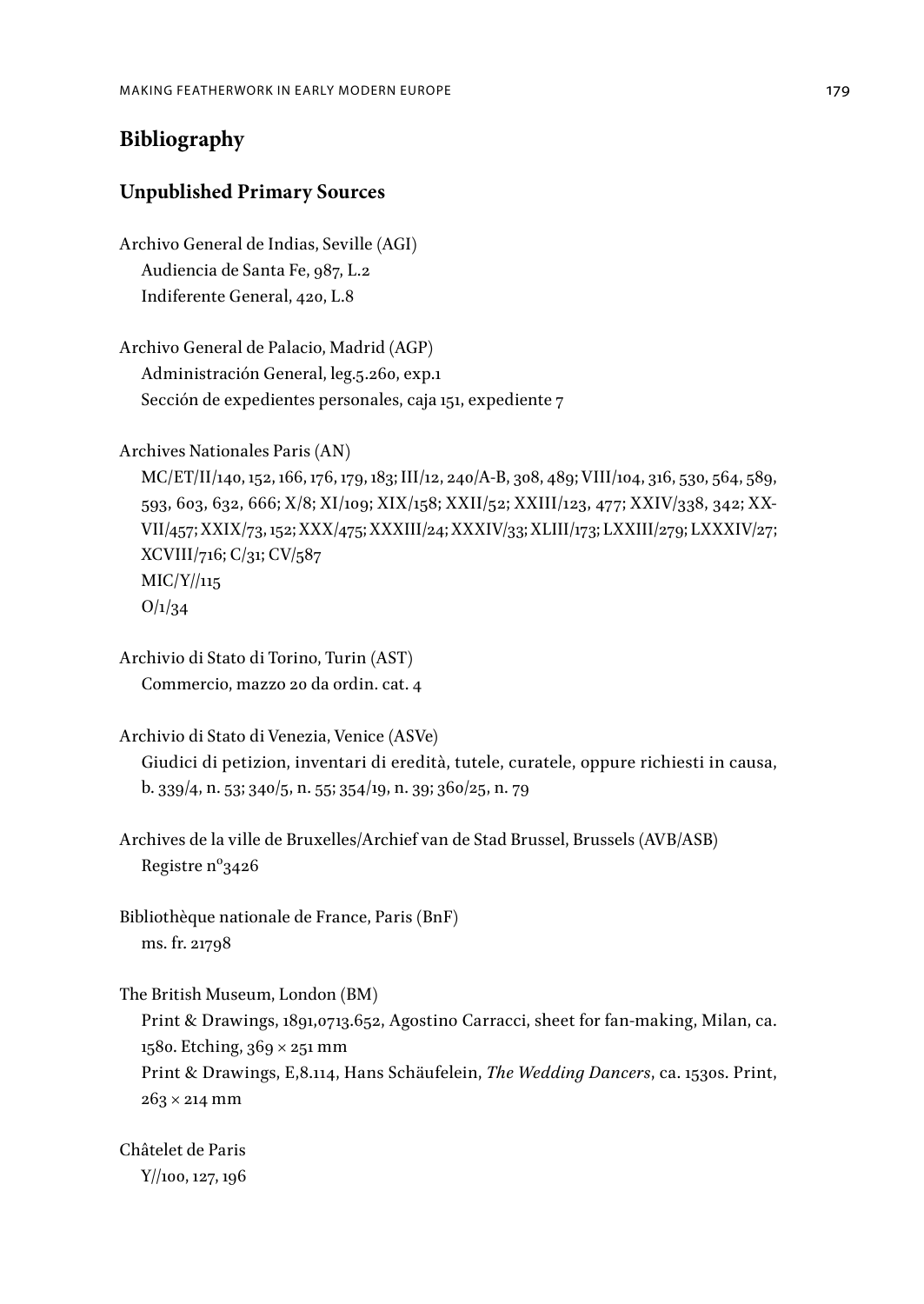```
Germanisches Nationalmuseum Nürnberg, Nuremberg (GNM)
   Perg.-Urk.1587/05/05
  T1593, 3784
Historisches Museum am Hohen Ufer, Hannover (HM)
  L1435f
Landesarchiv Baden-Württemberg, Hauptstaatsarchiv Stuttgart (HStAS)
  A 202, vol. 2394, Nr. 4, 5r
  A 256, vols. 81, 85, 86, 87, 89, 91, 93, 95, 96, 97, 107
Royal Collection Trust, UK (RC)
   RCIN 913071, Henri Gissey, Louis XIV in the Guise of Apollo, no date (seventeenth century). 
   Graphite, watercolour, bodycolour, and gold paint on vellum, 304 × 225 mm
Stadsarchief Antwerpen (Felixarchief), Antwerp (SA)
  GA#4254, 7#1150
Stadtarchiv Leipzig (StadtAL)
  LXIV Nr. 46
Staatsarchiv Nürnberg (StAN)
   B14/II Nr. 3
   E1/1905, Nr. 1: Jornal vnd Schuldtbu[o]ch of Bartholomäus Viatis (1579); Nr. 18
Stadtarchiv Nürnberg, Nuremberg (StadtAN)
  A1, Schwabach; 6, Nr. 691
   B14/I, Nr. 57, 62, 68, 71, 90, 116, 133, 162, 181, 194; II, Nr. 13, 34, 36; III, Nr. 35
  D1, Nr. 18, 776
   E1/1158, Nr. 1; 8, Nr. 2333/14, 17, 38; 17/II, Nr. 677; 18; 29/I, Nr. 397
   F5, Nr. 2; 3/I, III, V
  GSI152 Obj.Nr. 58.725, 58.870, 59.300
   U56, 58, 61, 64af.
Stadt- und Staatsbibliothek Augsburg (SUSBA)
  2°Cod S68
National Archives, Kew (TNA)
   PROB 11/34/234, 11/104/348
```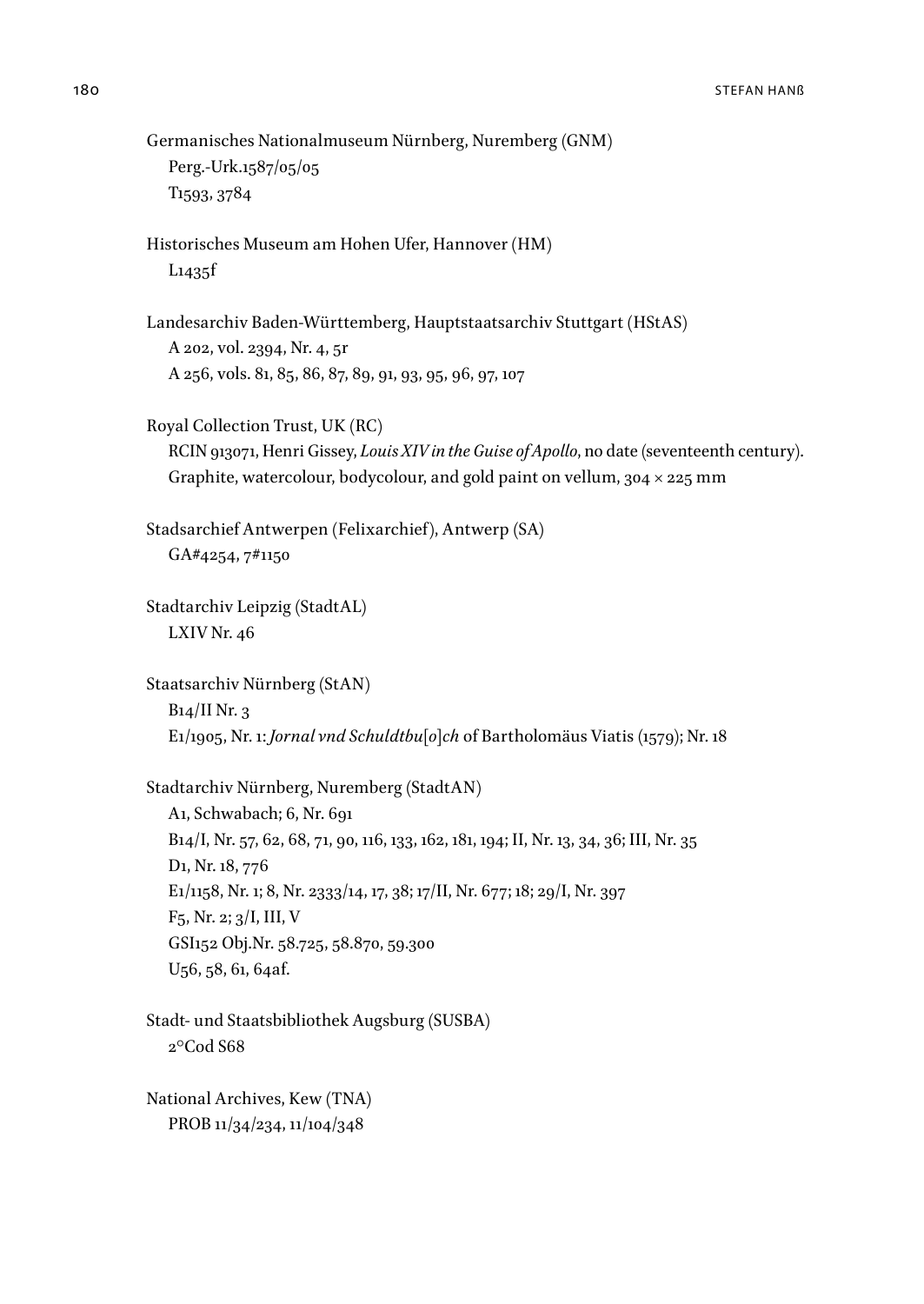#### **Published Primary Sources**

- Amman, Jost. *Gynæceum, siue theatrvm mvliervm* […]. Frankfurt: Sigmund Feyerabend, 1586.
- Bayle-Mouillard, Élisabeth-Félice. *Manuel du fleuriste artificiel* […]. Paris: Roret, 1829.
- Cennini, Cennino d'Andrea. *"Il Libro dell'Arte": The Craftman's Handbook*, translated by Daniel V. Thompson Jr. New York: Dover, 2016.
- Diderot, Denis, and Jean B. d'Alembert, eds. *Encyclopédie ou Dictionnaire raisonné des sciences, des arts et des métiers*, vol. 2. Paris: Briasson et al., 1751.
- Diderot, Denis, and Jean B. d'Alembert, eds. *Encyclopédie ou Dictionnaire raisonné des sciences, des arts et des métiers*, vol. 12. Paris: Samuel Fauche, 1765.
- Diderot, Denis, and Jean B. d'Alembert, eds. *Encyclopédie ou Dictionnaire raisonné des sciences, des arts et des métiers*, vol. 8. Paris: Briasson et al., 1771.
- Fugger, Wolfgang. *Ein nutzlich vnd wolgegrundt Formular, Manncherleÿ scho[e]ner schriefften*  […]. Nuremberg: Valentin Geißler, 1553.
- Hooke, Richard. *Micrographia: or some Physiological Descriptions of Minute Bodies made by Magnifying Glasses with Observations and Inquiries thereupon*. London: John Martyn, 1665.
- Léry, Jean de. *History of a Voyage to the Land of Brazil, otherwise called America*, translated by Janet Whatley. Berkeley and Los Angeles, CA and Oxford: University of California Press, 1990.
- Martyr, Peter (Pietro Martire d'Anghiera). *De Orbe Novo Decades I–VIII*, edited by Rosanna Mazzacane and Elisa Magoncalda. 2 vols. Genoa: Dipartimento di archeologia, filologia classica e loro tradizioni, 2005.
- Olina, Giovanni P. *Vccelliera overo discorso della natvra, e proprieta di diversi vccelli* […]. Rome: Andrea Fei, 1622.
- Weigel, Hans. *Habitus præcipvorvm popvlorum* […]. Nuremberg: Hans Weigel, 1577.

#### **Secondary Literature**

- Arnold, Janet. *Queen Elizabeth's Wardrobe Unlock'd: The Inventories of the Wardrobe of Robes prepared in July 1600* […]. Leeds: British Library, 1988.
- Bennett, Jane. *Vibrant Matter: A Political Ecology of Things*. Durham, NC and London: Duke University Press, 2010.
- Bruna, Denis, ed. *Fashioning the Body: An Intimate History of the Silhouette*. New Haven, CT: Yale University Press, 2015.
- Cavallo, Sandra, and Tessa Storey. *Healthy Living in Late Renaissance Italy*. Oxford: Oxford University Press, 2013.
- David, Abraham. "Jewish Involvement in Ostrich Feathers Trade between Egypt and Venice in the 16th Century as Reflected in Documents from the Cairo Genizah." *Judaica: Beiträge zum Verstehen des Judentums* 74/1–2 (2018): 82–95.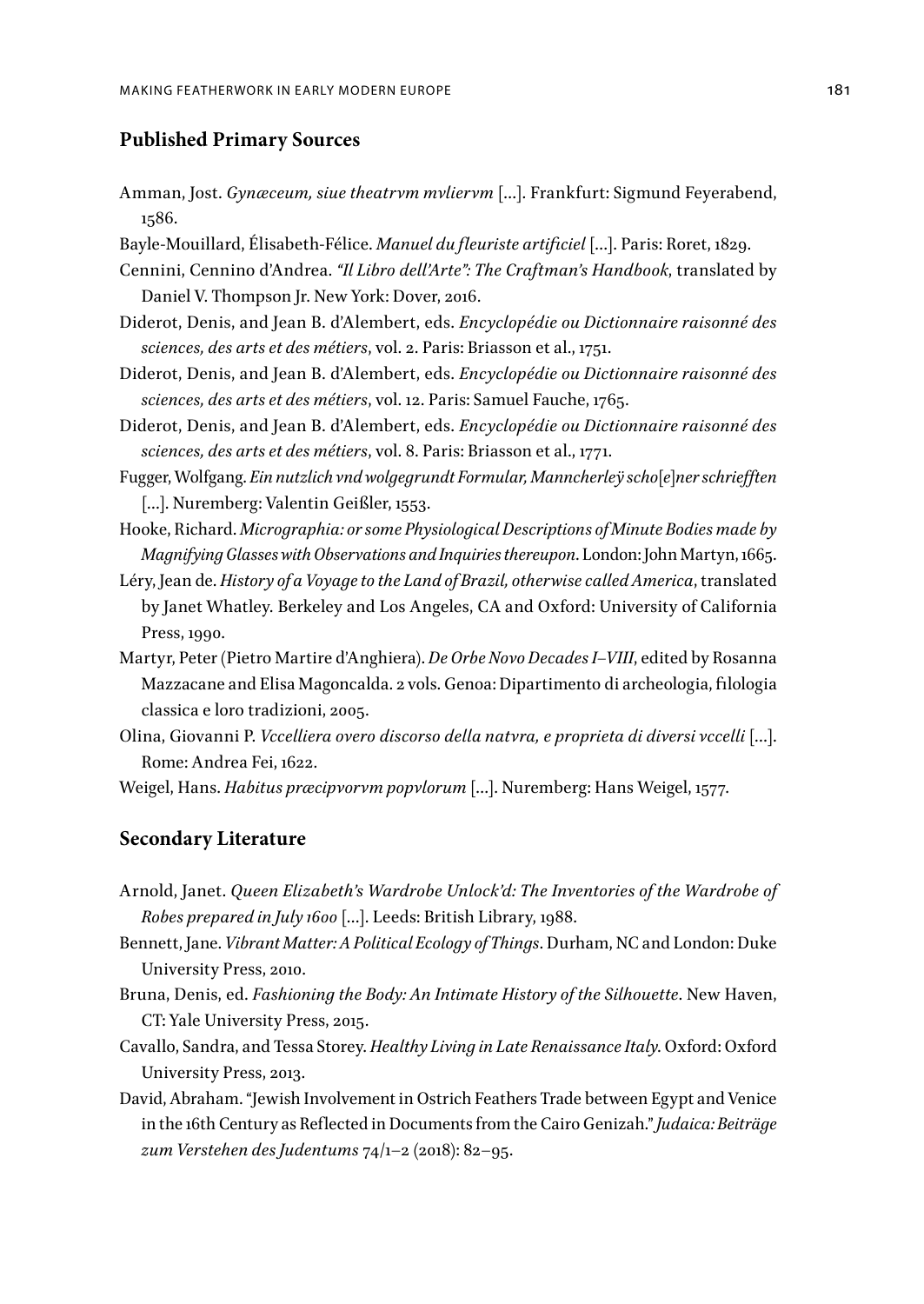- Eliason, Chad M., and Matthew D. Shawkey. "Decreased Hydrophobicity of Iridescent Feathers: A Potential Cost of Shiny Plumage." *Journal of Experimental Biology* 214 (2011): 2157–2163.
- Emmendörffer, Christoph. "Wunde Welt: Hainhofers Diarium der schwedischen Besatzung Augsburgs." In *Wunderwelt: Der Pommersche Kunstschrank*, edited by Christoph Emmendörffer and Christof Trepesch, 466–539. Berlin and Munich: Deutscher Kunstverlag, 2014.
- Epstein, Stephan R., and Maarten Prak, eds. *Guilds, Innovation and the European Economy, 1400–1800*. Cambridge: Cambridge University Press, 2009.
- Findlen, Paula. "Afterword: How (Early Modern) Things Travel." In *The Global Lives of Things: Material Culture of Connections in the Early Modern World*, edited by Anne Gerritsen and Giorgio Riello, 241–246. London: Routledge, 2016.
- Françozo, Mariana. "Beyond the Kunstkammer: Brazilian Featherwork in Early Modern Europe." In *The Global Lives of Things: Material Culture of Connections in the Early Modern World*, edited by Anne Gerritsen and Giorgio Riello, 105–127. London: Routledge, 2016.
- Gayangos, Pascual de, ed. *Cartas y relaciones de Hernan Cortés al Emperador Carlos V*. Paris: Imprenta Central de los Ferro-Carriles, 1866.
- Gerritsen, Anne, and Giorgio Riello. *The Global Lives of Things: Material Culture of Connections in the Early Modern World*. London: Routledge, 2016.
- Gibson, James J. "The Theory of Affordances." In *Perceiving, Acting, and Knowing: Toward an Ecological Psychology*, edited by Robert E. Shaw, 127–137. Hillsdale, NJ: Erlbaum, 1977.
- Gosden, Chris. "What Do Objects Want?" *Journal of Archaeological Method and Theory* 12, no. 3 (2005): 193–211.
- Green, Nile. "Ostrich Eggs and Peacock Feathers: Sacred Objects as Cultural Exchange between Christianity and Islam." *Al-Masāq* 18 (2006): 27–66.
- Hamilakis, Yannis. *Archaeology of the Senses: Human Experience, Memory, and Affect*. Cambridge: Cambridge University Press, 2013.
- Hamilakis, Yannis, and Andrew M. Jones. "Archaeology and Assemblage." *Cambridge Archaeological Journal* 27, no. 1 (2017): 77–84.
- Hanß, Stefan. "Material Encounters: Knotting Cultures in Early Modern Peru and Spain." *The Historical Journal* 62, no. 3 (2019): 583–615.
- Hanß, Stefan. "New World Feathers and the Matter of Early Modern Ingenuity: Digital Microscopes, Period Hands, and Period Eyes." In *Ingenuity in the Making: Materials and Technique in Early Modern Europe*, edited by Alexander Marr, Richard Oosterhoff, and José Ramón Marcaida. Pittsburgh, PA: Pittsburgh University Press, 2021, in press.
- Hanß, Stefan. *Court and Material Culture in Early Modern Germany: A Sourcebook on the Duke of Württemberg's Payments to Artisans, Stuttgart, 1592–1628*. Amsterdam: Amsterdam University Press, forthcoming.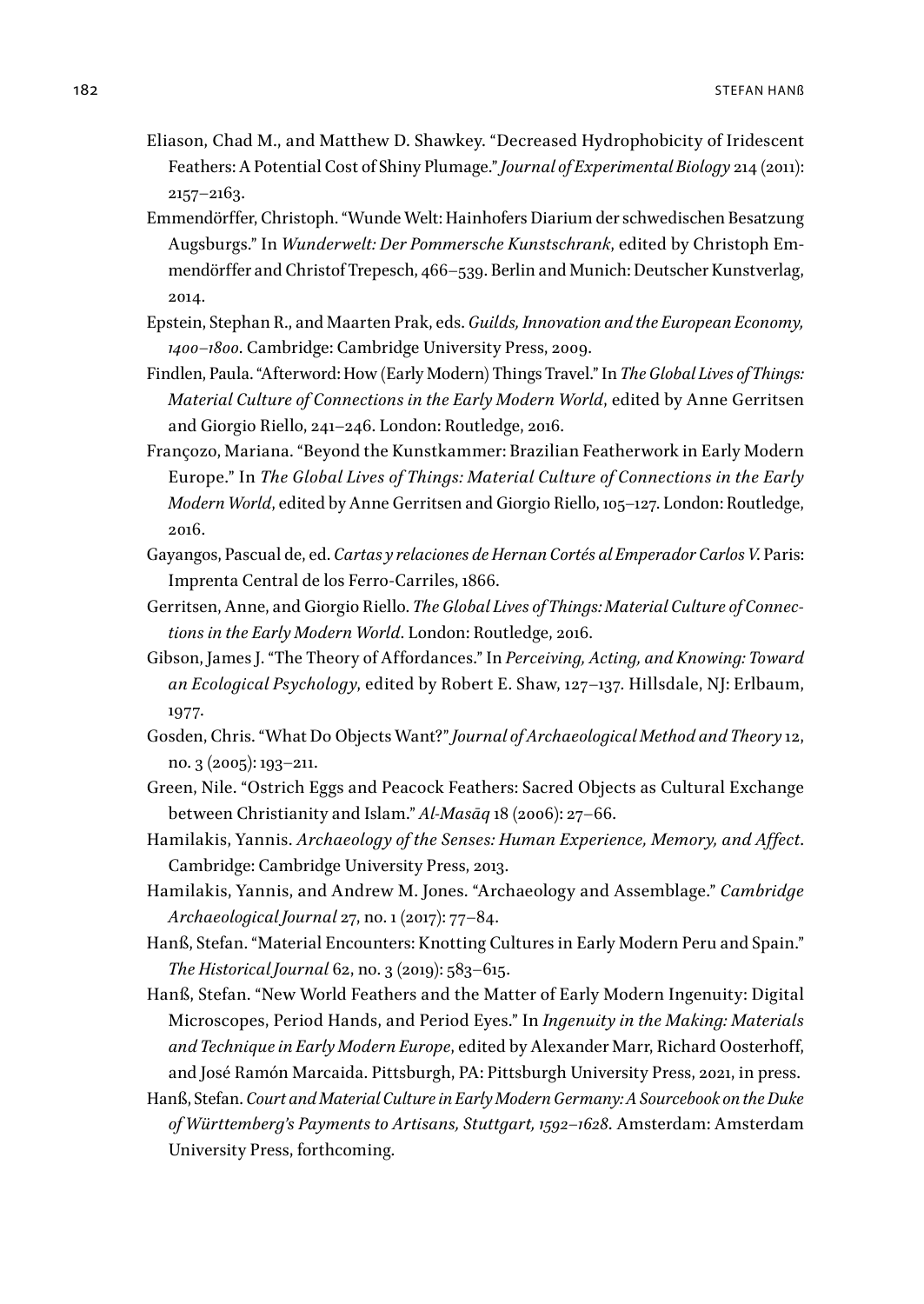- Hanß, Stefan. "The Material Creativity of Affective Artefacts in the Dutch Colonial World: Imaging and Imagining Early Modern Feather Fans." *Current Anthropology* (in press).
- Hanß, Stefan. "Material Cross-Referencing in the Age of Courtly Consumption: Feathers and the Making of Luxury Experiences at the Early Modern Spanish Court" (forthcoming).
- Hanß, Stefan, and Ulinka Rublack. "Knowledge Production, Image Networks, and the Material Significance of Feathers in Late Humanist Heidelberg." *Renaissance Quarterly* 74, no. 2 (2021): 1–39.
- Harrap, B. S., and E. F. Woods. "Species Differences in the Proteins of Feathers." *Comparative Biochemistry and Physiology* 20 (1967): 449–460.
- Harris, Oliver J. T., and Tim F. Sørensen. "Rethinking Emotion and Material Culture." *Archaeological Dialogues* 17, no. 2 (2010): 145–163.
- Hayward, Maria. *Dress at the Court of King Henry VIII: The Wardrobe Book of the Wardrobe of the Robes prepared by James Worsley in December 1516, edited from Harley MS 2284, and his Inventory prepared on 17 January 1521, edited from Harley MS 4217, both in the British Library*. Leeds: Maney, 2007.
- Hofmann, Cornelia. *Das Federzimmer Augusts des Starken*. Dresden: Verlag der Kunst, 2003.

Horie, C. V. "Fading of Feathers by Light." In *9th Triennial Meeting, Dresden, German Democratic Republic, 26–31 August 1990*, edited by International Council of Museums Conservation Committee, 431–436. Los Angeles, CA: International Council of Museums Conservation Committee, 1990.

- Jegel, August, ed. *Alt-Nürnberger Handwerksrecht und seine Beziehungen zu anderen*. Nürnberg-Reichelsdorf: Schmidt, 1965.
- Johnson, Carina L. *Cultural Hierarchy in Sixteenth-Century Europe: The Ottomans and Mexicans*. Cambridge: Cambridge University Press, 2011.
- Kushlan, James A., and James A. Hancock. *The Herons*. Oxford: Oxford University Press, 2005.

Lehmann, Ann-Sophie. "The Matter of the Medium: Some Tools for an Art Theoretical Interpretation of Materials." In *The Matter of Art: Materials, Technologies, Meanings, 1200–1700*, edited by Christy Anderson, Anne Dunlop, and Pamela H. Smith, 21–41. Manchester: Manchester University Press, 2014.

Lemire, Beverly. *Global Trade and the Transformation of Consumer Cultures: The Material World Remade, c. 1500–1820*. Cambridge: Cambridge University Press, 2018.

Lieb, Norbert. *Octavian Secundus Fugger (1549–1600) und die Kunst*. Tübingen: Mohr, 1980.

Malafouris, Lambros. *How Things Shape the Mind: A Theory of Material Engagement*. Cambridge, MA and London: MIT Press, 2013.

Marcaida López, José Ramón. "El ave del paraíso: historia natural y alegoría." In *Alegorías: imagen y discurso en la España Moderna*, edited by María Tausiet, 93–108. Madrid: Consejo Superior de Investigaciones Científicas, 2014.

Marín-Aguilera, Beatriz. "(De)Orientalising Spain: The 'Other' from Within." *Arkeogazte* 6 (2016): 75–89.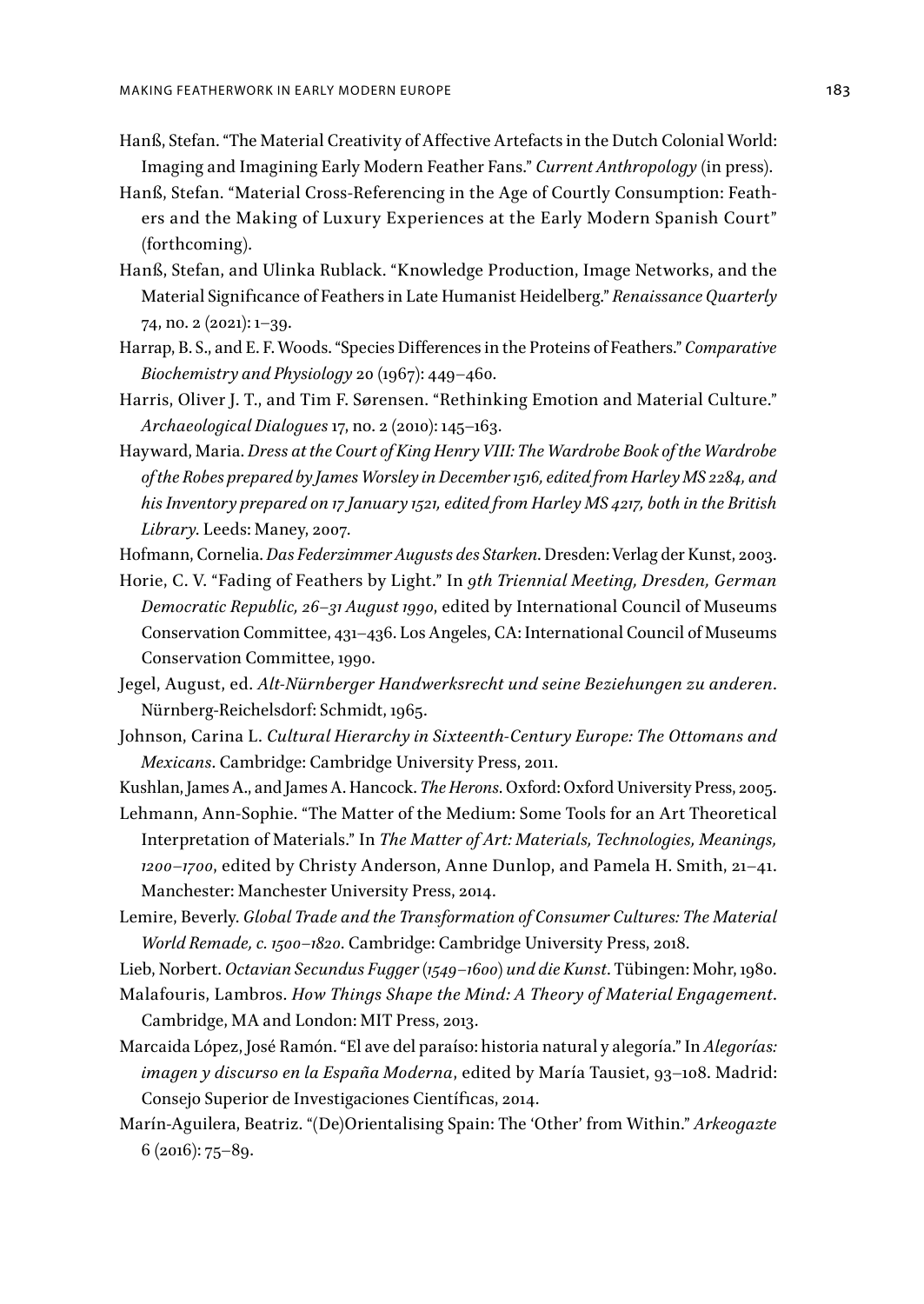- Marín-Aguilera, Beatriz. "Inhabiting Domestic Space: Becoming Different in the Early Iron Age Western Mediterranean." *Journal of Mediterranean Archaeology* 31, no. 1 (2018): 77–100.
- Norton, Mary. "Going to the Birds: Animals as Things and Beings in Early Modernity." In *Early Modern Things: Objects and Their Histories, 1500–1800*, edited by Paula Findlen, 53–83. London and New York: Routledge, 2013.
- O'Malley, Michelle, and Evelyn S. Welch, eds. *The Material Renaissance*. Manchester: Manchester University Press, 2007.
- Reckwitz, Andreas. "Affective Spaces: A Praxeological Outlook." *Rethinking History* 16, no. 2 (2012): 241–258.
- Rosenbaum, David A. *Knowing Hands: The Cognitive Psychology of Manual Control*. Cambridge: Cambridge University Press, 2017.
- Rublack, Ulinka. "Matter in the Material Renaissance." *Past and Present* 219 (2013): 41–85.
- Rublack, Ulinka. "Renaissance Dress, Cultures of Making, and the Period Eye." *West 86th: A Journal of Decorative Arts, Design History, and Material Culture* 23 (2016): 6–34.
- Rublack, Ulinka. "Befeathering the European: The Matter of Feathers in the Material Renaissance." *The American Historical Review* 126, no. 1 (March 2021): 19–53, https:// doi.org/10.1093/ahr/rhab006.
- Russo, Alessandra. *The Untranslatable Image: A Mestizo History of the Arts in New Spain, 1500–1600*. Austin, TX: University of Texas Press, 2014.
- Russo, Alessandra, Gerhard Wolf, and Diana Fane, eds. *Images Take Flight: Feather Art in Mexico and Europe, 1400–1700*. Munich: Hirmer, 2015.
- Seibold, Gerhard. *Die Viatis und Peller: Beiträge zur Geschichte ihrer Handelsgesellschaft*. Cologne: Böhlau, 1977.
- Smith, Pamela H. *The Body of the Artisan: Art and Experience in the Scientific Revolution*. Chicago, IL: University of Chicago Press, 2004.
- Smith, Pamela H., and Tonny Beentjes. "Nature and Art, Making and Knowing: Reconstructing Sixteenth-Century Life-Casting Techniques." *Renaissance Quarterly* 63 (2010): 128–179.
- Swan, Claudia. "Exotica on the Move: Birds of Paradise in Early Modern Holland." *Art History* 38, no. 4 (2015): 621-635.
- Vlček, Pavel et al., eds. *Umělecké památky Prahy*, vol. 3. Prague: Academia, 1999.
- Von Rohr, Alheidis. "Kleidung eines Patriziers aus Einbeck vom Ende des 16. Jahrhunderts." *Waffen- und Kostümkunde* 18 (1976): 69–75.
- Welch, Evelyn. "Art on the Edge: Hair and Hands in Renaissance Italy." *Renaissance Studies* 23, no. 3 (2009): 241–268.
- Welch, Evelyn. "Scented Buttons and Perfumed Gloves: Smelling Things in Renaissance Italy." In *Ornamentalism: The Art of Renaissance Accessories*, edited by Bella Mirabella, 13–39. Ann Arbor, MI: University of Michigan Press, 2011.
- Zander-Seidel, Jutta. *Textiler Hausrat: Kleidung und Haustextilien in Nürnberg von 1500–1650*. Munich: Deutscher Kunstverlag, 1990.